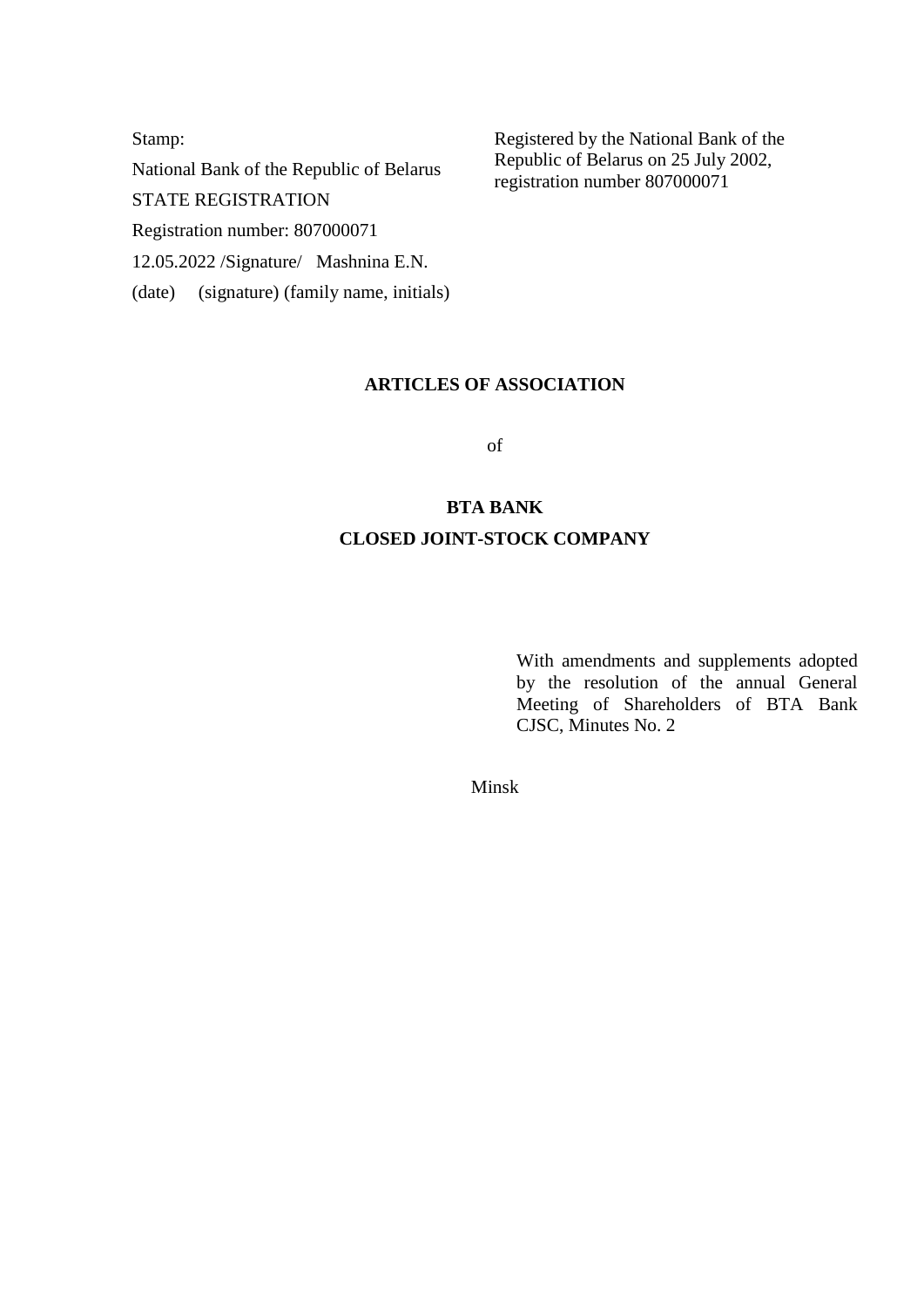## **Contents**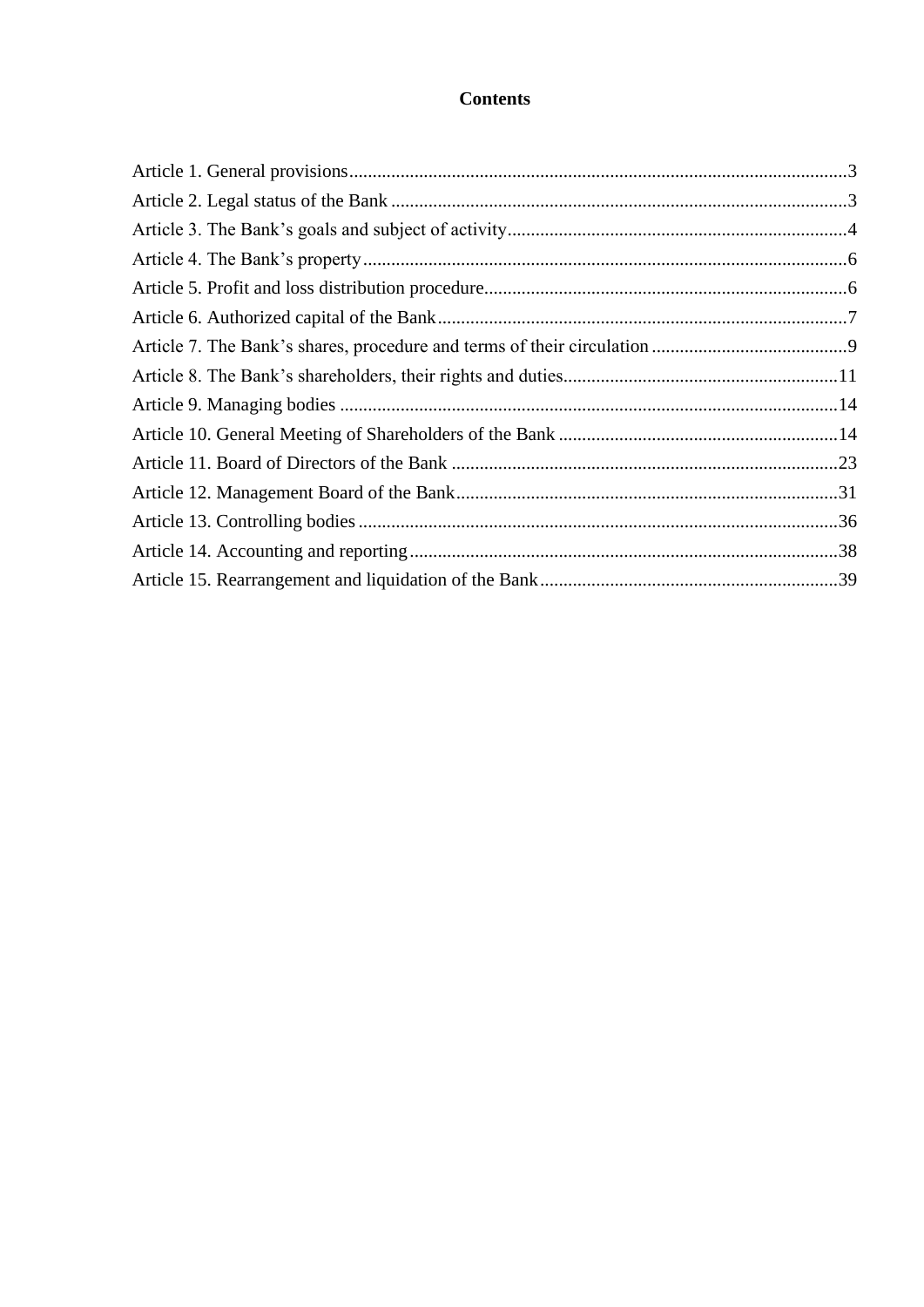#### **Article 1. General provisions**

- <span id="page-2-0"></span>1.1. BTA Bank Closed Joint-Stock Company (hereinafter – the Bank) was established according to the laws of the Republic of Belarus. The Bank was established according to the Memorandum of Association dated 25 April 2002 as Astanaeximbank Closed Joint-Stock Company (Astanaeximbank CJSC) and renamed into BTA Bank Closed Joint-Stock Company (BTA Bank CJSC) according to the resolution of the General Meeting of Shareholders of the Bank dated 28 March 2008, Minutes No. 4.
- 1.2. Brand name:

In Russian:

Full name: Закрытое акционерное общество «БТА Банк»

Abbreviated name: ЗАО «БТА Банк»

In Belarusian:

Full name: Закрытае акцыянернае таварыства "БТА Банк"

Abbreviated name: ЗАТ "БТА Банк"

In English:

Full name: BTA Bank Closed Joint-Stock Company

Abbreviated name: BTA Bank CJSC

- 1.3. The Bank"s location: 20-2, V. Khorujey Street, Minsk 220123, the Republic of Belarus.
- 1.4. In its activity, the Bank follows the laws of the Republic of Belarus (the laws of the Republic of Belarus and the legislative deeds of the Republic of Belarus are hereinafter referred to as "the laws" and "the legislative deeds", respectively), including the Bank Code of the Republic of Belarus, these Articles of Association, and other local regulations of the Bank.

The Bank must ensure secure functioning of its property and provision of banking services, as well as protection of information resources and information that have limitations of use and/or disclosure.

1.5. The Bank is a legal entity, owns separated property, has independent balance sheet, bears independent liability under its obligations, can acquire and apply property and personal non-property rights in its own name, fulfil obligations, sue and be sued at court.

The Bank has a trademark (service mark), round seals with its brand name, stamps and letterheads, and other necessary paraphernalia of a legal entity.

The Bank acquires the right to execute banking operations from the date of obtaining the special permit (license) for carrying out banking activity.

The Bank acquires the rights of a legal entity upon its state registration with the National Bank of the Republic of Belarus (hereinafter – the National Bank).

## **Article 2. Legal status of the Bank**

- <span id="page-2-1"></span>2.1. The Bank is a duly registered commercial entity authorized to execute banking operations according to the special permit (license) for carrying out banking activity.
- 2.2. The Bank is liable for all its obligations with all its property.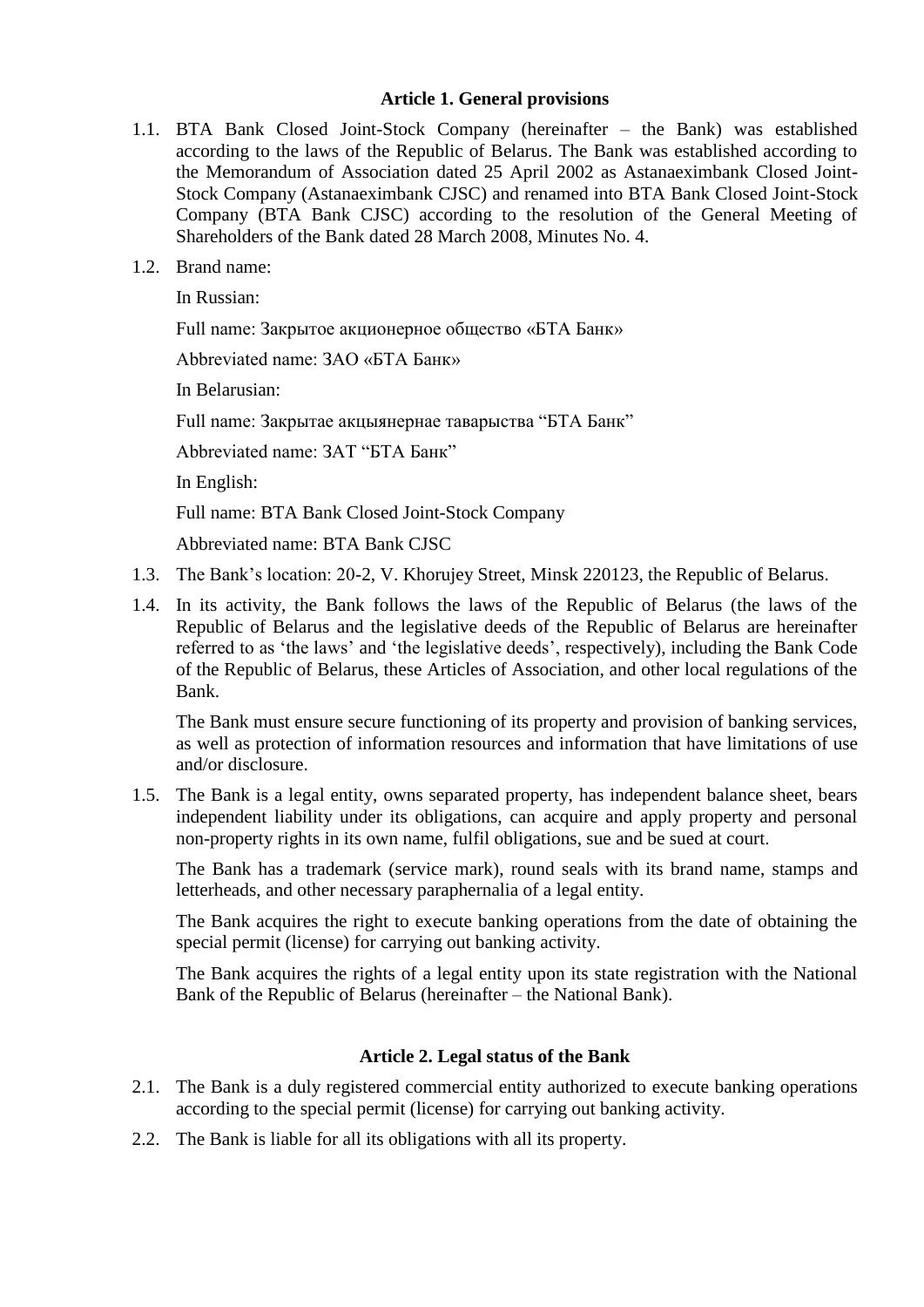The Bank is not liable for obligations of its shareholders, and its shareholders are not liable for the Bank"s obligations unless otherwise stipulated by the laws or these Articles of Association.

The shareholders or other persons including the members of the managing bodies of the Bank who are entitled to give mandatory instructions to the Bank or otherwise determine its actions, bear subsidiary liability if the Bank"s property is insufficient, only when the Bank's economic insolvency (bankruptcy) was caused by guilty (deliberate) actions of such persons.

2.3. According to the procedure and on the terms stipulated by the laws, the Bank may be the owner of property (founder or member) of a commercial entity, a member of associations, unions, and other societies of legal entities; according to the laws, establish branches (outlets), representative offices, other structural divisions, delegate the respective rights thereto within the scope of its authority, and to close them according to the stipulated procedure.

The Bank has no branches or representative offices at the moment of adoption of these Articles of Association.

2.4. The Bank may establish subsidiary banks or branches outside the Republic of Belarus, or participate in share capitals of foreign banks with permission of the National Bank of the Republic of Belarus.

A representative office of the Bank outside the Republic of Belarus may be opened after preliminary notification to the National Bank of the Republic of Belarus. The resolution on the establishment and liquidation of representative offices is adopted by the Board of Directors of the Bank.

- 2.5. To achieve goals and perform tasks set for the Bank, and to carry out its activity, the Bank adopts local regulations. These Articles of Association prevail over other local regulations of the Bank.
- 2.6. The Bank may execute banking operations and/or carry out other activities outside of the Bank"s location by establishing structural divisions, including mobile ones located outside of the Bank"s headquarters and having no independent balance sheet (branches, banking service centres, cash and settlement centres, currency exchange offices, and other structural divisions) or by creating remote working desks. The Bank shall notify the National Bank about establishment, change of location, and liquidation of such structural divisions and remote working desks according to the procedure and deadlines stipulated by the National Bank of the Republic of Belarus.

## **Article 3. The Bank's goals and subject of activity**

- <span id="page-3-0"></span>3.1. The Bank was established with the goal to carry out banking activity aimed at earning profit and satisfying material and social demands of the Bank"s shareholders and employees, as well as implementing the economic strategy of the Republic of Belarus and contributing to the development of foreign trade relations.
- 3.2. The following operations to be executed according to the current laws and based on the special permit (license) for carrying out banking activity comprise the Bank's subject of activity:
	- Obtaining retail and corporate funds onto accounts and into deposits
	- Placing obtained retail and corporate funds onto accounts and into deposits on its own behalf and at its own account on the terms of repayment, interest, and maturity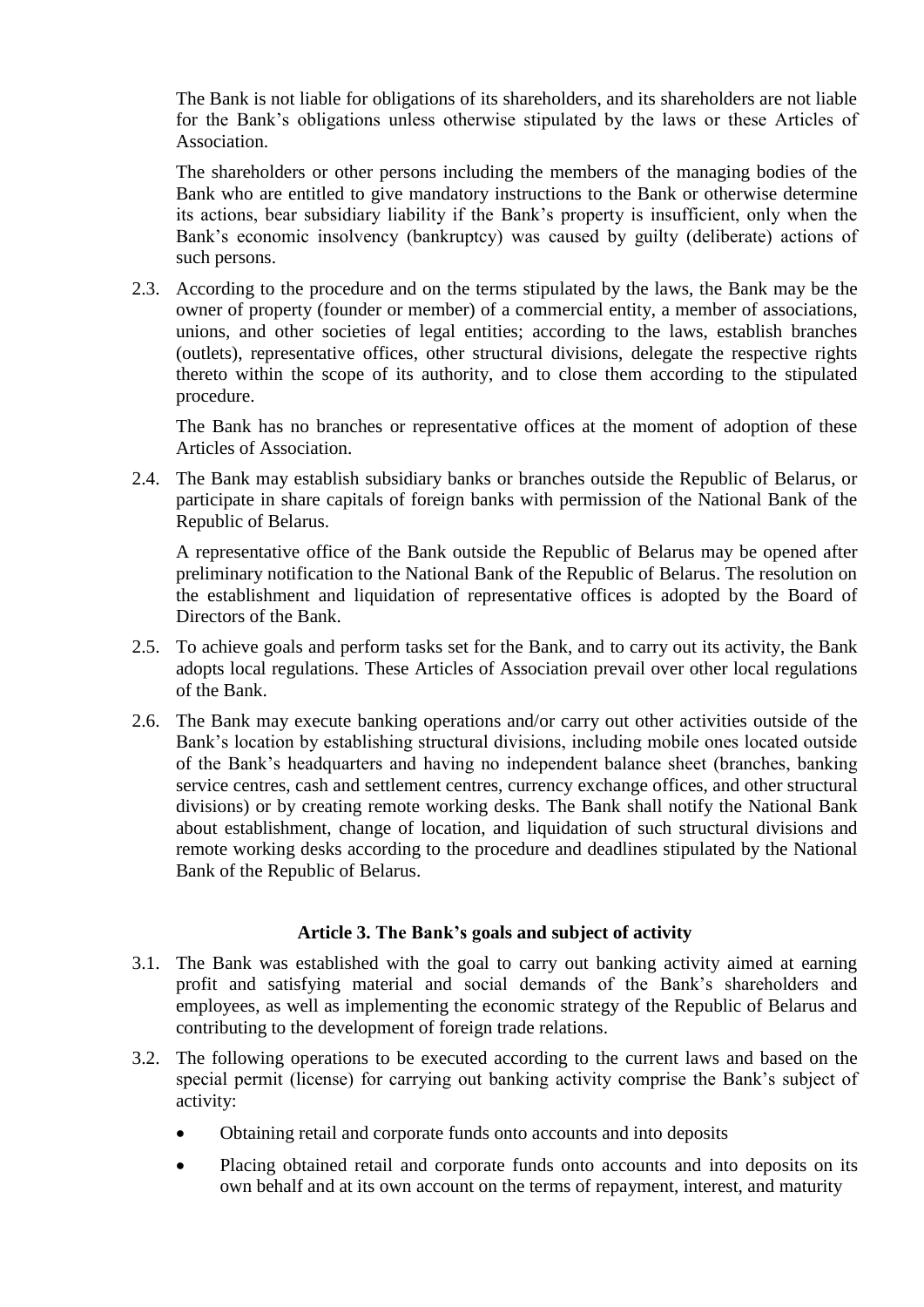- Opening and maintaining bank accounts for individuals and legal entities
- Providing cash and settlement services to individuals and legal entities including correspondent banks
- Currency exchange operations
- Purchasing and selling precious metals and gems in the cases stipulated by the National Bank of the Republic of Belarus
- Obtaining and placing precious metals and gems into retail and corporate deposits
- Issuing bank guarantees
- Trust management of the bank management fund based on the agreement on trust management of the bank management fund
- Trust management of monetary funds under the agreement on trust management of monetary funds
- Issuing bank payment cards
- Issuing electronic money
- Issuing securities that confirm obtaining funds into deposits and their placement onto accounts
- Financing under cessation of the monetary claim (factoring)
- Providing special premises or safes for banking storage of documents and valuables (cash, securities, precious metals and gems, etc.) to individuals and legal entities
- Transporting cash, precious metals and gems and other valuables between banks and non-bank credit and finance institutions, their separated and structural divisions, and delivery of such valuables to clients of banks and non-bank credit and finance institutions.

In addition to the operations mentioned above, the Bank may perform the following operations according to the laws:

- Sureties for third parties stipulating performance of obligations in the monetary form
- Trust management of precious metals and/or gems
- Transactions (deals) with precious metals and gems
- Leasing
- Consulting and information services
- Issuance of securities and/or transactions with securities
- Set-off of mutual monetary and other financial claims and liabilities and determination of net positions (clearing)
- Activity of the specialized depository of allocated assets
- Activity of the managing company of the investment fund, specialized depository of the investment fund
- Operations in the Republic of Belarus and abroad with memorial banknotes, memorial and bullion (investment) coins that are the legal tender in the Republic of Belarus, at a price not less than the face value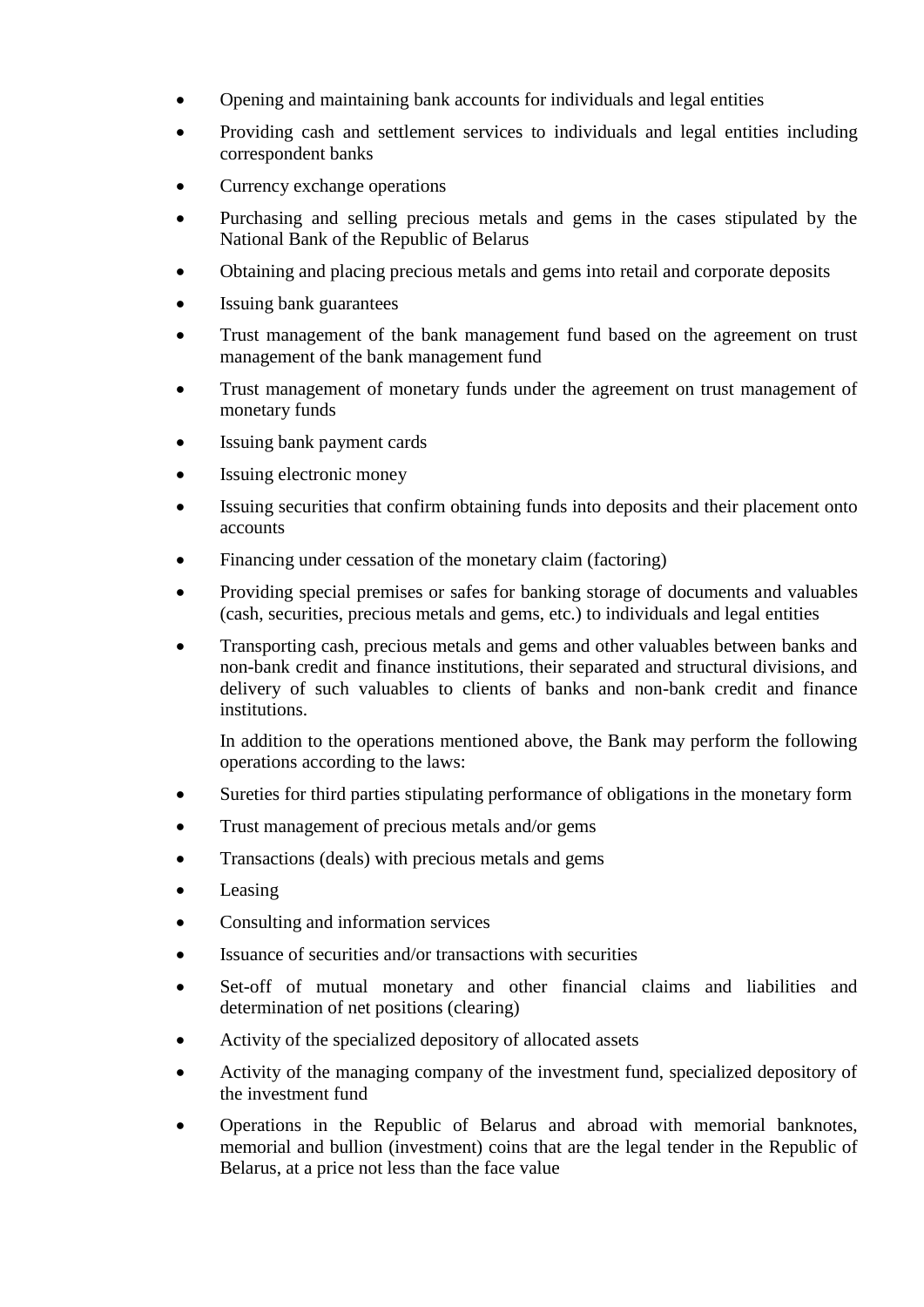Other activities permitted by the laws, carried out for own purposes and/or necessary to support banking operations, except for the insurance activity as the insurer.

## **Article 4. The Bank's property**

- <span id="page-5-0"></span>4.1. The Bank owns the following property:
	- The property contributed by the Bank"s shareholders into the authorized capital
	- The property acquired by the Bank in the course of its business activity
	- Contributions received in the result of property usage (results, products, income) unless otherwise stipulated by the laws or the agreement of the usage of such property
	- Property of unitary enterprises and entities established by the Bank
	- Property acquired by the Bank on other grounds permitted by the laws.
- 4.2. The Bank owns, uses, and disposes of its property according to the procedure stipulated by the laws and these Articles of Association.

## **Article 5. Profit and loss distribution procedure**

- <span id="page-5-1"></span>5.1. After the payment of taxes and other mandatory amounts to the budget and covering losses of the current periods that arise by the Bank"s fault, the profit earned by the Bank is distributed according to the procedure stipulated by the General Meeting of Shareholders.
- 5.2. The regulations on the procedure of establishment and utilization of special purpose funds created from the profit are approved by the General Meeting of Shareholders.

Resolutions on the amounts of allocations into special purpose funds are adopted by the General Meeting of Shareholders.

5.3. The reserve fund and other funds of the Bank are created from profit.

The reserve fund must be created in the amount stipulated by the laws. The reserve fund of the Bank may be used according to the resolution of the General Meeting of Shareholders to cover losses of the previous years and the reporting year. The regulations on creation and usage of funds are adopted by the General Meeting of Shareholders of the Bank.

The National Bank may increase the amount of the reserve fund and/or allocations thereto for the Bank as stipulated herein in the cases and according to the procedure stipulated by the Bank Code of the Republic of Belarus.

5.4. The Bank may or, in the cases and according to the procedure stipulated by the legislative deeds, shall pay dividends.

The resolutions on dividend declaration and payout for the first quarter, the first half of the year, and the ninth months of the year may be adopted by the Bank based on the interim accounting (financial) statements, and for the year based on the annual accounting (financial) statements. The deadlines for dividend payout are set by the resolution of the General Meeting of Shareholders of the Bank adopted by not less than two thirds of the number of votes of the persons attending the meeting, with regard to the requirements of the laws of the Republic of Belarus.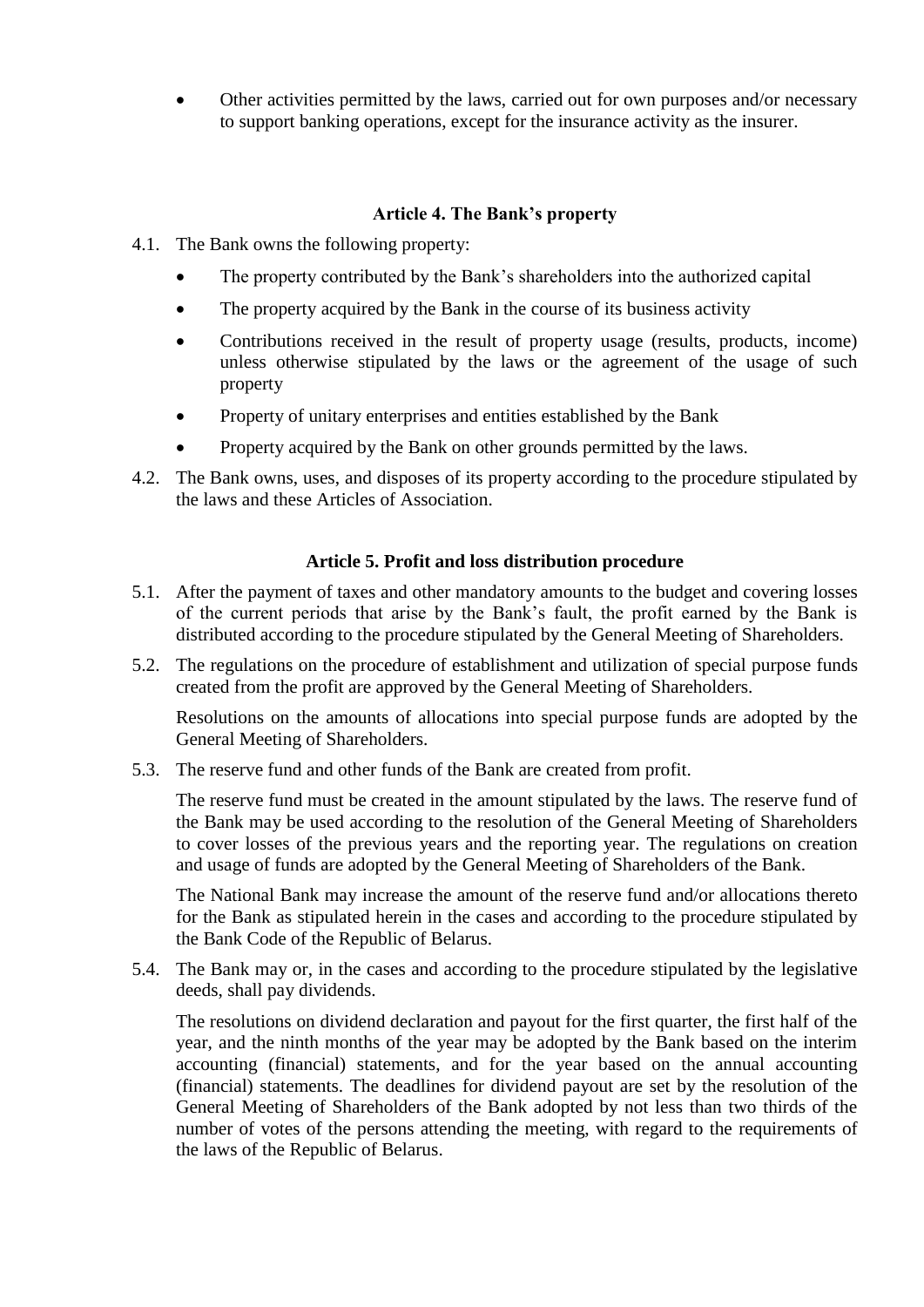The procedure of dividend declaration and payout not covered by these Articles of Association is determined by the laws and the local regulations of the Bank adopted by the General Meeting of Shareholders of the Bank.

Dividends are not accrued on redeemed shares of the Bank. No interest is accrued on the dividends that were not received.

The General Meeting of Shareholders may not resolve on dividend declaration and payout or pay dividends in the cases stipulated by the laws.

- 5.5. If the reserve fund has been fully or partially utilized for the purposes stipulated by the laws then allocations to the fund are resumed and continued until the amount stipulated by the law is achieved according to the stipulated procedure.
- 5.6. The Bank"s expense on construction of buildings and structures, acquisition of equipment, technical and transport vehicles, and other fixed assets except for the objects subject to financial rent (leasing) are made from the profit remaining at the Bank"s disposal after payment of all taxes, levies, and other mandatory amounts to the budget and off-budget public funds.
- 5.7. The losses that may arise in the result of the Bank"s activity are covered from the reserve fund and other sources permitted by the laws.

## **Article 6. Authorized capital of the Bank**

<span id="page-6-0"></span>6.1. Contributions into the authorized capital of the Bank are made according to the procedure, in the amounts, and by the ways stipulated by the laws, these Articles of Association, and resolutions of the General Meeting of Shareholders of the Bank.

Attracted funding may not be used to increase the amount of the authorized capital of the Bank.

6.2. The authorized capital of the Bank makes BYN 24,747,387.64 (Twenty-four million seven hundred and forty-seven thousand three hundred and eighty-seven Belarusian roubles, 64 kopecks). The authorized capital is divided into 1388 (One thousand three hundred and eighty-eight) common shares with the face value of BYN 17,829.53 (Seventeen thousand eight hundred and twenty-nine Belarusian roubles, 53 kopecks).

The face value of the shares is expressed in Belarusian roubles regardless of the form in which they were paid for. The Bank's shares are indivisible.

6.3. Shareholders" contributions into the authorized capital of the Bank and payment for the shares may be made in the monetary (also in a foreign currency) or non-monetary form according to the procedure stipulated by the laws. The total authorized capital is declared in Belarusian roubles.

Tangible assets contributed into the authorized capital become the Bank"s property.

- 6.4. No shareholder may be exempt from the obligation to pay for the Bank"s shares.
- 6.5. The General Meeting of Shareholders of the Bank may adopt the resolution on changing (increasing or decreasing) the Bank"s authorized capital.
- 6.6. The authorized capital may be increase by:
	- Increasing the face value of the shares.
	- Issuing additional shares.

The Bank"s shareholders have the right to acquire additional shares unless otherwise stipulated by the laws.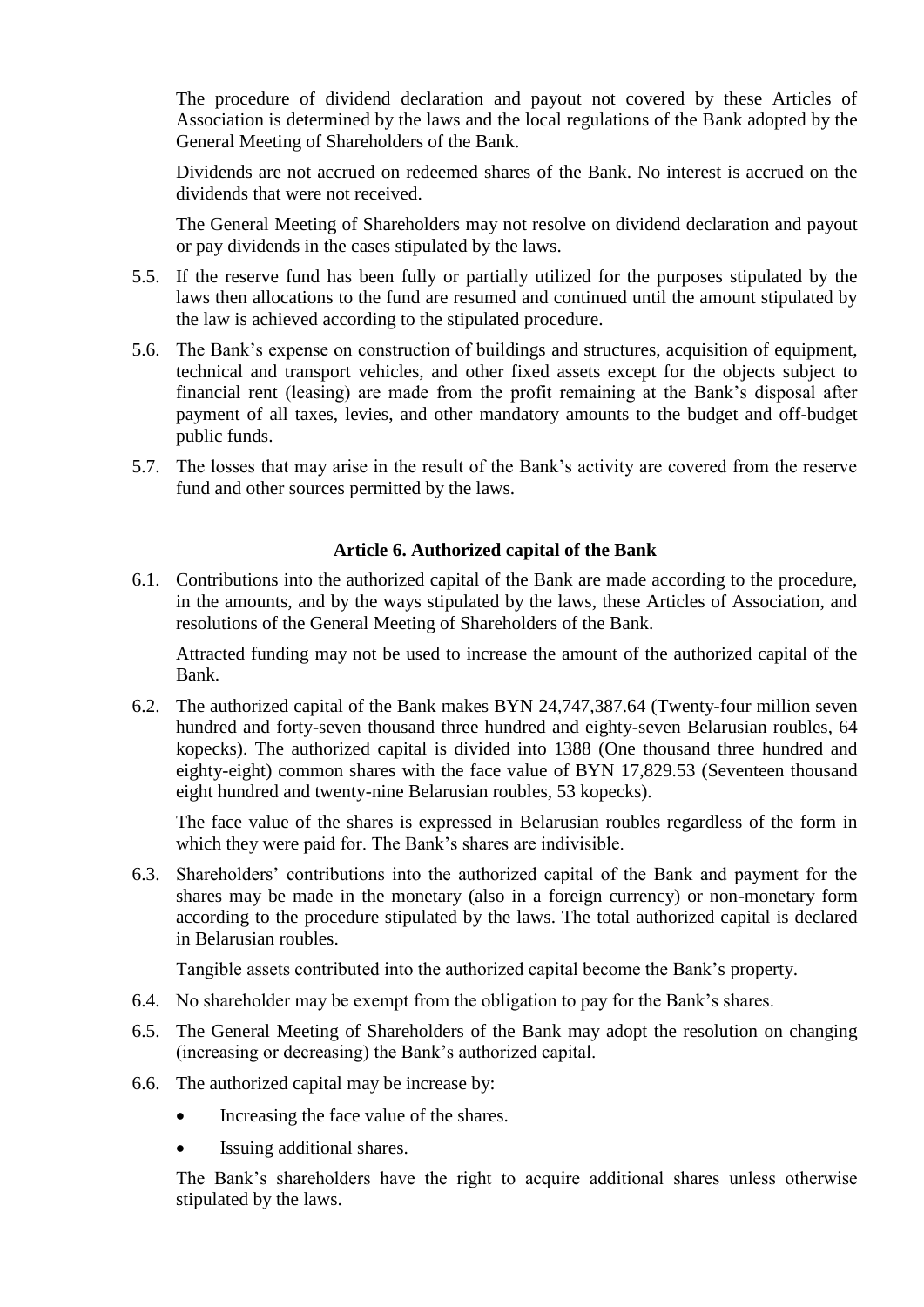Increasing the Bank's authorized capital by increasing the face value of the shares is carried out from own funds of the Bank or, upon unanimous resolution adopted by the shareholders, from own funds of the shareholders.

Increasing the Bank's authorized capital by issuing additional shares may be carried out from own funds of the Bank and/or own funds of its shareholders, or by own funds of third parties.

The Bank may place additional shares by the ways stipulated by the laws.

The shareholders may acquire additional shares in the quantity proportionate to the quantity of the shares already belonging to them. If one of the shareholders refuses from the right to acquire additional shares, another shareholder may acquire all the shares or a part of the shares from which that shareholder refused.

The shareholders are notified by the Bank about their right to acquire additional shares by letter, fax, e-mail, or other means that allow ascertaining the fact of receipt of the notification by the shareholder.

The notification shall contain the following information:

- Quantity of additional shares
- Price of additional shares
- Means of share placement
- Actions to be undertaken by the shareholder to apply the right to acquire additional shares
- Other relevant information determined by the Bank.

The right for acquisition of additional shares is valid for 30 days from the date when the Bank sends the respective notification to the shareholder.

The shareholders who wish to apply the right to acquire additional shares, shall send the respective notification to the Bank before the deadline and carry out the actions stated in the Bank"s notification which are necessary to apply the right to acquire the shares. The Bank"s shareholder is deemed to have waived the right to acquire additional shares if no written consent to acquire is received from the shareholder before the deadline, or the refusal from acquisition is received from such shareholder. The procedure of application of the right to acquire additional shares by the shareholders not covered by these Articles of Association is stipulated by the local regulation adopted by the General Meeting of Shareholders of the Bank.

If the shareholders refuse from acquisition of additional shares or no consent to acquire additional shares is received from the shareholders before the deadline, then the Bank may increase the authorized capital by issuing additional shares from the funds of other persons determined by the Bank. The Bank notifies such persons about their right to acquire additional shares by letter, fax, e-mail, or other means that allow ascertaining the fact of receipt of the notification by the shareholders.

The notification shall contain the following information:

- Ouantity of additional shares
- Price of additional shares
- Means of share placement
- Actions to be undertaken by the acquiring person to apply the right to acquire additional shares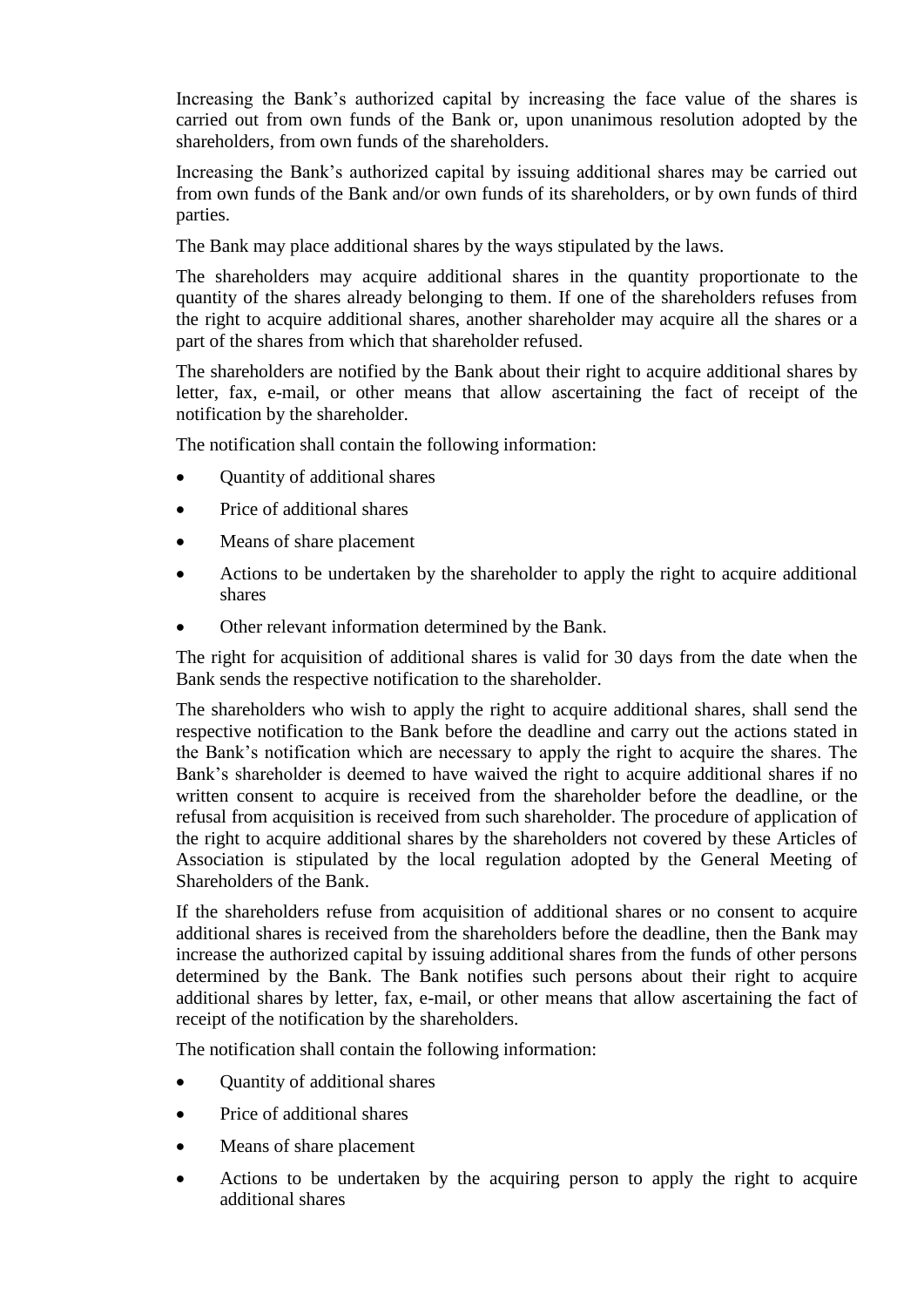Other relevant information determined by the Bank.

The right for acquisition of additional shares is valid for 20 days from the date when the Bank sends the respective notification. The persons who wish to acquire additional shares shall sent the respective notification to the Bank before the deadline and carry out the actions stated in the Bank"s notification that are necessary to apply the right to acquire the shares. The person is deemed to have waived the right to acquire additional shares if no written consent to acquire is received from such person before the deadline, or the refusal from acquisition is received from such person.

- 6.7. The authorized capital of the Bank may be decreased by:
	- Decreasing the face value of the share.
	- Redemption of a part of the shares by the Bank in order to reduce their total number.

Decreasing the authorized capital by the Bank is permitted after notifying all the shareholders according to the procedure stipulated by the laws, provided that the preliminary written permit is granted by the National Bank of the Republic of Belarus.

#### **Article 7. The Bank's shares, procedure and terms of their circulation**

- <span id="page-8-0"></span>7.1. The share is a registered security confirming the fact of contribution into the authorized capital of the Bank, issued for an indefinite period of time in the uncertificated form, confirming the scope of the holder"s rights depending on its class (common or preference share), and type (for preference shares).
- 7.2. The procedure of share issuance and circulation (registration and placement, settlements, accounting of operations with shares during formation of the authorized capital of the Bank and thereafter) is stipulated by the laws and, as permitted by the laws, by local regulations adopted by the General Meeting of Shareholders of the Bank.
- 7.3. The Bank"s shares are issued in the uncertified form.

The register of shareholders is maintained by the depository in accordance with the laws.

- 7.4. The shares are placed and circulating among the shareholders. A third party that is not a shareholder may acquire the shares provided that the conditions stipulated by these Articles of Association are met.
- 7.5. The Bank"s shareholders may not sell, assign or otherwise transfer their shares in full or in part, unless in the cases and according to the procedure stipulated by these Articles of Association and the laws.

The Bank will not acknowledge an acquirer of shares from any shareholder as the Bank"s shareholder unless the acquisition complies with this article.

- 7.6. The Bank"s shareholders have the pre-emptive right to acquire the shares sold by other shareholders of the Bank. The procedure of applying the pre-emptive right to acquire the shares covers share exchange as well.
- 7.7. The Bank"s shareholder who is willing to sell its shares (or part thereof) shall notify the other shareholders and the Bank in writing, stating the quantity, price, and other terms of the share sale, including the deadline for the notified shareholders to declare their intention to acquire the shares offered for sale. The notification shall be sent by letter, fax, e-mail, or other means that allow ascertaining the fact of receipt of the notification by the shareholders and the Bank.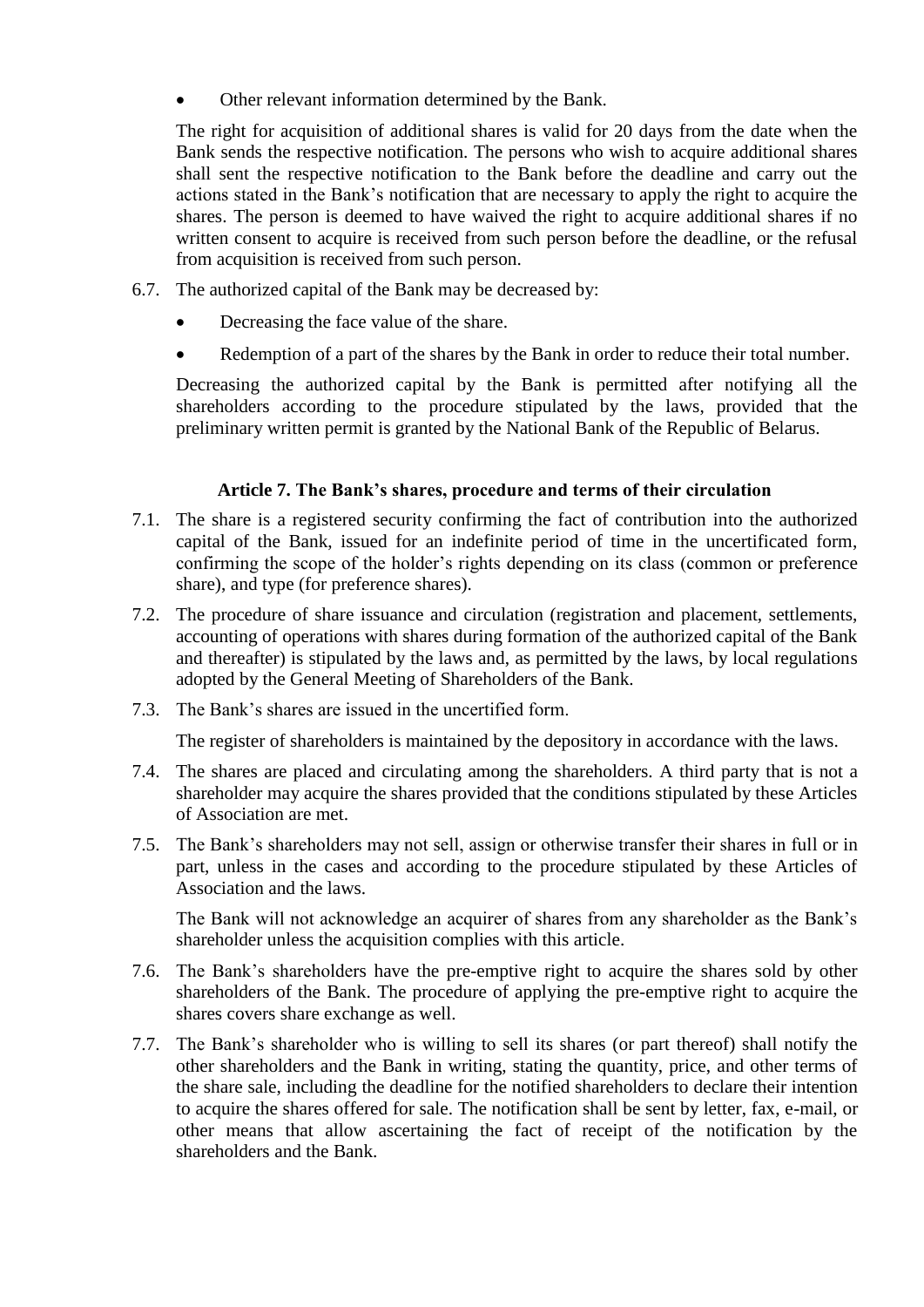- 7.8. If the notified shareholders are willing to apply their pre-emptive right to acquire the shares then they shall notify the shareholder that offers the shares for sale, as well as the Bank, before the deadline stated in the notification of sale.
- 7.9. If one of several shareholders declare their intention to acquire the shares offered by the shareholder for sale, before the deadline, then the selling shareholder must sell the shares, and the shareholders who declared their intention to acquire the shares must acquire them and pay the price stated in the notification.

The share purchase and sale agreement shall be concluded not later than 45 days after the date when the Bank receives the shareholder"s notification about the intention to sell the shares, unless another deadline is agreed upon between the seller and the buyer. If the intention to acquire all shares offered for sale is declared by several shareholders then the shares shall be acquired by the declaring shareholders pro rata the number of shares belonging to each of them.

7.10. If the shareholders" applying the pre-emptive right to acquire the shares sold by other shareholders results in the situation when such shares are not acquired in the offered quantity then the Bank may acquire the unclaimed shares at the price agreed upon with their owner and/or offer such shares to a third party at the price not less than that proposed to the Bank"s shareholders.

The decision on acquisition of the shares by the Bank shall be taken within 15 days from the date when the Bank is notified by the selling shareholder about the possibility for the Bank to acquire the shares. The notification is to be sent by letter, fax, e-mail, or other means that allow ascertaining the fact of receipt of the notification by the Bank.

If no consent to acquire the shares offered for sale by another shareholder is received from the Bank"s shareholders before the deadline set in the notification of sale, or the refusal from their acquisition is received, then the Bank may offer such shares to a third party determined by the Bank at the price not less than that proposed to the Bank's shareholders. The Bank notifies the shareholders about this in writing and offers the third party to acquire the shares offered for sale, stating the quantity, price, and other terms of share sale, including the deadline for the third party to declare its intention to acquire the shares offered for sale. The notification is to be sent by letter, fax, e-mail, or other means that allow ascertaining the fact of receipt of the notification by the third party. The third party that declares its intention to acquire the shares shall notify the Bank and the selling shareholder before the deadline stated in the notification of sale. The selling shareholder must sell the shares, and the third party that declares the intention to acquire the shares shall acquire them and pay the price stated in the notification. The share purchase and sale agreement shall be concluded not later than 45 days from the date when the third party receives the notification with the proposal to acquire the shares, unless other term is agreed upon between the seller and the buyer.

If the shares offered for sale may not be acquired by the shareholders and/or the Bank and/or the third party determined by the Bank in the full scope then an agreement about partial sale of the shares offered for sale may be negotiated with the selling shareholder. The shares remaining after the partial sale may be sold by the shareholder to any third party at the price not less than that offered to the Bank"s shareholders.

If no consent is received from the shareholders and the Bank to acquire the shares offered by another shareholder before the deadline, or the refusal from their acquisition is received, or no agreement on partial sale of the shares offered for sale is reached, then such shares may be sold by the shareholder to any third party at the price not less than that proposed to the Bank"s shareholders.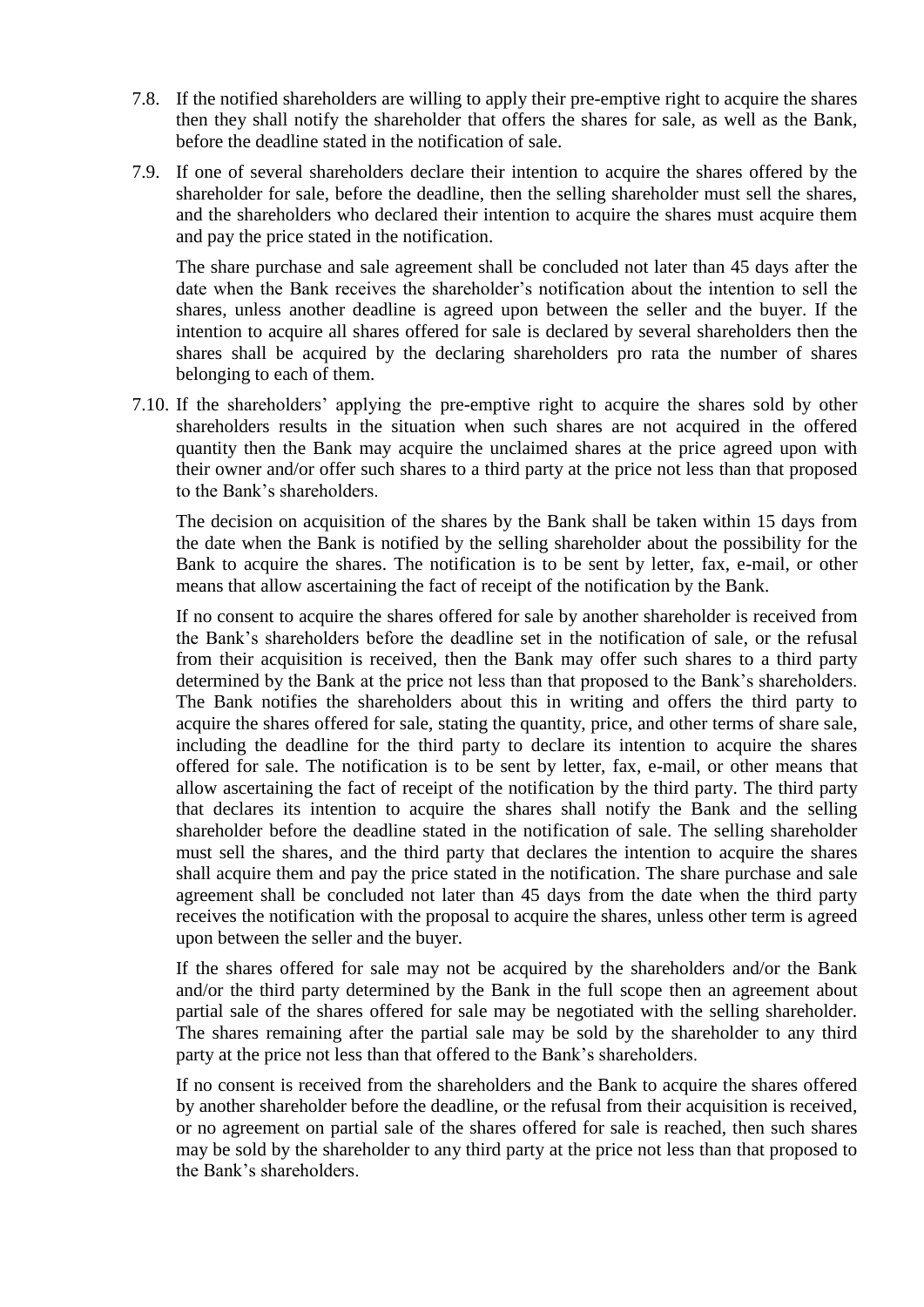The shareholders and the Bank are deemed to have waived the pre-emptive right to acquire the shares sold by other shareholders if no consent to acquire such shares is received from the shareholders and the Bank before the deadline stated in the notification of share sale, or the refusal from their acquisition was received.

7.11. Transfer of share(s) to third parties by any other means not stipulated in the Articles of Association is possible only upon the Bank"s consent given by resolution of the General Meeting of Shareholders.

The General Meeting of Shareholders is convened by the Board of Directors of the Bank represented by the Chair of the Board of Directors of the Bank within 30 (thirty) days from the date when the notification about transfer of shares is received from the shareholder that wishes to transfer the shares. If the General Meeting of Shareholders adopts the resolution to give consent to the transfer of shares, then such consent shall be valid within 90 (ninety) days from the date when the resolution is adopted by the General Meeting of Shareholders.

- 7.12. If the Bank"s shares are pledged and the pledgee enforces the pledge, then the rules apply as stipulated by these Articles of Association. However, the pledgee may keep the shares instead of alienating them to a third party.
- 7.13. Acquisition of the Bank"s shares in the framework of inheritance from individuals or succession to legal entities is carried out according to the procedure stipulated by the laws and does not require compliance with the procedures stipulated by these Articles of Association applying to the transfer of shares.
- 7.14. The resolution of the General Meeting of Shareholders may change the number of shares without changing the amount of the authorized capital. The change of the number of shares without changing the amount of the authorized capital is carried out by the exchange of two or more shares of the Bank for one new share with the altered face value and of the same class (type) (share consolidation) or the exchange of one share of the Bank for two or more shares with the altered face value and of the same class (type) (share division). It is not allowed to change the number of shareholders and the ratio of their holdings, or to have fractions of shares. Simultaneously with the resolution on consolidation or division of shares, the General Meeting of Shareholders shall resolve on introducing the respective amendments into the Arties of Association of the company concerning the face value and total number of shares of the Company belonging to the respective class (type).
- 7.15. The Bank as a security issuer discloses the information about material facts by publishing it on the Bank"s website on the Internet.

#### **Article 8. The Bank's shareholders, their rights and duties**

- <span id="page-10-0"></span>8.1. The Bank"s shareholders may be citizens of the Republic of Belarus, foreign citizens, persons without citizenship, including foreign persons, in the scope of rights and duties stipulated by the laws.
- 8.2. The Bank"s shareholders may:
	- Participate in the General Meeting of Shareholders with the right to vote on the issues attributed to the scope of authority of the General Meeting of Shareholders of the Bank.
	- Participate in the management of the Bank's activity with regard to the peculiarities stipulated by the laws.
	- Participate in distribution of the Bank's profit.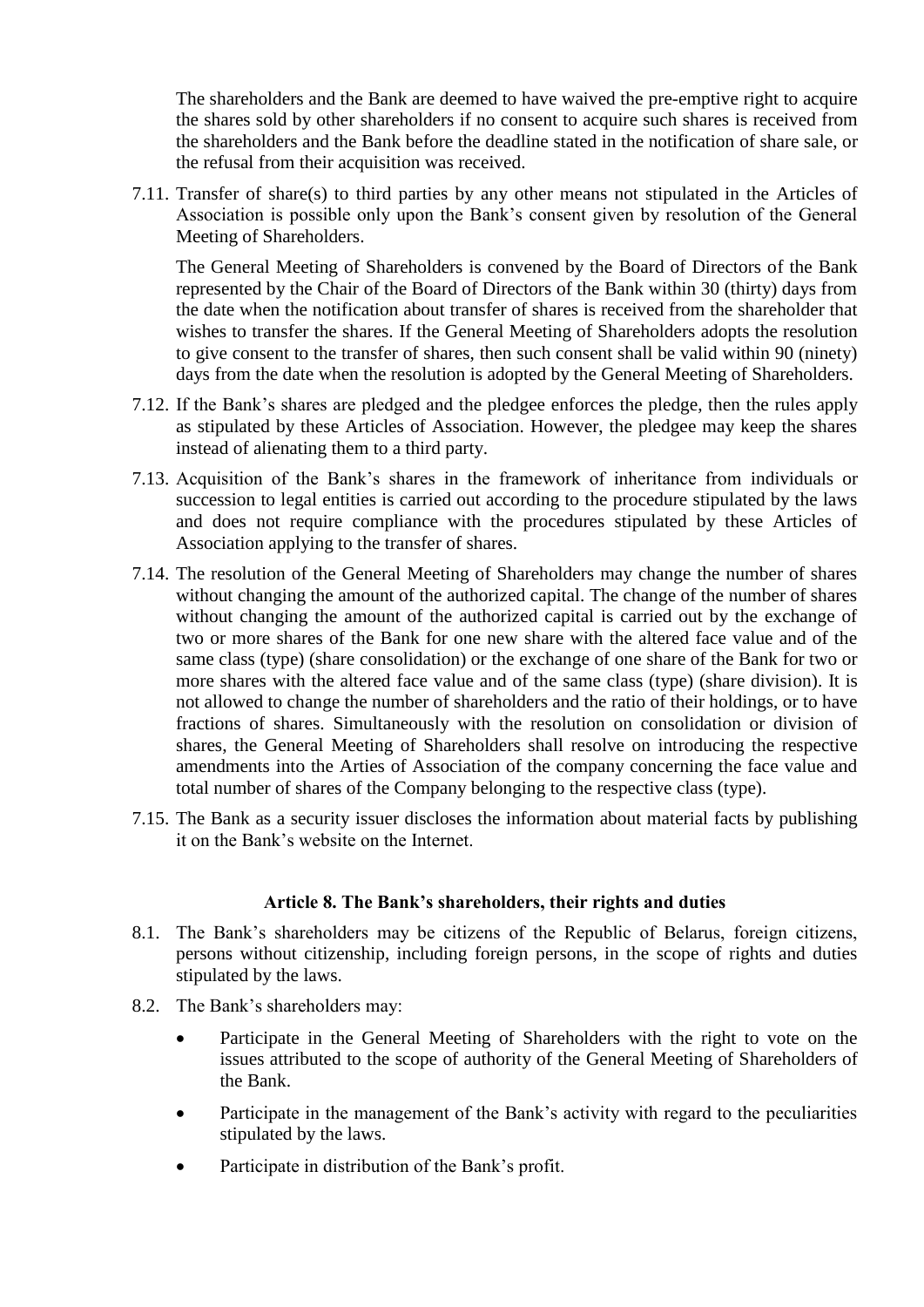- Receive a part of the Bank"s profit in the form of dividends pro rata the number of shares belonging to them.
- Dispose of the shares belonging to them in accordance with the laws and these Articles of Association.
- Quit to be the Bank"s shareholder according to the procedure stipulated by these Articles of Association, having sold their shares to the other shareholders, the Bank, or third parties.
- In case of liquidation of the Bank, receive a part of property remaining after settlements with the creditors, or its value.
- Demand acquisition of their shares by the Bank in the cases and according to the procedure stipulated by the laws and these Articles of Association.
- Acquire additional shares, and have the pre-emptive right of purchase if the Bank"s shareholders dispose of the shares in their possession.
- Receive information about the Bank"s activity including the annual report, the annual accounting (financial) statements; study the minutes of General Meetings of Shareholders of the Bank and, if the shareholder participates in the Audit Commission of the Bank, study the accounting and other documents in compliance with the procedure for the review of bank secrecy documents and the information which is deemed bank secret or other secret protected by the laws.
- Apply other rights stipulated by the laws and these Articles of Association.

The Bank"s shareholders may obtain information about the Bank"s activity in the scope stipulated by the laws from mass media (including official public printed mass media, and publicly disclosed annual report and quarterly statements), on the Bank"s website on the Internet, and upon personal visit to the Bank. The information about the Bank's activity and the Bank"s documents may be provided to the shareholders upon written request sent by letter or by telecommunication means, within five days after the request is received. The Bank"s documents include the documents according to the list stipulated by the laws. The information is provided either upon personal visit to the Bank or by a written response upon permission of the Chair of the Management Board of the Bank or a person acting in his/her stead, endorsed on the shareholder's request to study the Bank's documents. In such request, the shareholder shall state the documents and the scope of information to be studied. The information which is bank secret or other secret of individuals and legal entities protected by the law is not subject to disclosure. Minutes of General Meetings of Shareholders of the Bank may be studied at the Bank"s offices in the presence of the secretary of the General Meeting of Shareholders of the Bank or, in the period between General Meetings of Shareholders of the Bank, the secretary of the Management Board of the Bank. If necessary, copies of the requested documents may be provided to the shareholder upon its request according to the resolution of the Chair of the Management Board of the Bank or a person acting in his/her stead.

8.3. The shareholder may claim redemption of its shares by the Bank in the cases stipulated by the laws.

The price of share redemption by the Bank upon the shareholder's demand is approved by the same General Meeting of Shareholders that adopts the resolution that may result in the occurrence of the shareholders' right to claim redemption of the Bank's shares. In case of independent assessment of the share price, the price of share redemption shall not be less than the price of shares stated in the assessment report. Independent assessment of the share value shall be carried out upon demand of the shareholders possessing in aggregate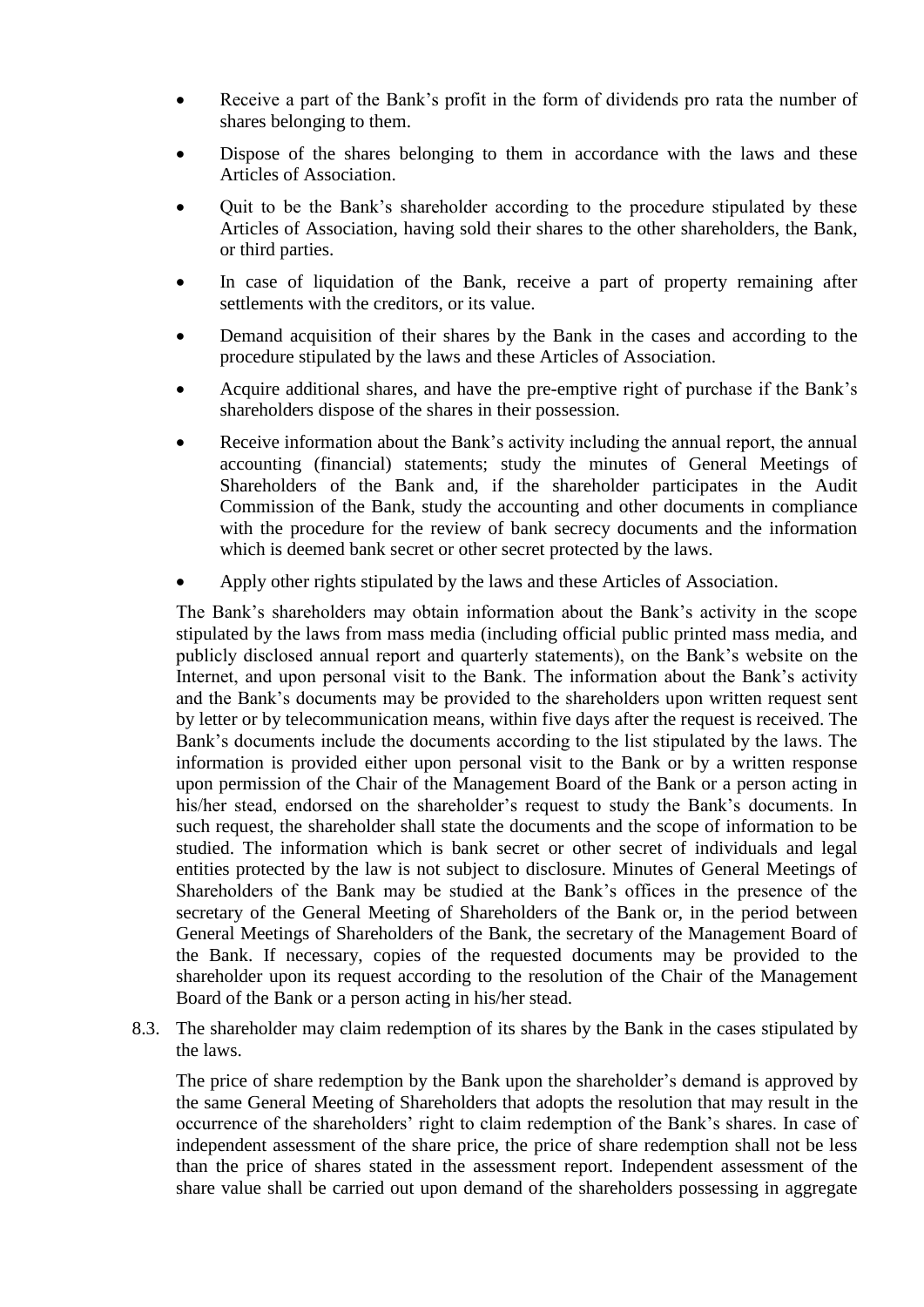two or more percent of the voting shares of the Bank, at the Bank"s cost, or by the initiative of the Bank or any shareholder(s) at their own cost. The issue of the share price for redemption by the Bank upon demand of its shareholders shall be included into the agenda that contains the issue that may result in the occurrence of the shareholders" right to claim redemption of the Bank"s shares.

The Bank notifies the shareholders about their right to claim share redemption not later than 10 days from the date when the General Meeting of Shareholders of the Bank adopts the resolution resulting in the occurrence of the shareholder"s right to claim share redemption by the Bank. The notification is made by letter, fax, e-mail, or other means that allow ascertaining the fact of receipt of the notification by the shareholder.

Within 10 days from the date of receipt of the notification, the shareholder may submit an application to the Bank with the demand to redeem its shares, stating the quantity of shares to be redeemed. The application with the demand of redemption may be submitted by the shareholder who has participated in the General Meeting of Shareholders of the Bank and voted against the respective resolutions, on the day when the General Meeting of Shareholders ends.

The General Meeting of Shareholders shall, not later than five days from the end of the period for submission of the shareholders" demand of share redemption, approves the report on the result of submission of the shareholders' demands to redeem their shares, which shall contain the number of shares demanded for redemption, and the number of shares that may be redeemed by the joint-stock company.

Within 30 days from the date of receipt of the application, the Bank shall notify the shareholder about the decision to satisfy the share redemption remand or to refuse to redeem. The notification is made by letter, fax, e-mail, or other means that allow ascertaining the fact of receipt of the notification by the shareholder.

The value of the shares redeemed by the Bank by demand of the shareholder shall be paid out within the period set by the General Meeting of Shareholders of the Bank.

The General Meeting of Shareholders of the Bank shall dispose of the redeemed shares according to the procedure and deadlines stipulated by the laws.

- 8.4. The Bank"s shareholders shall:
	- Make contributions according to the procedure, in the amount, by the means, and before the deadlines stipulated by the laws and these Articles of Association.
	- Comply with the provisions of the Articles of Association of the Bank and fulfil the resolutions of the General Meeting of Shareholders of the Bank.
	- Not disclose confidential information about the Bank"s activity obtained in the framework of applying rights and performing duties of the Bank"s shareholder.
	- Assist the Bank in resolving issues related to its activity.
	- Confirm legality of the invested funds if required by the laws.
	- Fulfil obligations undertaken in relation to the Bank.
	- Timely inform the depository that maintains the register of shareholders about all changes in the data about self as included into such register.
	- Perform other duties stipulated for them by the laws and these Articles of Association.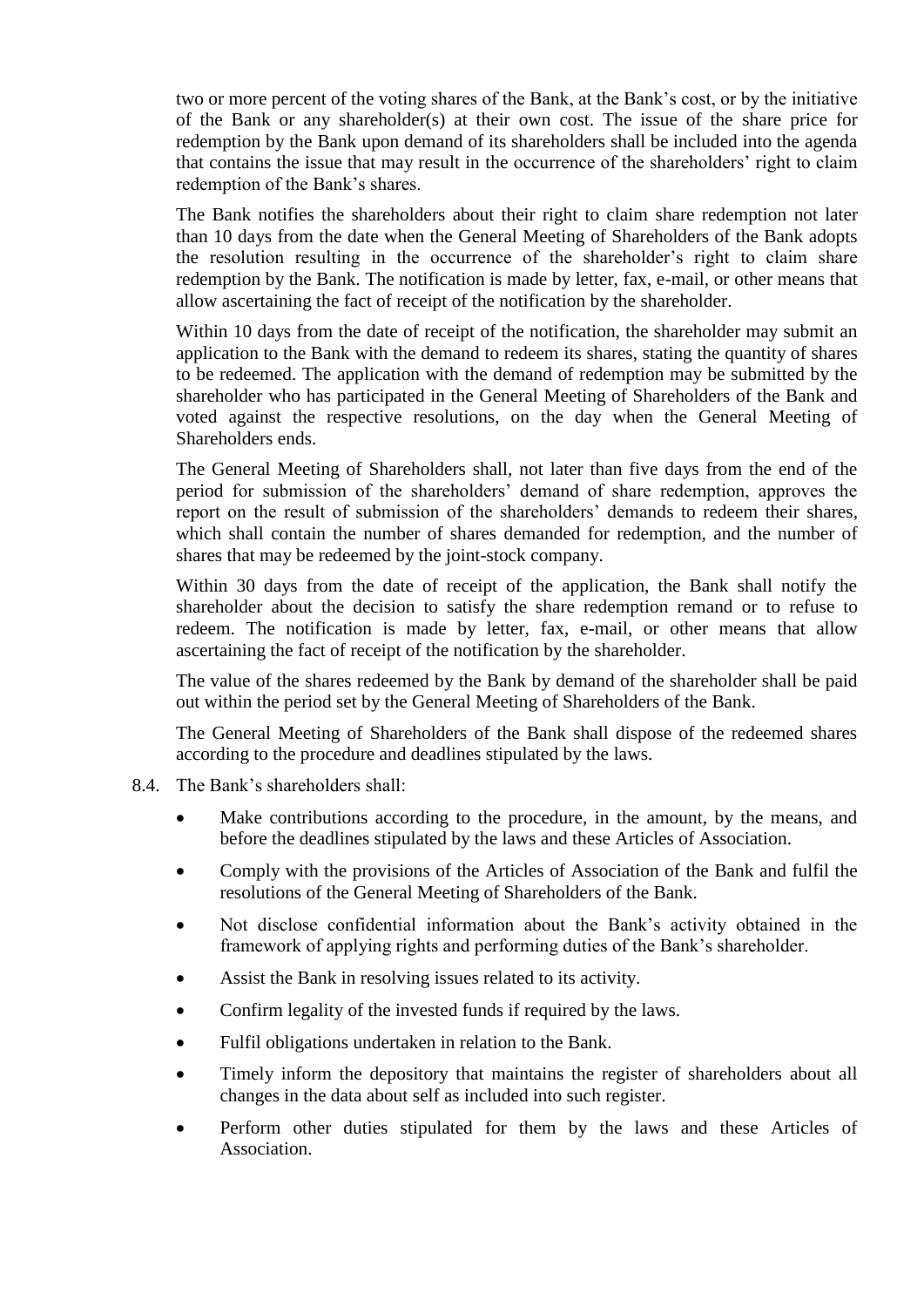## **Article 9. Managing bodies**

<span id="page-13-0"></span>9.1. The Bank"s bodies are its managing and controlling bodies.

The managing bodies of the Bank are:

- The General Meeting of Shareholders of the Bank
- The Board of Directors of the Bank
- The Management Board of the Bank.
- 9.2. The activity of the managing bodies of the Bank is stipulated by the laws, the Articles of Association, and local regulations of the Bank in the cases stipulated by the laws. The rights and duties of the members of the Board of Directors and the Management Board of the Bank are stipulated by the laws and local regulations in the cases stipulated by the laws.
- 9.3. The members of the Board of Directors and the Management Board of the Bank, and the Chair of the Management Board of the Bank shall act to the benefit of the Bank during application of their rights and performance of their duties, based on the principles of transparency, integrity, and reason. They are liable to the Bank for the losses suffered by the Bank in the result of their guilty actions (omissions) unless otherwise stipulated by the laws.
- 9.4. The members of the Board of Directors of the Bank, the members of the Management Board, and the Chair of the Management Board of the Bank shall notify the Board of Directors (the members of the Management Board shall notify the Management Board in the cases stipulated by the laws) in writing, by submitting in person or by sending the respective information by letter, hand delivery, or telecommunication system followed by sending the original document, about the following:
	- All their transactions with the Bank's securities within five (5) days from the date of each such transaction
	- Transactions with the Bank"s securities executed by their spouses, parents, adult children and their spouses, adoptive parents, adult adopted children and their spouses, grandfathers, grandmothers, adult grandchildren and their spouses, siblings, and the spouse's parents – within ten  $(10)$  days from the date of each such transaction.

## **Article 10. General Meeting of Shareholders of the Bank**

<span id="page-13-1"></span>10.1. The General Meeting of Shareholders of the Bank (hereinafter – the General Meeting of Shareholders) is the supreme managing body of the Bank and consists of the shareholders and/or their representatives.

If the Bank"s shareholders comprise only one shareholder then such shareholder has the authority of the General Meeting of Shareholders.

- 10.2. The exclusive scope of authority of the General Meeting of Shareholders includes the following issues:
	- Amending the Articles of Association of the Bank
	- Changing the amount of the authorized capital of the Bank
	- Electing members of the Board of Directors of the Bank and the Audit Commission of the Bank, and early termination of their authority, unless the authority of the member(s) of the Board of Directors of the Bank is terminated early in accordance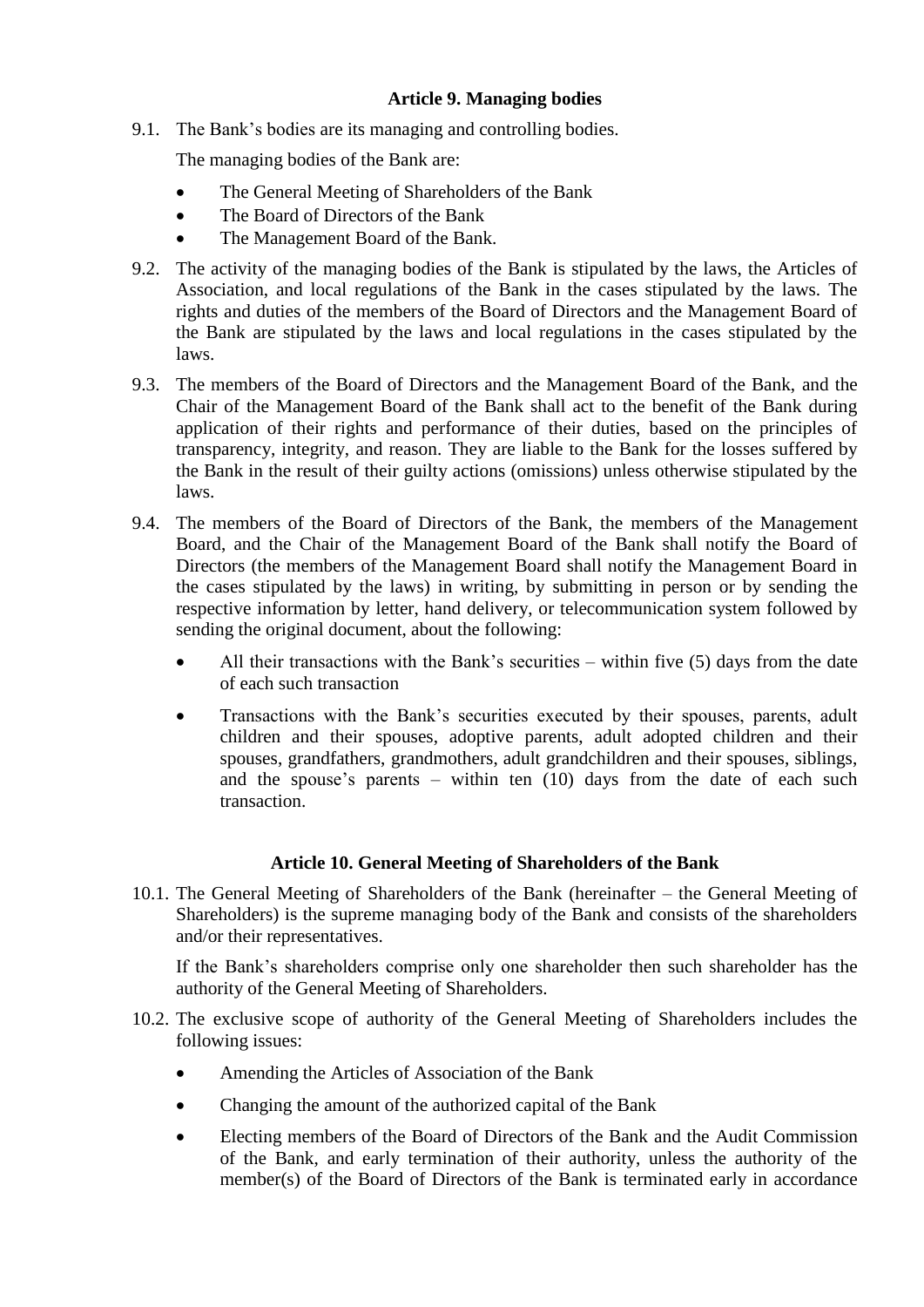with the laws without a resolution of the General Meeting of Shareholders of the Bank

- Approving regulations on the Board of Directors of the Bank and the Audit Commission of the Bank
- Approving annual reports, annual accounting (financial) statements of the Bank, distribution of the Bank"s profit and loss (if any) with regard to the opinion of the Audit Commission of the Bank and, in the cases stipulated by the laws, the auditor"s opinion
- Resolving on restructuring of the Bank and approving the deed of transfer or division balance sheet
- Resolving on liquidation of the Bank, creation of the liquidation commission, appointment of its chair or the liquidator, and approval of the interim and final liquidation balance sheets, unless the decision on liquidation of the Bank is taken by the registration authority or the court in accordance with the laws
- Determining the amount of remunerations and compensations to the members of the Board of Directors of the Bank and the Audit Commission of the Bank for the performance of their duties
- Providing other managing bodies of the Bank with the right to make one-time decisions on certain issues not attributed to the exclusive scope of authority of the General Meeting of Shareholders
- Determining the procedure of holding the General Meeting of Shareholders in the part not stipulated by the laws, these Articles of Association, and local regulations of the Bank
- Adopting and approving resolutions on share issue
- Approving local regulations on the issues attributed by the law to the scope of authority of the General Meeting of Shareholders of the Bank
- Resolving on acquisition (alienation) of own shares by the Bank
- Resolving on declaration and payout of dividends for the first quarter, the first half of the year, and the nine months of the year based on the interim accounting (financial) statements of the Bank, and for the year based on the annual accounting (financial) statements
- Resolving on payment to CEO (deputies CEO) of the Bank of the remuneration based on the performance results in the reporting year (after the audit of the annual accounting statements and its approval according to the procedure stipulated by the laws)
- Determining the procedure for payment of the remuneration for the performance results in the reporting year to CEO (deputies CEO) of the Bank and the amount of funds allocated for such purposes, based on their performance, including the term of payout, undertaken risks, risk profile, nature and scale of operations performed by the Bank, and the degree of achievement of the performance indicators set by the Board of Directors
- Resolving on a large transaction unless the Board of Directors of the Bank resolved on execution of such transaction unanimously
- Resolving on a related-party transaction with affiliated persons if the value of the property underlying such transaction or a series of related transactions exceeds fifty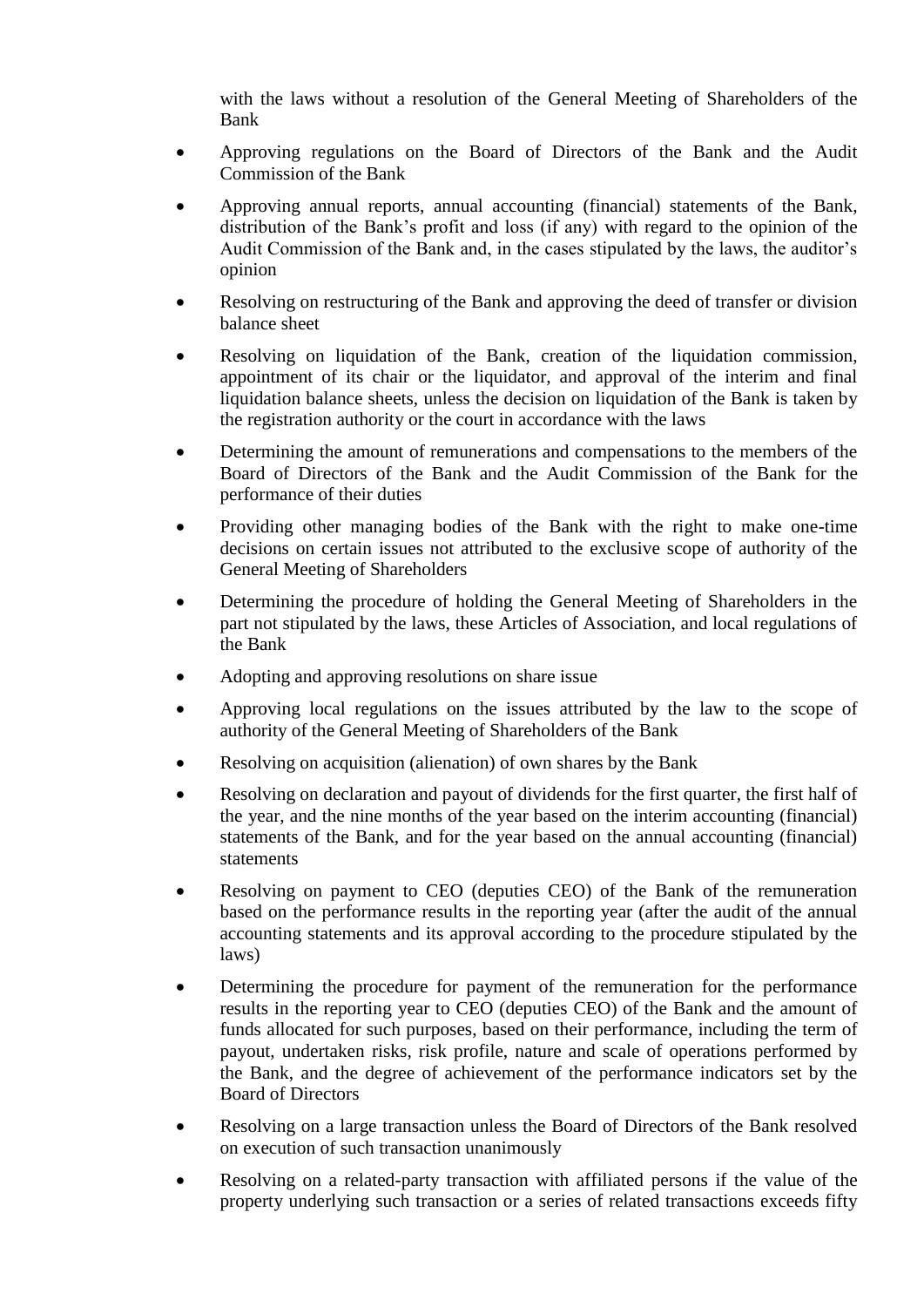percent of the balance sheet value of the Bank"s assets determined based on the accounting (financial) statement for the recent reporting period of the Bank.

The General Meeting of Shareholders may review any issue of the Bank's activity attributed to the scope of authority of other managing bodies of the Bank. The issues attributed to the exclusive scope of authority of the General Meeting of Shareholders may not be delegated to other managing bodies of the Bank for review or resolution.

- 10.3. General Meetings of Shareholders may be annual or extraordinary.
- 10.3.1. Annual General Meetings of Shareholders are convened by the Board of Directors of the Bank not less than once a year and not later than three months after the end of the reporting year. The decision on convening the General Meeting of Shareholders shall contain the information stipulated by the laws and other information relevant in each specific case.

The annual General Meeting of Shareholders approves annual reports, annual accounting (financial) statements, profit and loss distribution (if any) with regard to the opinion of the Audit Commission of the Bank or, in the cases stipulated by the laws, the auditor"s opinion.

The annual General Meeting of Shareholders also reviews issues of electing members of the Board of Directors of the Bank and the Audit Commission of the Bank.

All persons eligible for participation in the General Meeting of Shareholders are notified about convening of the annual General Meeting of Shareholders in advance but not later than 30 days before the its date. In case of the extraordinary General Meeting of Shareholders, the notification is given not less than 10 days before the date of such meeting.

If the agenda of the General Meeting of Shareholders includes the issues of electing members of the Board of Directors, the executive body, the audit commission (auditor), then the persons eligible to participate in the General Meeting of Shareholders shall be notified about its convening not less than 20 days before the date of the General Meeting of Shareholders of the Bank. If the agenda of the General Meeting of Shareholders of the Bank includes issues of electing members of the Board of Directors by cumulative voting, then the persons eligible for participation in the General Meeting of Shareholders shall be notified about its convening not less than 50 days before the date of such meeting.

The notification about holding the annual General Meeting of Shareholders may be sent by registered letter with delivery notification, by fax or e-mail, or other means that allow ascertaining the fact of receipt of the notification by the shareholder.

The notification about holding the General Meeting of Shareholders shall contain:

- The Bank's name and location.
- The date, time and venue (stating the address) of the General Meeting of Shareholders of the Bank.
- The agenda of the General Meeting of Shareholders of the Bank.
- The body of the Bank convening the General Meeting of Shareholders of the Bank, and the grounds for convening (if an extraordinary General Meeting of Shareholders is convened and held).
- The procedure of disclosing the information (documents) subject to disclosure in preparation for the General Meeting of Shareholders to the persons eligible for participation in such General Meeting of Shareholders, stating the address at which such information (documents) may be studied.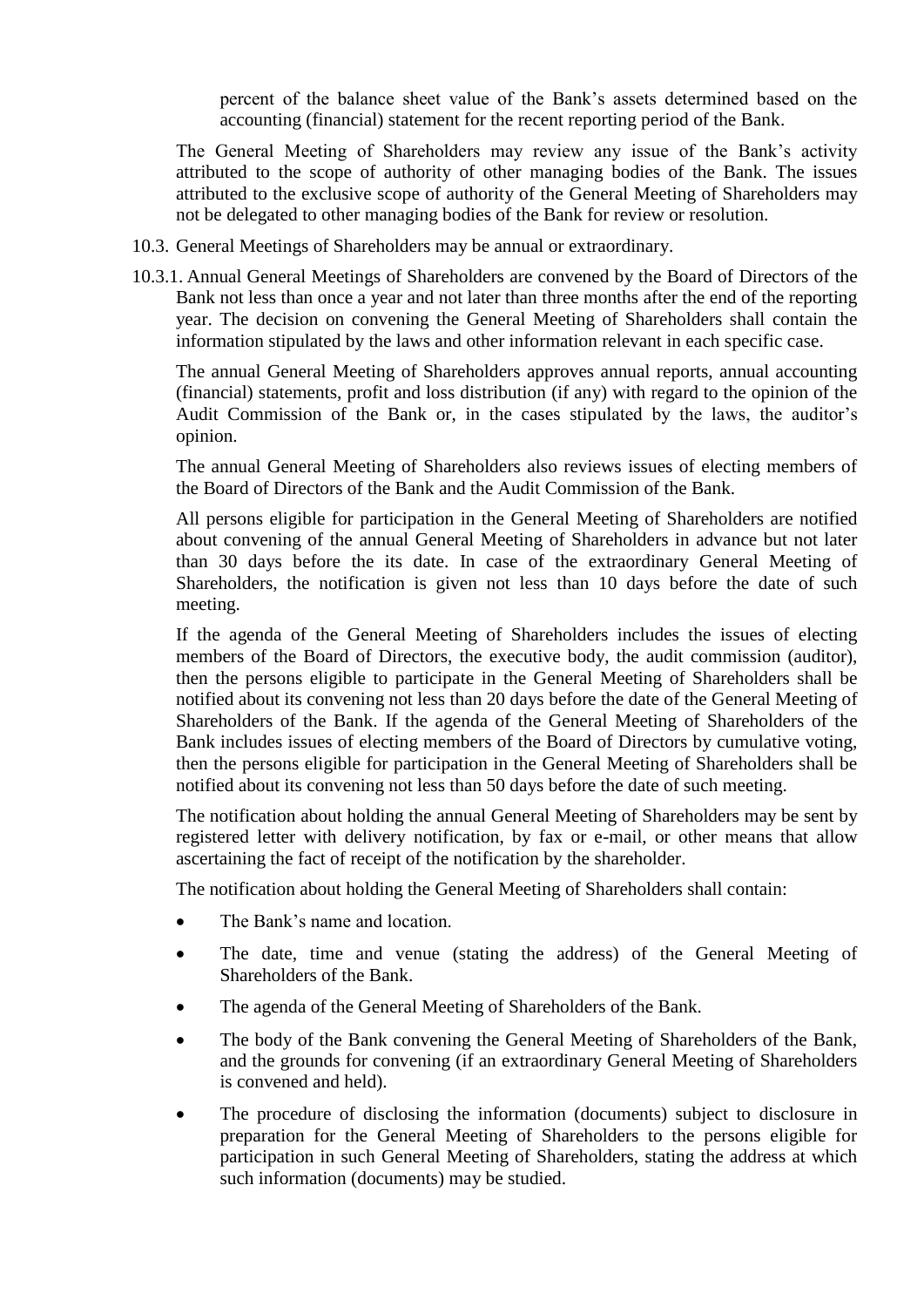- The procedure for registration of persons eligible for participation in the General Meeting of Shareholders of the Bank.
- Other information stipulated by the Articles of Association and/or resolution on holding the General Meeting of Shareholders of the Bank.

If the annual General Meeting of Shareholders has failed to be held then, not earlier than five days and not later than 30 days after the failed General Meeting of Shareholders, a repeated annual General Meeting of Shareholders of the Bank is convened. The notification about convening the repeated General Meeting of Shareholders shall be sent not later than 7 days before it is held. The repeated annual General Meeting of Shareholders uses the agenda of the failed annual General Meeting of Shareholders.

Before holding the annual General Meeting of Shareholders of the Bank, the Management Board of the Bank shall prepare the information about the Bank"s activity for the reporting period, which is to contain the information stipulated by the laws.

Before the deadline stipulated by the laws, the information about the Bank"s activity in the reporting period shall be made available to the persons eligible for participation in the General Meeting of Shareholders at the venues of which the addresses have been stated in the notification about holding the General Meeting of Shareholders of the Bank. Such information shall be available to the persons participating in the General Meeting of Shareholders during such meeting, as well.

The Bank shall keep record of the information stated above within three years from the date when the respective General Meeting of Shareholders was held.

10.3.2. The extraordinary General Meeting of Shareholders of the Bank is convened based on:

- Own initiative.
- Demand of the managing bodies of the Bank.
- Demand of the Audit Commission of the Bank.
- Demand of the audit entity (individual auditor).
- Demand of the Bank's shareholders possessing in aggregate not less than ten percent of the total number of votes of the Bank"s shareholders.

The demands on convening and holding an extraordinary General Meeting of Shareholders shall contain the issues to be included into the agenda, their substantiation, and the draft of resolution of the General Meeting of Shareholders on each issue.

Within not more than seven days from the date when the demand to hold an extraordinary General Meeting of Shareholders of the Bank is received, the Board of Directors of the Bank shall review the demand and take the decision to convene and hold such meeting or a motivated decision to refuse to convene and hold it. The notification about the decision taken is sent to the persons demanding the extraordinary General Meeting of Shareholders by letter, fax, e-mail, or other means that allow ascertaining the fact of receipt of the notification, not later than 5 days from the date when such decision has been taken.

The decision on convening and holding an extraordinary General Meeting of Shareholders of the Bank shall be taken not later than 15 days before the date of the extraordinary General Meeting of Shareholders of the Bank.

If the Board of directors fails to take the decision on holding the extraordinary General Meeting of Shareholders before the deadline or takes a motivated decision to refuse to hold it, then such General Meeting of Shareholders of the Bank may be convened by the bodies or the shareholders that demand it. The bodies and the shareholders that convene the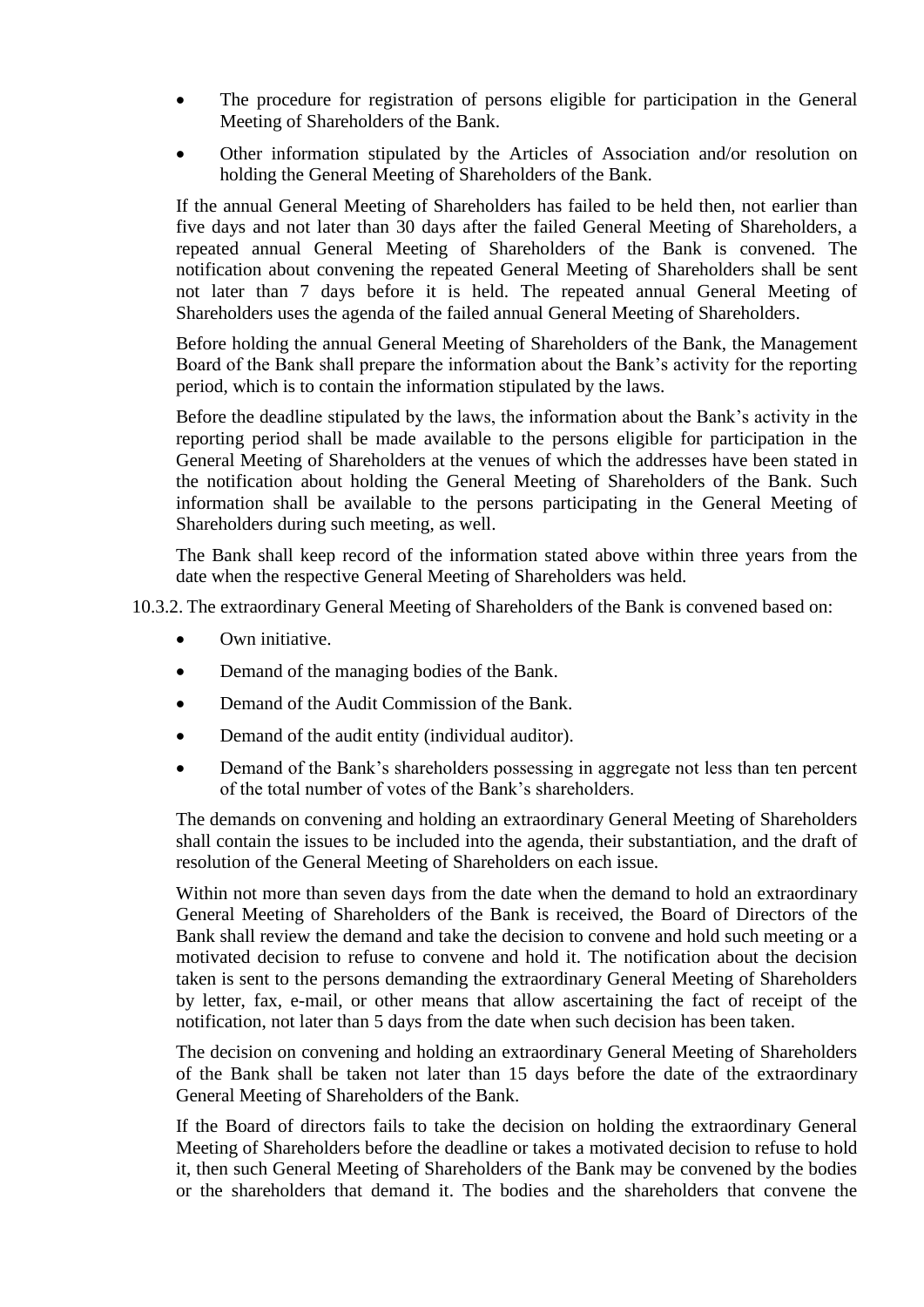extraordinary General Meeting of Shareholders have all authorities necessary to convene and hold it.

The persons eligible for participation in the extraordinary General Meeting of Shareholders of the Bank are notified about holding the extraordinary General Meeting of Shareholders of the Bank by letter, fax, or e-mail not later than 15 days before the date of the extraordinary General Meeting of Shareholders of the Bank.

10.3.3. The shareholders possessing in aggregate two and more percent of the voting shares of the total number of shareholders may submit written suggestions to the Chair of the Board of Directors on the agenda of the General Meeting of Shareholders of the Bank and candidates to the Board of Directors of the Bank and the Audit Commission of the Bank. The suggestion to the agenda shall contain the name of the individual or legal entity, the number of votes in their possession at the General Meeting of Shareholders of the Bank, the wording of each issue proposed to be included into the agenda, the draft of the resolution on each such issue, and its substantiation. The suggestion to the agenda on candidates to the elected (formed) bodies of the Bank shall contain the name of each suggested candidate, and the name of the Bank"s bodies to which he/she is proposed to be elected. The suggested candidates to the elected (formed) bodies of the Bank are included into the agenda upon their consent obtained according to the procedure stipulated by the Articles of Association or the local regulation of the Bank approved by the General Meeting of Shareholders of the Bank. The suggestion shall be signed by the suggesting person.

Suggestions to the agenda of the General Meeting of Shareholders of the Bank shall be submitted not later than 60 days after the end of the reporting year and not later than ten days before the date of the extraordinary General Meeting of Shareholders of the Bank, including the meeting where one of the issues is election of members of the Board of Directors of the Bank by cumulative voting. Not later than five days after the deadline for submission of suggestions to the agenda, the Board of Directors of the Bank shall review the suggestions and take the decision to take them into account or refuse to take them into account in the cases stipulated by the laws. The notification on the decision taken is sent to the submitting shareholders by letter, fax, e-mail, or other means that allow ascertaining the fact of receipt of the notification by the shareholder.

Suggestions received after the deadline may be reviewed upon taking the decision to hold the next relevant General Meeting of Shareholders.

If the decision is made to amend the agenda of the General Meeting of Shareholders of the Bank defined upon taking the decision on its convening and holding, then the Board of Directors of the Bank shall notify the persons eligible for participation in the General Meeting of Shareholders about such changes not less than five days before the date of such meeting.

The decision of the Board of Directors on the motivated refusal to accept the suggestions into the agenda, and evasion from taking the respective decision may be contested by the suggesting persons in court.

The General Meeting of Shareholders of the Bank may decide on resolving any issue not included into the agenda of the General Meeting of Shareholders of the Bank if all shareholders of the Bank that participate in the General Meeting of Shareholders of the Bank vote for such decision.

The Board of Directors organizes preparation, convening and holding the General Meeting of Shareholders and may instruct the Management Board of the Bank to notify the shareholders about convening and holding the General Meeting of Shareholders of the Bank.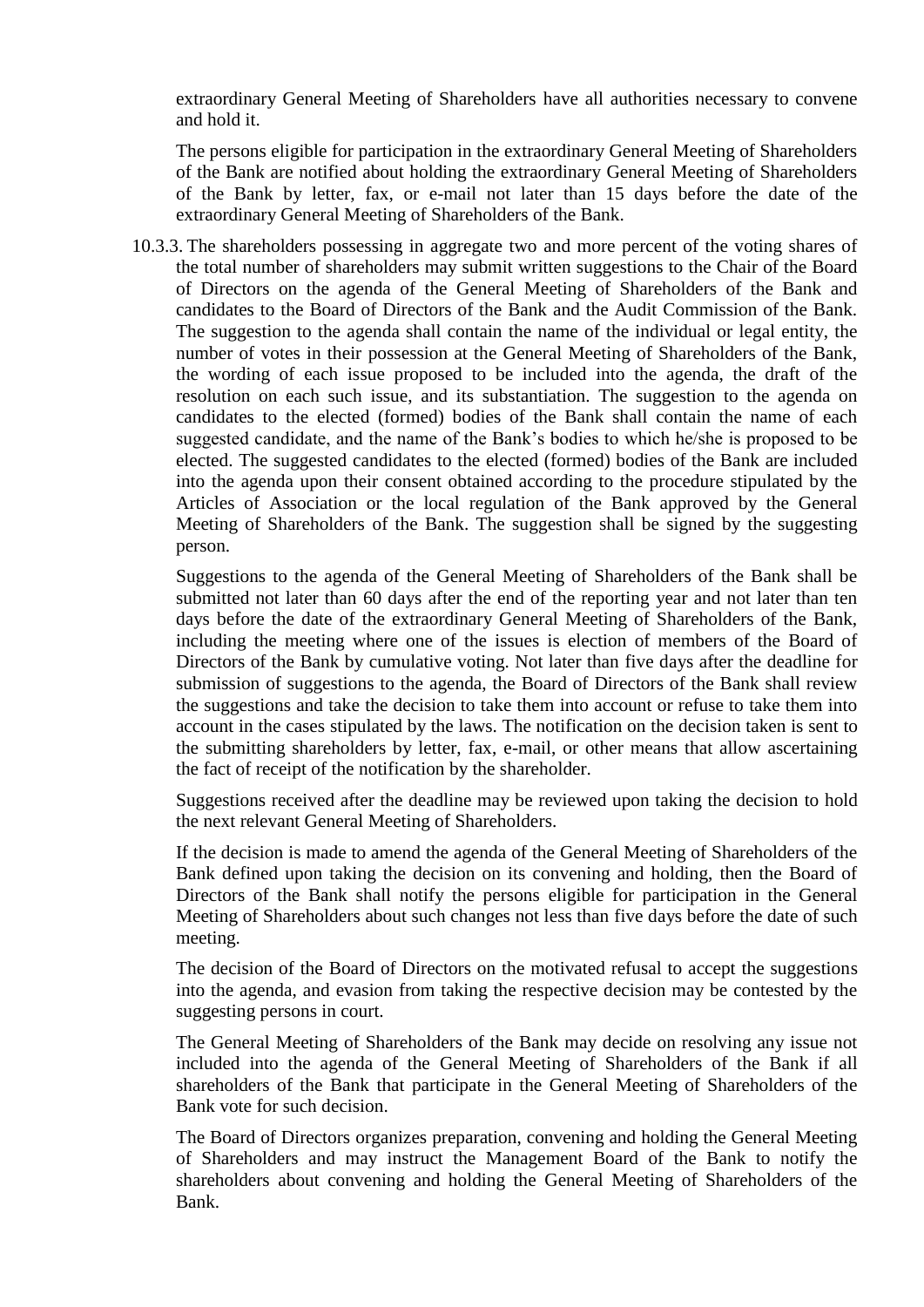Additional requirements for preparation and convening of the General Meeting of Shareholders may be stipulated by the respective local regulation of the Bank approved by the General Meeting of Shareholders of the Bank.

10.3.4. The General Meeting of Shareholders of the Bank may be held in person, in the virtual or mixed forms, and may resolve on the issues put onto the agenda if it is attended by (the absentee voting is held by) shareholders (their representatives) possessing in aggregate more than 50 percent of the total number of votes belonging to the Bank"s shareholders.

The in-person form of holding the General Meeting of Shareholders presupposes joint presence of persons eligible for participation in the General Meeting of Shareholders to discuss the issues on the agenda and pass resolutions on them. Persons eligible for participation in the meeting may also be present in the virtual form using electronic of other communication means, information networks (systems) or firmware and technologies (hereinafter – remote communication systems).

If the General Meeting of Shareholders is held in the virtual form, then the opinions of the persons eligible for participation in such meeting on the issues of the agenda put to vote are determined by written and/or virtual poll using remote communication systems.

The mixed form of the General Meeting of Shareholders provides the persons eligible for participation in such meeting with the right to vote on the agenda either during the joint presence at the meeting, also using remote communication systems, or by written and/or virtual poll using remote communication systems (absentee voting).

Resolutions of the General Meeting of Shareholders of the Bank, except for the issues of electing members of the Board of Directors of the Bank, members of the Audit Commission of the Bank, approving annual reports, annual accounting (financial) statements of the Bank, and distribution of the Bank"s profit and losses, may be adopted by absentee voting without direct presence of the persons eligible for participation in the General Meeting of Shareholders of the Bank.

Participants in the General Meeting of Shareholders of the Bank are deemed persons who registered for participation and/or persons whose filled-in voting ballots have been received according to the procedure stipulated by these Articles of Association. If the voting ballot is sent using a remote communication system then such means of sending the ballot shall allow ascertaining that the voting ballot has been sent by the person eligible for participation in the General Meeting of Shareholders.

Resolutions of the General Meeting of Shareholders are taken by simple majority (more than 50 percent) of votes of the persons participating in such meeting, unless a qualified majority of such votes or a unanimous vote is required according to the laws and these Articles of Association. Resolutions of the General Meeting of Shareholders of the Bank on approval of local regulations of the Bank stipulated by the laws are taken by the majority of not less than three fourths of the total number of votes of the persons participating in the General Meeting of Shareholders of the Bank.

Resolutions of the General Meeting of Shareholders on the issues of electing members of the Board of Directors are taken by simple majority (more than 50 percent) of votes of the persons participating in such meeting.

Resolutions on the issues of amending the Articles of Association of the Bank, including amending the authorized capital, rearrangement or liquidation of the Bank, acquisition of shares placed by decision of the Bank, are taken by the majority of not less than three fourths of the votes of the persons participating in the General Meeting of Shareholders of the Bank, except for the resolution on increasing the authorized capital of the Bank by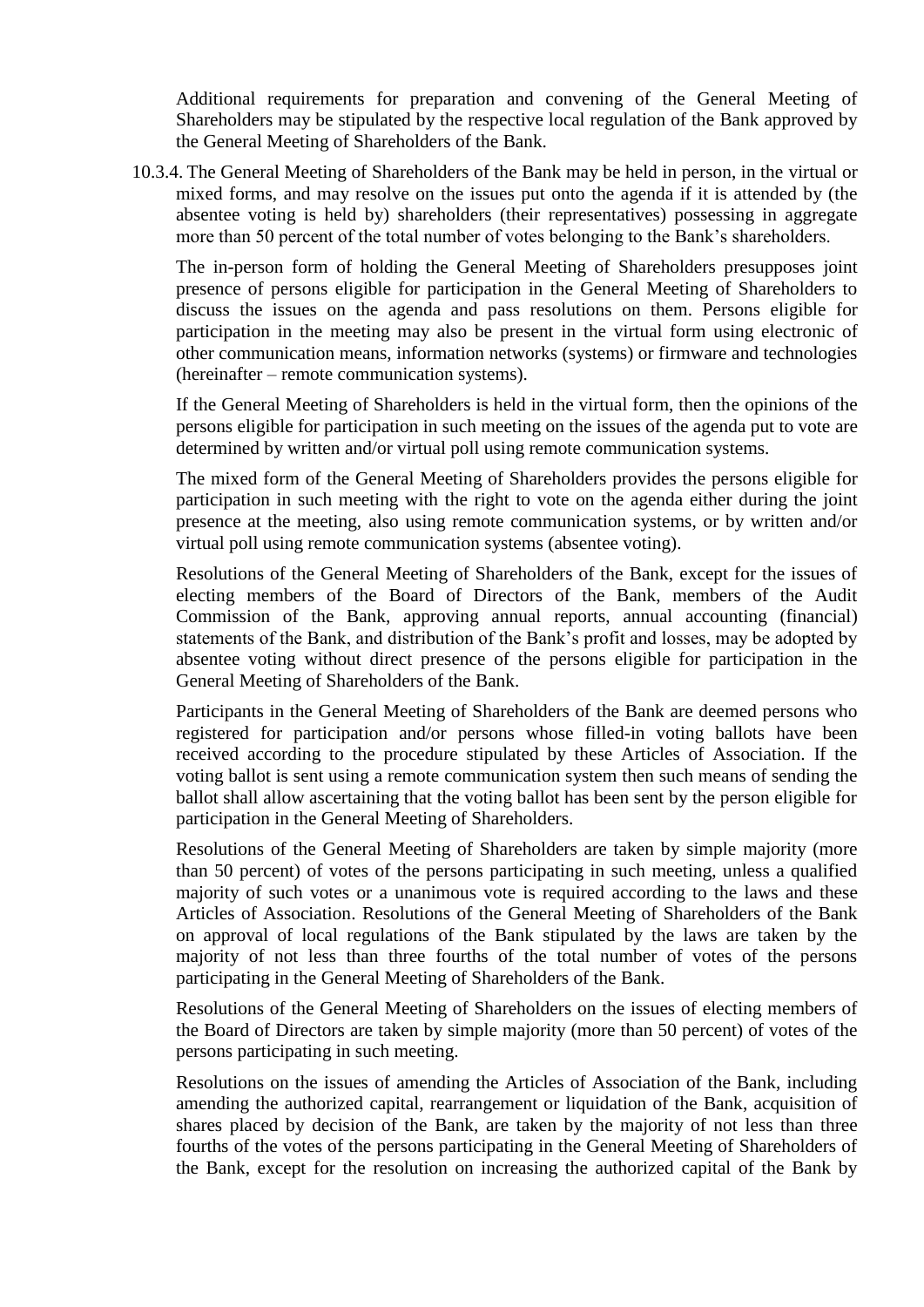increasing the face value of shares from the funds of the Bank"s shareholders, which requires unanimous vote of all shareholders of the Bank.

The General Meeting of Shareholders of the Bank resolves on executing a large transaction, provided that the Board of Directors of the Bank has failed to take a unanimous decision to execute such transaction, and the subject of such transaction is the property valued:

- From 20 to 50 percent of the balance sheet value of the Bank"s assets, by the majority of not less than two thirds of the votes of the persons participating in the General Meeting of Shareholders.
- Fifty and more percent of the balance sheet value of the Bank"s assets, by the majority of not less than three fourths of the votes of the persons participating in the General Meeting of Shareholders.

The General Meeting of Shareholders resolves on the issue about a related-party transaction with affiliated persons if the value of the property underlying such transaction or a series of related transactions exceeds 50 percent of the balance sheet value of the Bank"s assets determined based on the account (financial) statements for the recent reporting period of the Bank, by the majority of the total number of votes of the shareholders that have no interest in execution of such transaction.

Resolution of the General Meeting of Shareholders on a related-party transaction with affiliated persons of the Bank may not be needed if all shareholders of the Bank are its affiliated persons and have interest in execution of such transaction, as well as if the transaction meets all of the following conditions:

- It is executed by the Bank in the course of its usual business activity
- The terms of such transaction are no materially different from the terms of similar transactions executed by the Bank in the course of its usual business activity.

Transactions executed by the Bank in the course of its usual business activity are deemed transactions executed by the Bank three and more times within the recent twelve months, in particular, transactions of procurement of supplies and materials necessary for production and business activity, sale of ready products, performance of work (provision of services).

The list of persons eligible for participation in the General Meeting of Shareholders of the Bank is drawn on the basis of the register of shareholders formed up as of the date stipulated by the Bank"s body that takes the decision on convening the General Meeting of Shareholders of the Bank.

10.3.5. The shareholder participates in the General Meeting of Shareholders of the Bank in person or through a representative.

The shareholder may appoint one person or several persons as representative(s). Other shareholders or third parties may be the shareholder's representatives.

The representation is executed in the form of a power of attorney issued according to the procedure stipulated by the laws. The power of attorney may indicate several persons acting as the principal and additional (if the principal is absent) representatives of the shareholder. The General Meeting of Shareholders may be attended by all representatives of the shareholder with the deliberative vote, but only one representative registered on behalf of such shareholder before the General Meeting of Shareholders of the Bank may vote on behalf of the shareholder on the issues put onto the agenda and reviewed at the General Meeting of Shareholders of the Bank.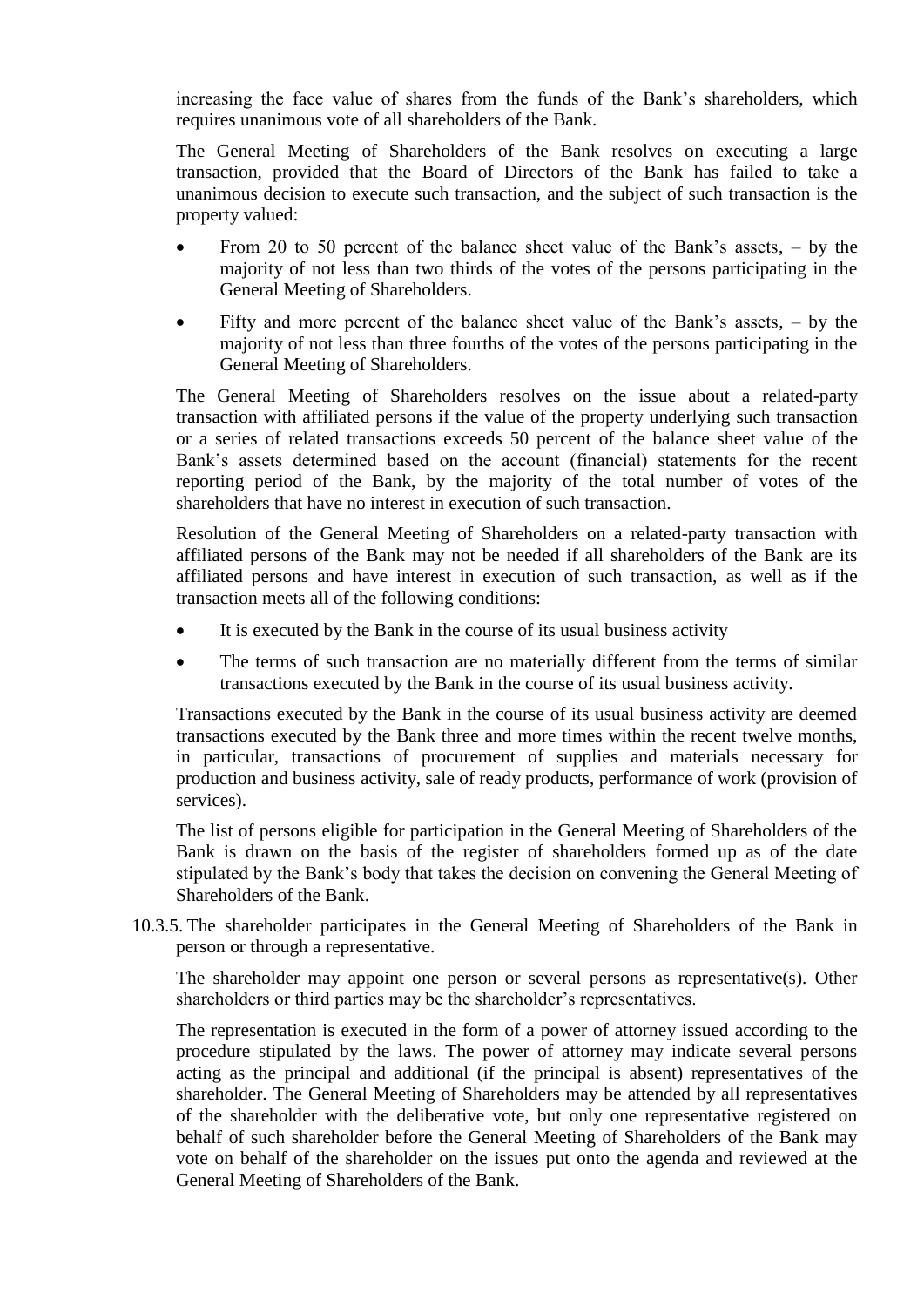The shareholder may at any time replace its representative at the General Meeting of Shareholders of the Bank by informing the Chair of the Board of Directors of the Bank or the Chair of the General Meeting of Shareholders by issuing a new power or attorney and/or withdrawing the active one.

10.3.6. The General Meeting of Shareholders of the Bank elects the Chair of the General Meeting of Shareholders of the Bank from among the shareholders (their representatives), and appoints the secretary of the General Meeting of Shareholders of the Bank.

The secretary of the General Meeting of Shareholders of the Bank confirms availability of the quorum at the General Meeting of Shareholders of the Bank, gives clarifications on the issues arising in relation to applying the right to participate in the General Meeting of Shareholders by the eligible persons, instructs on the procedure to vote on the issues that are put to vote, ensures compliance with the established procedure of voting and applying of the right to vote by the eligible persons, counts votes, and summarizes voting results, draws the minutes of the voting results and the voting ballots, then files them for storage as stipulated by local regulations of the Bank.

Based on results of the General Meeting of Shareholders of the Bank, not later than five days after it ends, the minute of the General Meeting of Shareholders of the Bank is drawn in two copies signed (on each page, including the resolutions attached) by the Chair and the secretary of the General Meeting of Shareholders of the Bank. The minutes may also be signed by the shareholders participating in that General Meeting of Shareholders of the Bank. The minutes is accompanied by the list of persons registered for participation in the General Meeting of Shareholders of the Bank and/or persons whose filled-in ballots have been received according to the procedure stipulated by the Articles of Association. The list of persons who registered for participation in the General Meeting of Shareholders of the Bank shall contain the signatures of such persons.

A copy of the minutes of the General Meeting of Shareholders of the Bank is provided to the Bank"s shareholders upon their request according to the procedure stipulated by these Articles of Association for provision of information about the Bank. A fee may be charged for provision of the copy of the minutes, which shall not exceed the cost of its production.

10.3.7. The voting at the General Meeting of Shareholders of the Bank is carried out according to the "one voting share – one vote" principle, except for cumulative voting.

The resolution on the issues attributed to the scope of authority of the General Meeting of Shareholders of the Bank may be adopted by absentee voting held by means of a written poll of shareholders, except for the issues of electing members of the Board of Directors of the Bank, members of the Audit Commission of the Bank, approving annual reports, annual accounting (financial) statements, and profit and loss distribution.

Absentee voting is carried out with voting ballots.

In determination of the quorum of the General Meeting of Shareholders of the Bank held in the virtual form by means of the written poll of shareholders, the votes represented by voting ballots are taken into account.

Voting ballots are sent to all shareholders of the Bank by registered letter, fax, e-mail, or other means that allow ascertaining the fact of receipt of the ballots by the shareholders, not later than five days before the date of the General Meeting of Shareholders of the Bank. The Bank may not send voting ballots selectively to certain shareholders in order to influence the voting results of the General Meeting of Shareholders of the Bank.

The voting ballot shall contain: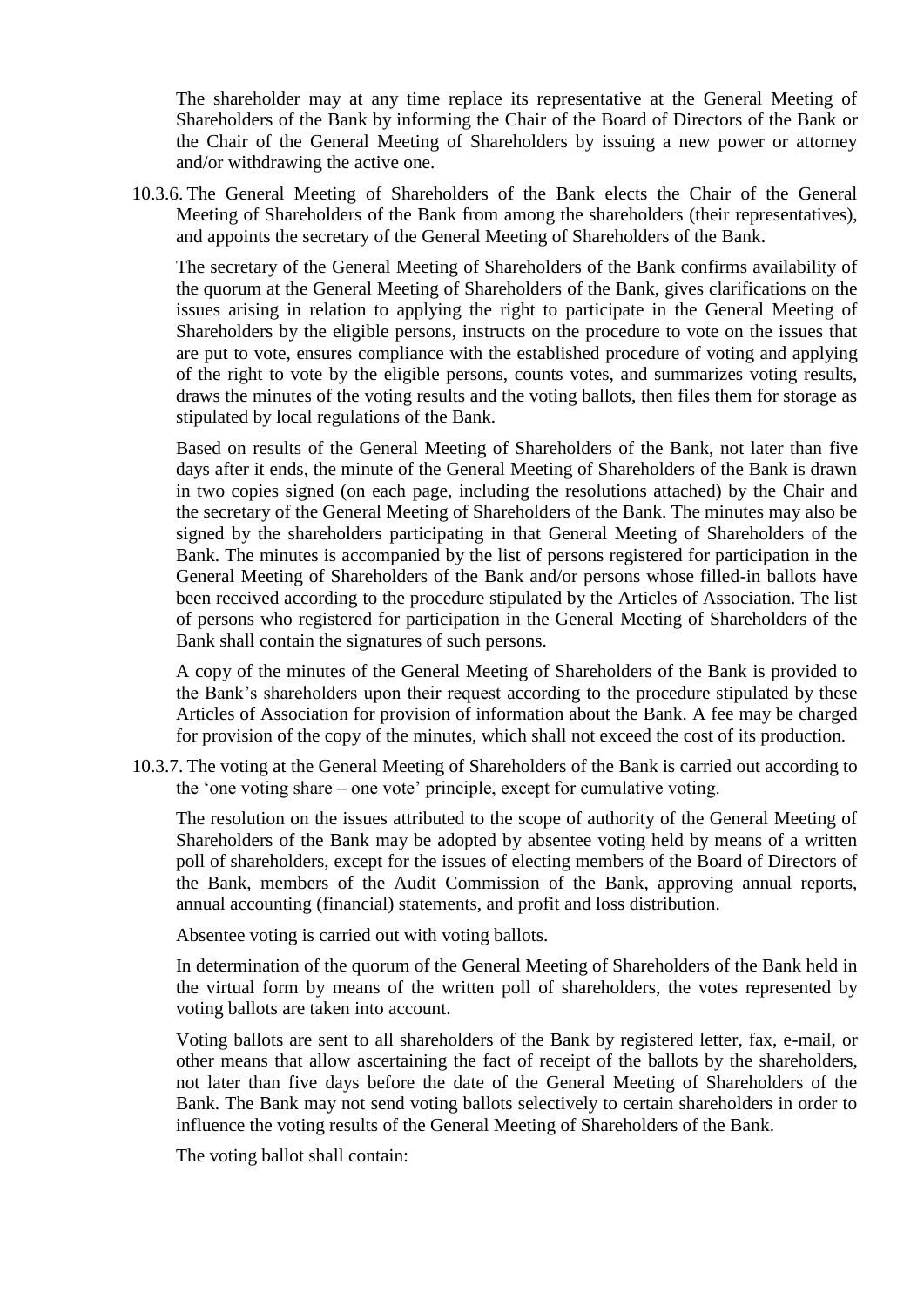- The name of the individual (legal entity) eligible for participation in the General Meeting of Shareholders of the Bank, and the number of votes belonging to him/her/it at the General Meeting of Shareholders of the Bank.
- The full name and location of the Bank.
- The venue (address), means of submission, and deadline for submission of voting ballots for absentee voting.
- The date and venue of the General Meeting of Shareholders of the Bank, the date of counting votes in absentee voting.
- The agenda of the General Meeting of Shareholders of the Bank.
- The wording of issues to be voted for with the voting ballot, or its ordinal number in the agenda of the General Meeting of Shareholders, and the wording of resolutions on each of them.
- The voting options for each issue expressed as 'For', 'Against', 'Abstained', or voting options for each candidate to the Bank"s bodies.
- The number of votes belonging to the shareholder.
- The explanation of the process for filling in the voting ballot on each issue.
- The reminder that the voting ballot for absentee voting shall be signed by the person eligible for participation in the General Meeting of Shareholders of the Bank, and in case of using remote communication systems, the reminder that such means of ballot submission shall allow ascertaining that the voting ballot is sent by the person eligible for participation in the General Meeting of Shareholders.

Within five days after receipt of the voting ballot, the shareholders shall fill it in and submit to the Board of Directors of the Bank by letter, fax, e-mail, or other means that allow ascertaining the fact of its receipt by the Board of Directors of the Bank.

When the voting ballot is signed by the shareholder who is a natural person, it shall contain the information about the personal identification document of such person or other identifying data. When the voting ballot is signed by the shareholder that is a legal entity, it shall be signed by the legal entity"s CEO or a representative of the shareholder acting under the power of attorney from such shareholder, stating the information about the personal identification document of such representative, and the details of the power of attorney, with the attached seal of such legal entity. The voting ballot without the signature of the shareholder who is a natural person or the representative of the shareholder that is a legal entity, or CEO of the shareholder that is a legal entity, and the seal of such legal entity, shall be deemed null and void.

The deadline for submission of filled-in voting ballots for absentee voting shall not be later than two days before the date of the General Meeting of Shareholders of the Bank.

When counting votes, the votes are taken into account on those issues for which the voting participant complied with the voting procedure stipulated in the voting ballot, and marked only one voting option, except for cumulative voting. The voting ballot is deemed null and void for the issues for which the voting participant failed to comply with the voting procedure. The poll is deemed valid if at the final date of the period for submission of the voting ballots there have been received the replies of the shareholders possessing the number of votes required for holding the General Meeting of Shareholders of the Bank according to these Articles of Association. Resolutions are adopted as stipulated in Item 11.3.4 of these Articles of Association. In adoption of resolutions, the date of the General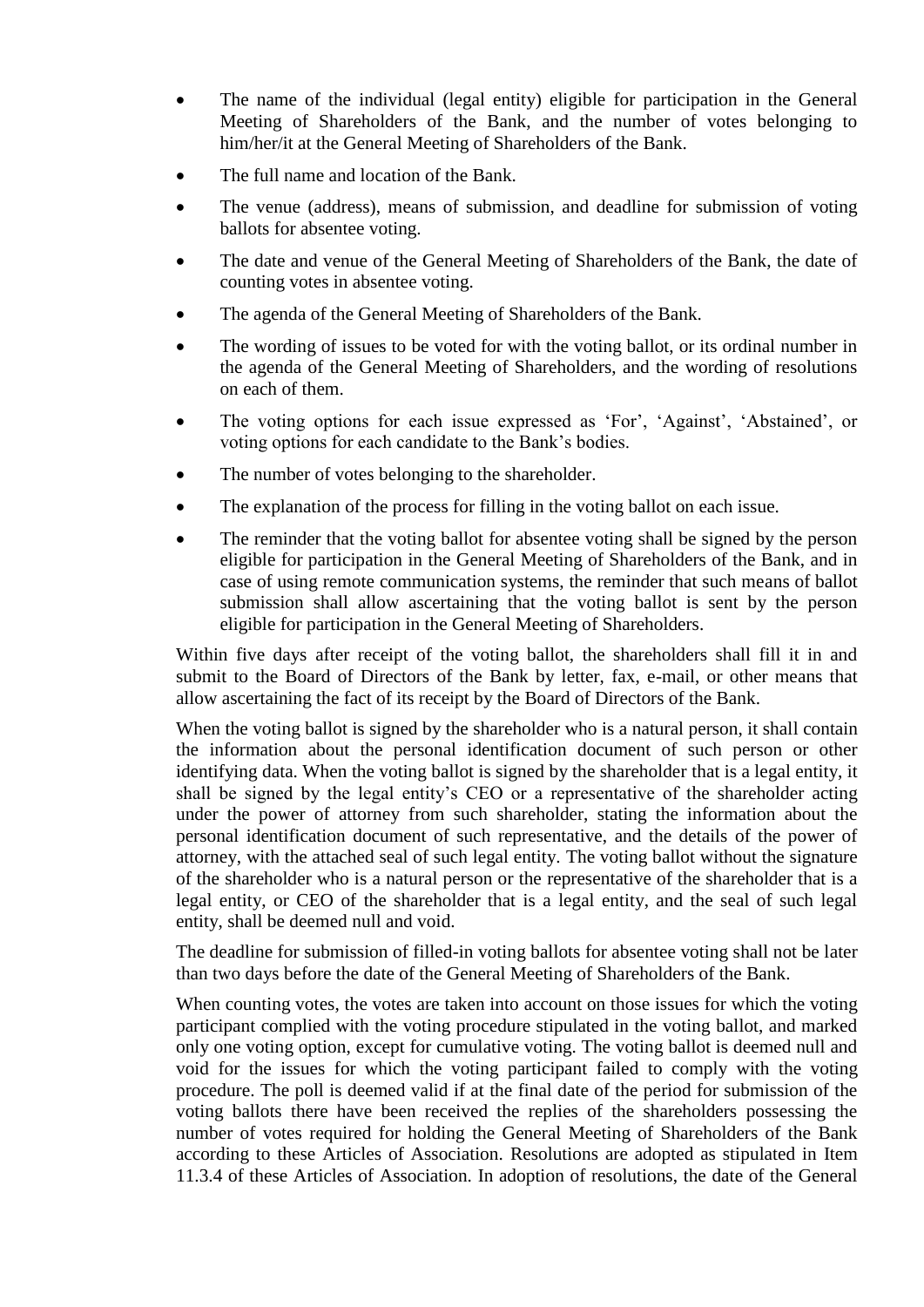Meeting of Shareholders of the Bank held in the form of the poll is deemed the date of the poll.

The resolution adopted by the General Meeting of Shareholders of the Bank by the poll of shareholders is recorded in the minutes signed by the Chair of the Board of Directors of the Bank.

Resolutions adopted by the General Meeting of Shareholders of the Bank in the in-person form are declared at such meeting.

Resolutions adopted by the General Meeting of Shareholders of the Bank held in the form of the poll are notified to the shareholders by the Board of Directors of the Bank within ten days from signing the minutes by letter, fax, e-mail, or other means that allow ascertaining the fact of receipt of the notification by the shareholders.

- 10.3.8. In carrying out mixed voting, the final date of the period for acceptance of voting ballots shall not be later than two days before the date of the General Meeting of Shareholders of the Bank.
- 10.3.9. If the Bank"s shareholders consist of one shareholder only then the General Meeting of Shareholders of the Bank is neither convened nor held. The provisions of these Articles of Association stipulating the procedure and deadlines for convening and holding the General Meeting of Shareholders of the Bank do not apply if there is only one shareholder, except for the period stipulated in Item 10.3.1 of Section 10.3 of Article 10 hereof for holding the General Meeting of Shareholders, during which such shareholder shall take decisions on the issues stipulated by the second part of Item 10.3.1 of Section 10.3 of Article 10 hereof.

If the Bank"s shareholders consist of one shareholder only then written decisions of such shareholder are deemed resolutions of the General Meeting of Shareholders of the Bank. If the sole shareholder of the Bank is another legal entity then the latter"s Articles of Association shall stipulate the body authorized to resolve on the issues attributed to the scope of authority of the General Meeting of Shareholders by the Bank"s Articles of Association.

#### **Article 11. Board of Directors of the Bank**

<span id="page-22-0"></span>11.1. The Board of Directors (hereinafter – the Board of Directors) manages the Bank"s activity between General Meetings of Shareholders according to these Articles of Association and the Regulation on the Board of Directors. The Board of Directors reports to the General Meeting of Shareholders of the Bank or, if the Bank"s shareholders consist of only one shareholder, to such shareholder.

The Board of Directors is elected by the General Meeting of Shareholders of the Bank and has five members. The Board of Directors shall have at least two independent directors, which is to be noted in the resolution of the General Meeting of Shareholders of the Bank at which the members of the Board of Directors are elected.

The independent director is deemed a member of the Board of Directors who is able, due to the absence of personal interest and possibility of being influenced by third parties in his/her decisions, to have unbiased judgement and take independent decisions meeting the Bank"s requirements. The independent director is deemed a member of the Board of Directors of the Bank who complies with the requirements stipulated by the current laws.

Only natural persons may be members of the Board of Directors of the Bank. A member of the Board of Directors of the Bank must not be a shareholder of the Bank.

The same person may be elected as a member of the Board of Directors of the Bank for an indefinite number of times.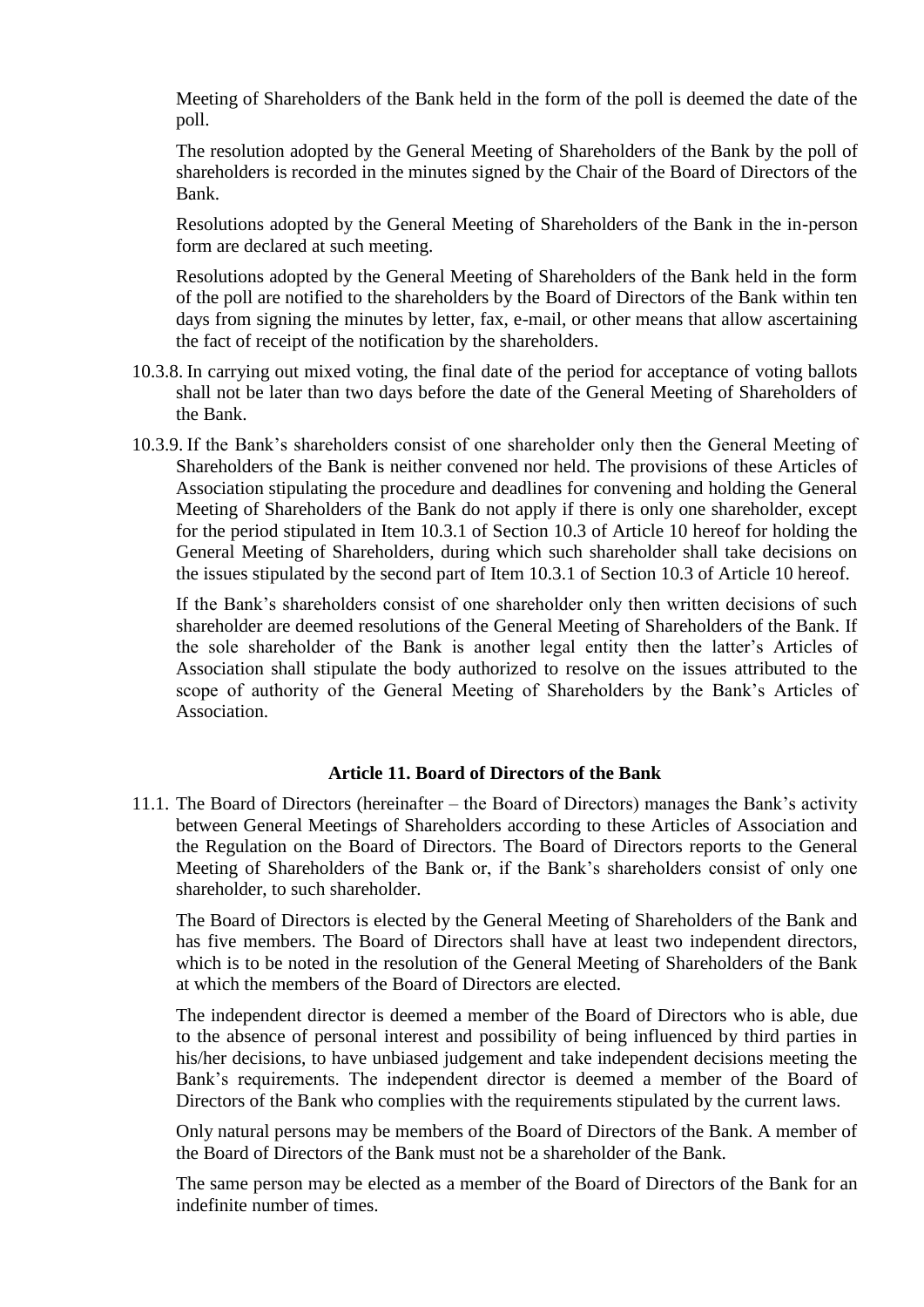Members of the Board of Directors of the Bank and candidates to the Board of Directors of the Bank shall meet qualification and/or business reputation requirements stipulated by the laws.

The authority of the Board of Directors of the Bank expires at the moment of holding the General Meeting of Shareholders at which the new members of the Board of Directors of the Bank are elected.

- 11.2. The exclusive scope of authority of the Board of Directors of the Bank includes:
	- Determining main directions of activity and the strategy of development (approving strategic development plans) of the Bank.
	- Determining corporate values and rules, including rules of professional ethics.
	- Approval of the annual financial and economic plan of the Bank (the budget) and indicative plans to achieve the goals and objectives set by the Articles of Association, and control over its fulfilment.
	- Convening annual and extraordinary General Meetings of Shareholders and resolving on the issues relating to its preparation and holding.
	- Review of the agenda of the General Meeting of Shareholders and the Bank and preliminary discussion of issues to be resolved upon by the General Meeting of Shareholders of the Bank; approval of the agenda of the General Meeting of Shareholders.
	- Forming up the executive body of the Bank and early termination of its authority, electing members of the Management Board of the Bank and early termination of their authority, appointing (dismissing) the Chair of the Management Board of the Bank.
	- Control over the activity of the Management Board of the Bank without interfering with its operative and administrative flow, including by means of regular review of reports on achievement of goals and following the development strategy of the Bank and the resolutions of the Board of Directors of the Bank.
	- Determining the terms of labour remuneration for the Chair and the members of the Management Board of the Bank.
	- Resolving on holding the Chair and the members of the Management Board of the Bank financially liable.
	- Resolving on establishment of committees (Audit Committee, Risk Committee, and others), and approving regulations thereon.
	- Submitting recommendations for the General Meeting of Shareholders of the Bank on the amount of remunerations and compensations paid to the members of the Audit Commission of the Bank for the performance of their duties.
	- Determining the recommended amount of dividends and terms of their payment.
	- Utilizing reserve and other funds of the Bank.
	- Approving the assessment of the value of non-monetary contributions into the authorized capital of the Bank based on the assessment report and/or expert examination of validity of assessment of the cost of non-monetary contributions.
	- Resolving on the issue of stock securities except for the issue of shares.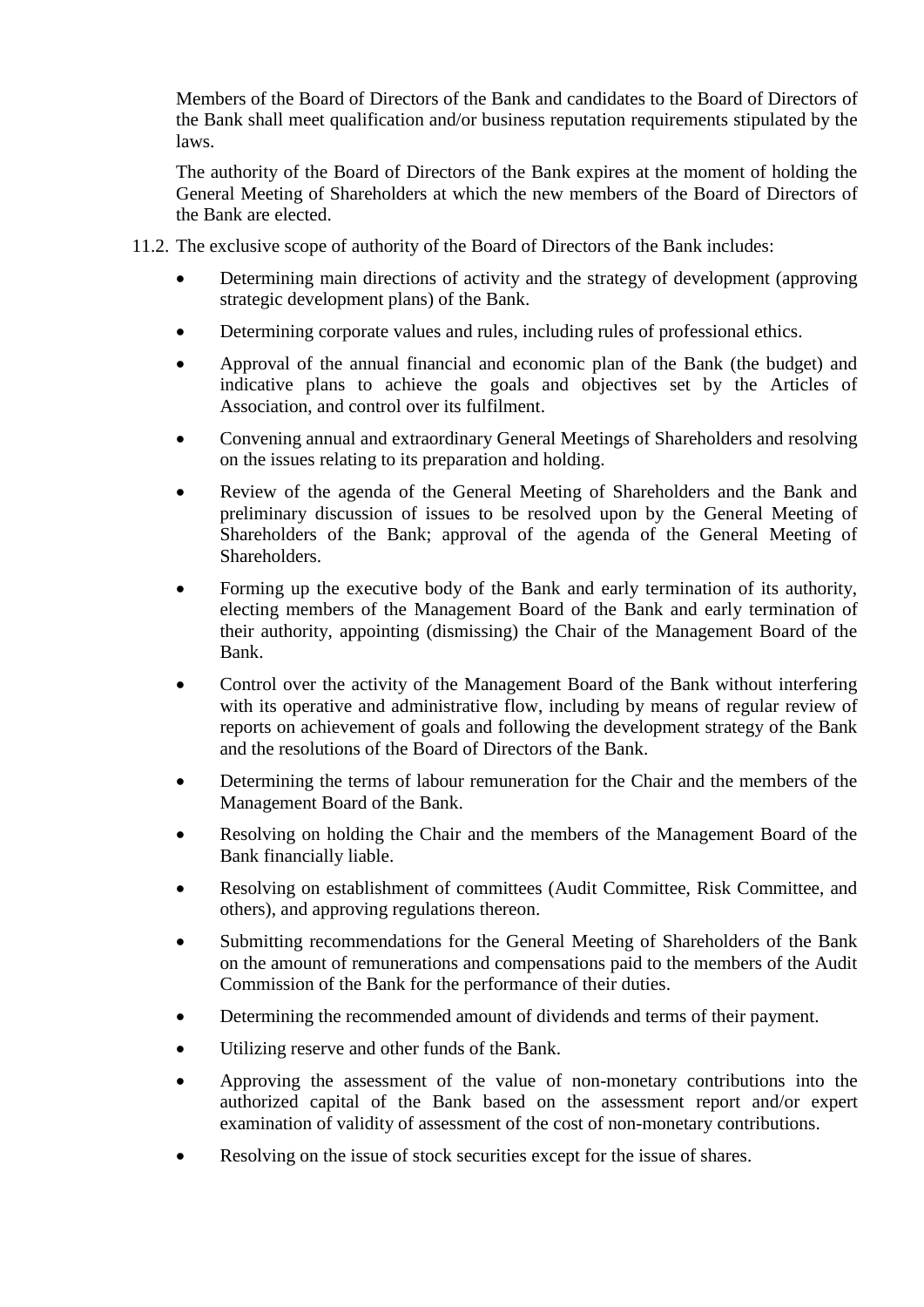- Resolving on acquisition of the Bank"s securities by the Bank except for the acquisition of shares.
- Approving resolutions on the issue of stock securities except for share issue.
- Electing the Chair of the Board of Directors of the Bank.
- Approving the Bank"s depository and terms of agreement therewith.
- Resolving on conclusion of cash donation agreements above the budget approved by the Board of Directors of the Bank (except when donation is forbidden in accordance with the laws).
- Approving the Bank's organization structure.
- Approving of the draft version of the (labour) contract with the Chair and the members of the Management Board of the Bank.
- Determination of human resources policy including the policy of appointments and succession, labour incentives, including payment of remunerations and compensations, in line with the Bank"s goals and the strategy of development, financial condition and risk profile, corresponding to the performance indicators of the Bank and its staff and their influence on the Bank"s risk profile.
- Determining the terms of labour remuneration for the Chief Risk Officer and the Chief Internal Control Officer of the Bank, and regular review of reports submitted by such officers.
- Approving cost estimates of the internal audit service and determining the terms of labour remuneration of its head and staff.
- Providing for arrangement of the corporate governance system of the Bank, effective functioning of risk management and internal control systems, avoiding the conflict of interest and conditions of its occurrence in the course of risk management, and carrying out internal control in the Bank.
- Taking strategic decisions on improvement of the internal control system, review of internal control system efficiency assessment results, its correspondence to the nature, scope, and conditions of the Bank's activity, instructing the Management Board of the Bank to take measures to improve internal control and its arrangement.
- Review of managerial reports on the issues of the internal control system functioning.
- Adopting measures allowing the Management Board of the Bank to timely eliminate violations of the laws of the Republic of Belarus, drawbacks and violations detected in the course of reviews carried out by the internal audit service, the auditing company or individual auditor, the National Bank of the Republic of Belarus and other public (controlling) authorities, and implementing the recommendations received.
- Approving the plan of activities, regular reviewing and approving reports of the internal audit service.
- Performing annual self-assessment of efficiency of the Board of Directors of the Bank and its members, as well as internal assessment of efficiency of the Management Board of the Bank.
- Arranging an efficiency system of remunerations and compensations in the Bank corresponding to the risk profile and the scale of activities and aiming at performance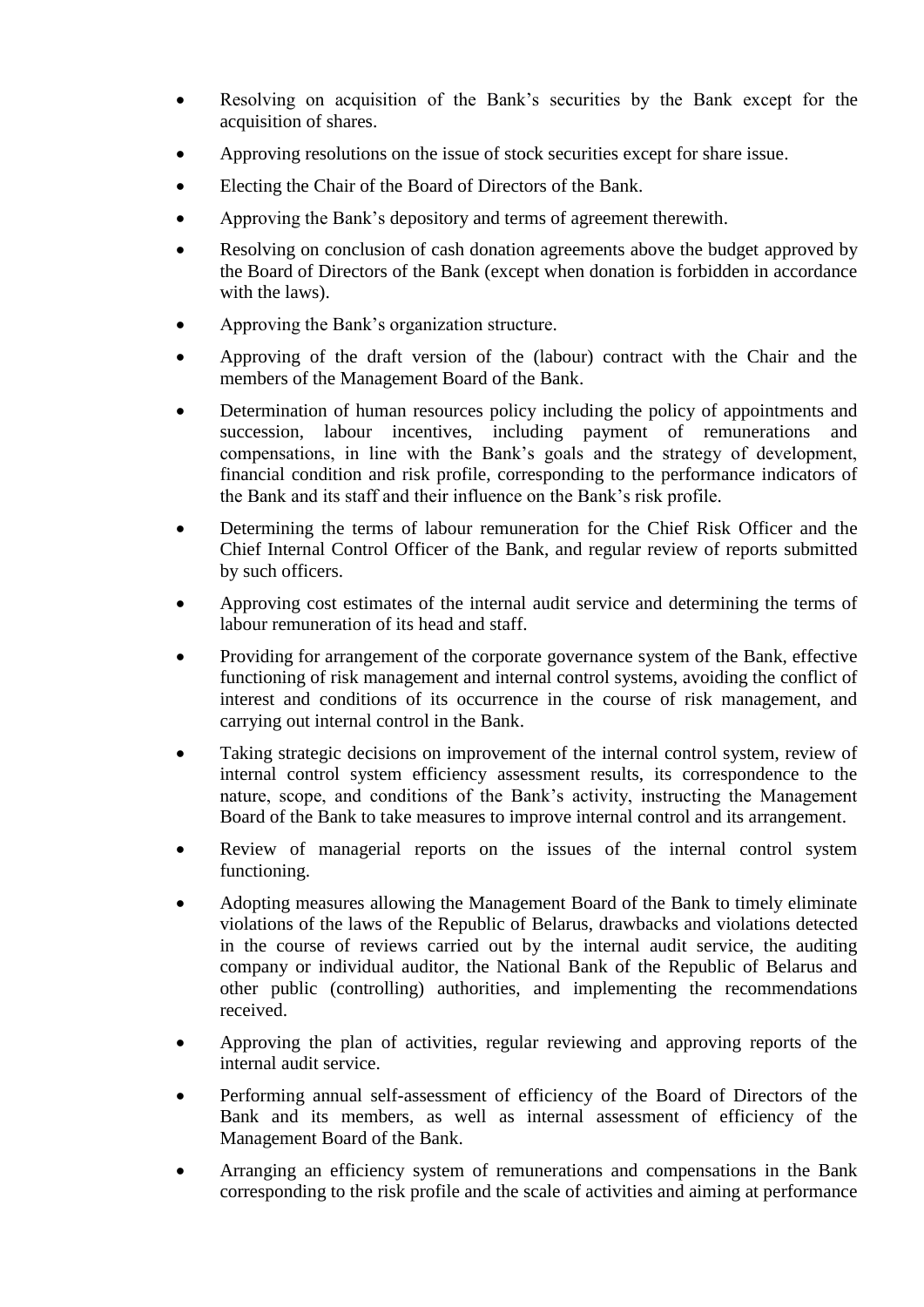of all actions by the managing bodies and the staff, which are necessary to achieve the goals, pursue the strategy and directions of the Bank"s development.

- Monitoring fulfilment of decisions taken in relation to the system of remunerations and compensations.
- Assessing compliance of the system of remunerations and compensations with the established requirements for its functioning.
- Reviewing managerial reports on the efficiency of the system of remunerations and compensations, which, in its turn, shall be sufficient to take timely managerial decisions.
- Approving the list of risk-taking employees and determining the terms of payment of remunerations and compensations to such employees.
- Establishing limits for operations and other activities to be resolved upon by the Management Board of the Bank and/or the Chair of the Management Board of the Bank.
- Controlling over execution of banking operations with insiders and related parties on the arm"s length basis.
- Resolving on creation of associations of legal entities that are not legal entities themselves, and participation in such associations.
- Resolving on establishment of other legal entities and participation therein.
- Resolving on establishment, rearrangement, and liquidation of unitary enterprises and companies by the Bank.
- Resolving on due establishment and liquidation of branches and representative offices of the Bank and adoption of regulations thereon.
- Selecting and approving the auditing company (individual auditor) and determining material terms of audit services agreement with the auditing company (individual auditor) unless otherwise stipulated by the laws.
- Approving the terms of agreements with the managing company (manager) and the performer of assessment.
- Approving the value of the Bank"s property in case of concluding a large transaction and related-party transaction with affiliated parties, securities issue, and in other cases when it is necessary to determine the value of the Bank"s property, as stipulated by the laws and these Articles of Association.
- Resolving on large transactions in the cases stipulated by the laws.
- Resolving on related-party transactions with affiliated persons if the value of the property underlying the transaction or a series of related transactions does not exceed 50 percent of the balance sheet value of the Bank"s assets determined based on the accounting (financial) statements for the recent reporting period of the Bank, as well as other transactions in the cases stipulated by the laws.
- Approving local regulations of the Bank stipulating the issues of general strategy of the Bank in carrying out banking activity (policies, codes), and other local regulations of the Bank in accordance with the scope of authority of the Board of Directors of the Bank, except for local regulations to be adopted by the General Meeting of Shareholders.
- Approving the Rules of the Bank"s operations with the register of security holders.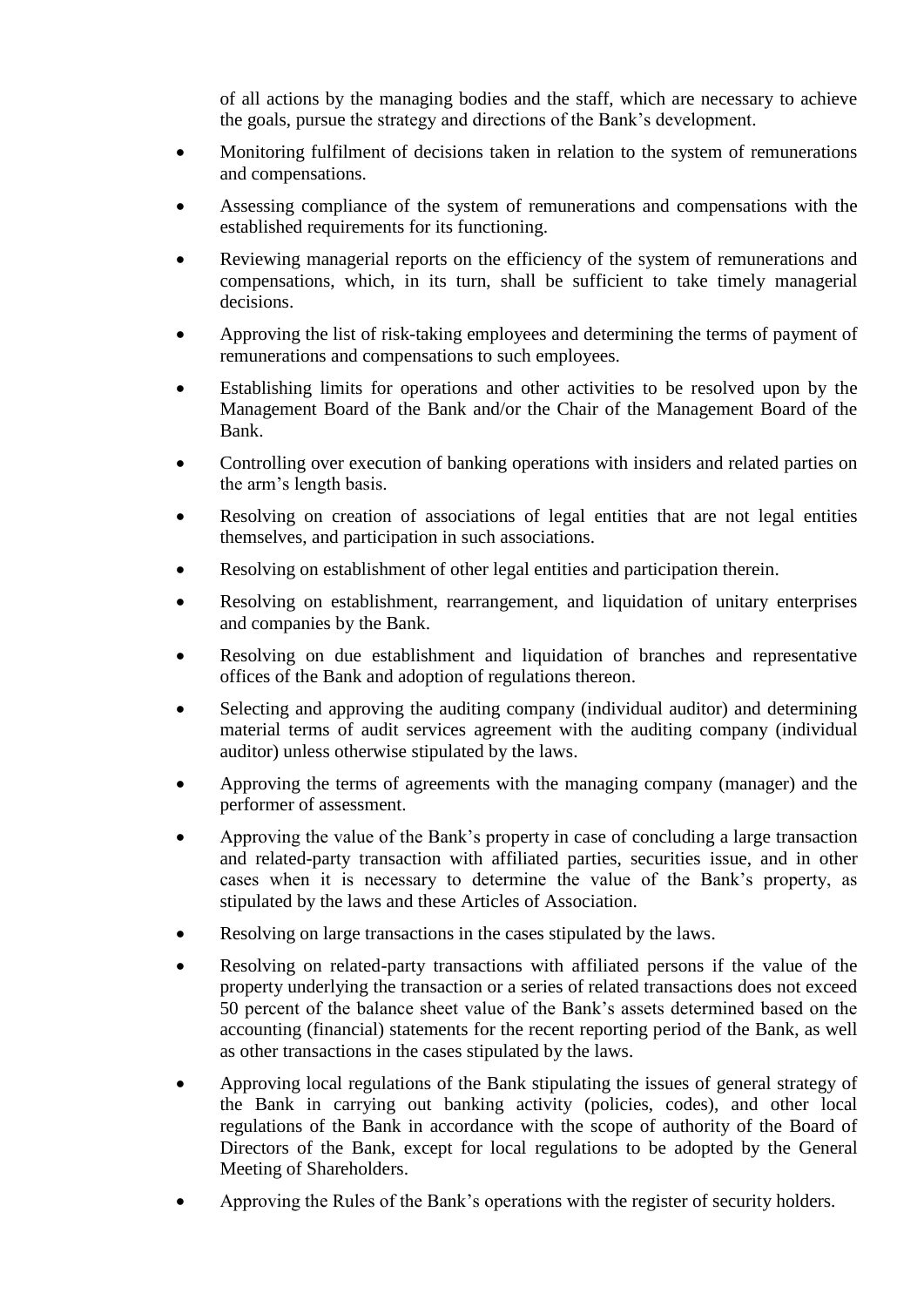The issues attributed to the exclusive scope of authority of the Board of Directors of the Bank by these Articles of Association may not be delegated for resolution to the Management Board of the Bank. The Board of Directors may accept for review any issue submitted to be reviewed by the Management Board of the Bank (except for the issues attributed to the scope of authority of the General Meeting of Shareholders).

Qualification and business reputation requirements not stipulated by these Articles of Association and set for the members of the Board of Directors, as well as peculiarities of operation of the Board of Directors of the Bank are stipulated by the Regulation on the Board of Directors of the Bank approved by the General Meeting of Shareholders.

The internal audit service, the Chief Risk Officer of the Bank, and the Chief Internal Control Officer of the Bank report to the Board of Directors.

Members of the Board of Directors of the Bank shall:

- Comply with the laws, these Articles of Association, and local regulations of the Bank in implementing their authority.
- Know the structure of the Bank's corporate governance, functions of the Board of Directors of the Bank, the Bank"s organization structure, risks inherent to their activity, and continuously improve their skills in the area of finance, risks, and corporate governance (participate in trainings).
- Participate in the work of the Board of Directors of the Bank and committees created by the Board of Directors to which they have been elected, without the right to delegate the respective authority to third persons.
- Act on the principles of transparency, integrity, and reason to the benefit of the Bank.
- Provide for equal and fair treatment of all members of the Board of Directors of shareholders of the Bank.
- Have the right to demand convening the meeting of the Board of Directors, make suggestions on the agenda issues, and participate in their review with the right to vote, unless otherwise stipulated by the laws and these Articles of Association.
- Have their own competent substantiated opinion on the reviewed issues regardless of the opinion of other members of the Board of Directors, the Management Board, or the Bank's staff.
- Have the right to request and receive all information and documents necessary to perform their duties from the Audit Commission, the Management Board, the Chair of the Management Board and his/her deputies, and the Chief Accountant of the Bank.
- Refrain from actions (omissions) that may damage the Bank"s interests, and not create obstacles to the Bank"s activity due to their own actions (omissions).
- Refrain from actions that may lead to the conflict of interest, and immediately inform the Board of Directors of the Bank about the conflict of interest, and take measures to settle it.
- Not use the Bank"s property or allow its use in violation of these Articles of Association, resolutions of the managing bodies of the Bank, and for personal purposes.
- Not evade from fulfilment of their duties stipulated by these Articles of Association and the laws.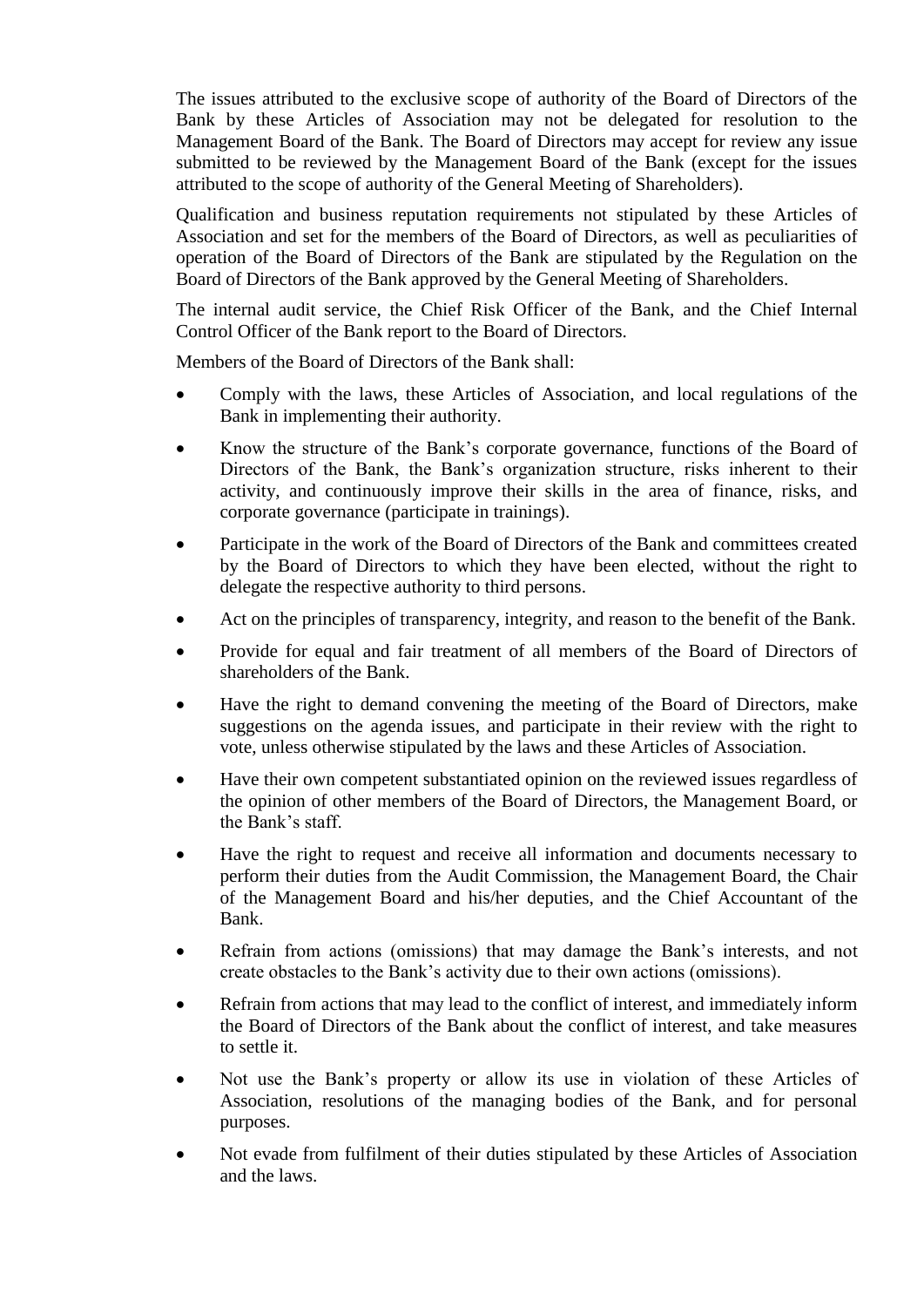- Be entitled to apply other rights and perform other duties stipulated by the laws, these Articles of Association, and local regulations of the Bank.
- Be liable to the Bank in accordance with the laws.

In addition to the right and duties that they have as members of the Board of Directors of the Bank, independent directors shall participate in the work of the Board of Directors of the Bank when taking decisions on designing the Bank"s development strategy, selfassessment of activity of the Board of Directors of the Bank and its members, internal assessment of efficiency of the activity of the Management Board of the Bank, assessment of compliance of the activity of the Management Board with the chosen strategy, determination of the policy of conflict of interest and management of conflict of interest with participation of shareholders, protection of interests of the Bank's minority shareholders, and other issues relating to the interests of the Bank"s shareholders in accordance with the laws and local regulations of the Bank.

Members of the Board of Directors who are independent directors shall timely notify the Board of Directors and the Management Board of the Bank about changes in their status or occurrence of circumstances due to which they are no longer independent.

11.3. At the first session after the annual General Meeting of Shareholders, the members of the Board of Directors of the Bank elect the Chair and the Deputy Chair of the Board of Directors (the latter acts instead of the Chair in case of his/her absence). The (Deputy) Chair of the Board of Directors is elected by the Board of Directors of the Bank from among its members by the majority of the total number of votes of the members of the Board of Directors of the Bank.

The Board of Directors of the Bank may re-elect the (Deputy) Chair of the Board of Directors at any time by the majority of the total number of votes of the members of the Board of Directors of the Bank.

The Chair of the Board of Directors (or the Deputy Chair of the Board of Directors who acts instead of the Chair in case of his/her absence) arranges for operation of the Board of Directors of the Bank, convenes and holds its sessions, arranges for the poll of the members of the Board of Directors of the Bank, signs minutes of the Board of Directors of the Bank, and executes other authority stipulated by the laws and these Articles of Association.

11.4. Sessions of the Board of Directors of the Bank are held when necessary, mainly in the inperson form (also using remote communication means) in the presence of quorum with the frequency that allows taking timely managerial decisions (but not less than once per quarter).

The session of the Board of Directors of the Bank may be convened by the initiative of its Chair or the Management Board of the Bank, or upon demand of any member of the Board of Directors of the Bank, the internal audit service of the Bank, the auditing company (individual auditor) that carries out the audit review of the Bank.

The demand to convene the session of the Board of Directors stating the issues to be reviewed by the Board of Directors is sent in writing to the Chair of the Board of Directors.

The session of the Board of Directors of the Bank shall be convened and held not later than 14 days after receipt of the demand to convene the Board of Directors of the Bank.

Written notifications on holding the session of the Board of Directors of the Bank with the attachment of materials on the agenda shall be sent to the members of the Board of Directors of the Bank not later than five days before the session date. The notification is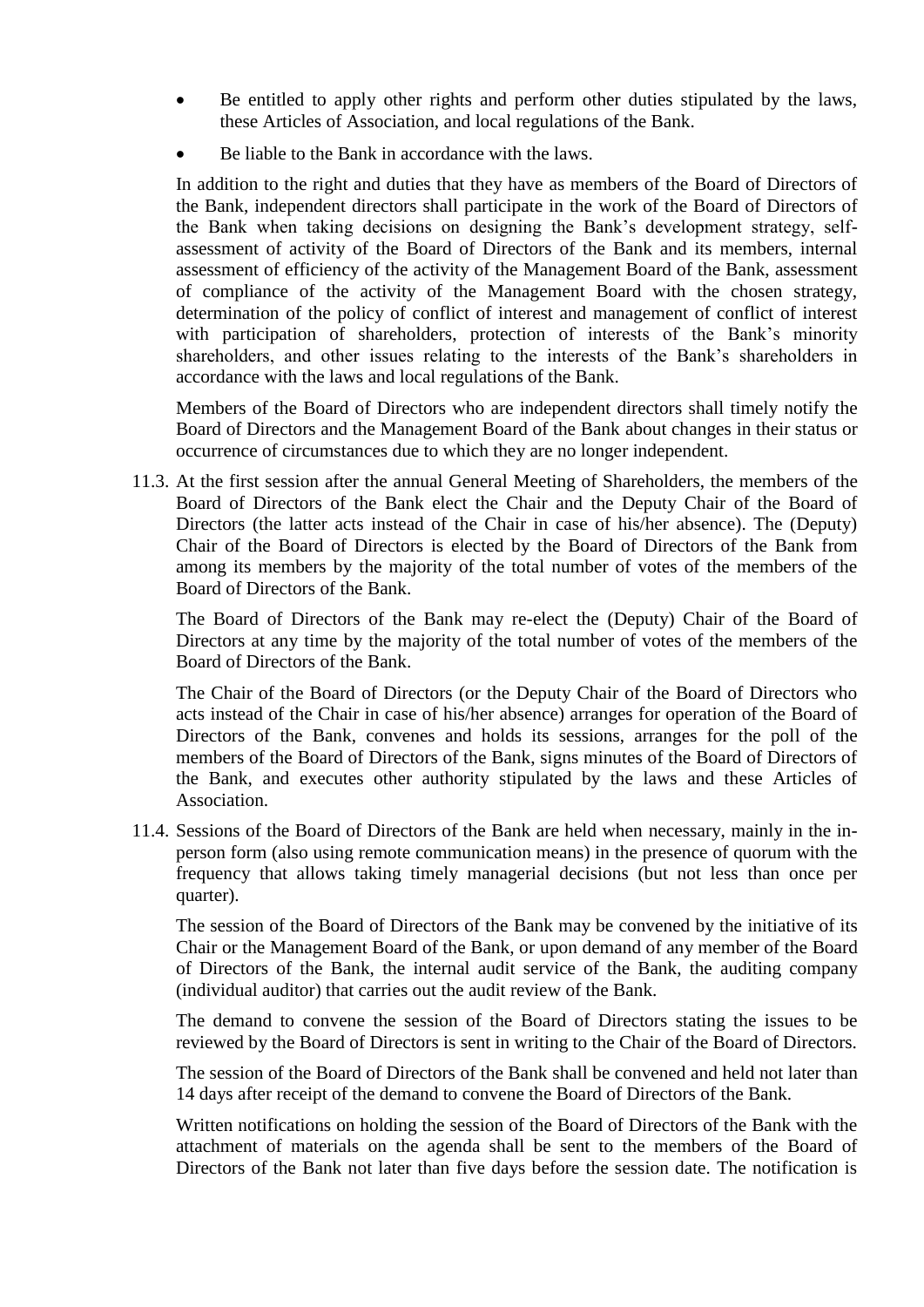sent by letter, fax, e-mail, or other means that allow ascertaining the fact of receipt of the notification by the members of the Board of Directors of the Bank.

The notification on holding the session of the Board of Directors of the Bank shall contain the information about the form, date, time, venue, and the agenda of the session.

11.5. The session of the Board of Directors of the Bank is deemed valid if it is attended by at least half of the elected members of the Board of Directors of the Bank.

If necessary, members of the Audit Commission of the Bank and the Bank"s staff may be invited to attend the session of the Board of Directors.

The session of the Board of Directors may be attended by its members using remote communication systems.

Each member of the Board of Directors of the Bank has one vote. The decisions of the Board of Directors of the Bank are taken at its sessions or by the poll by simple majority of votes of the members of the Board of Directors of the Bank present at the session or participating in the poll. In case of equal vote, the Chair of the Board of Directors of the Bank has the decisive vote.

Decisions on execution of related-party transactions with affiliated persons when the value of the property underlying the transaction or a series of related transactions does not exceed 50 percent of the balance sheet value of the Bank"s assets determined based on the accounting (financial) statements for the recent reporting period, are taken by the majority of votes of the members of the Board of Directors of the Bank who have no interest in execution of such transaction, i.e. independent members. A member of the Board of Directors of the Bank is deemed independent if he/she is not, but for this status, an affiliated person of the Bank in accordance with the laws.

The decision of the Board of Directors on a related-party transaction with affiliated persons of the Bank may not be needed if all shareholders of the Bank are its affiliated persons and have interest in execution of such transaction, as well as if the transaction meets all of the following conditions:

- It is executed by the Bank in the course of its usual business activity
- The terms of such transaction are not materially different from the terms of similar transactions executed by the Bank in the course of its usual business activity.

Transactions executed by the Bank in the course of its usual business activity are deemed transactions executed by the Bank three and more times within the recent twelve months, in particular, transactions of procurement of supplies and materials necessary for production and business activity, sale of ready products, performance of work (provision of services).

The decision on a large transaction is taken by all members of the Board of Directors of the Bank unanimously.

If large transactions are executed in violation of the requirements stipulated by the laws as applicable to such transactions, and related-party transactions with affiliated persons of the Bank are executed in violation of the requirements stipulated by the laws and/or rights and legal interests of the Bank and its shareholders, the consequences stipulated by the laws are applied to such transactions and parties thereto.

The member of the Board of Directors of the Bank may not delegate his/her authority including the right to vote, to another person including another member of the Board of Directors of the Bank.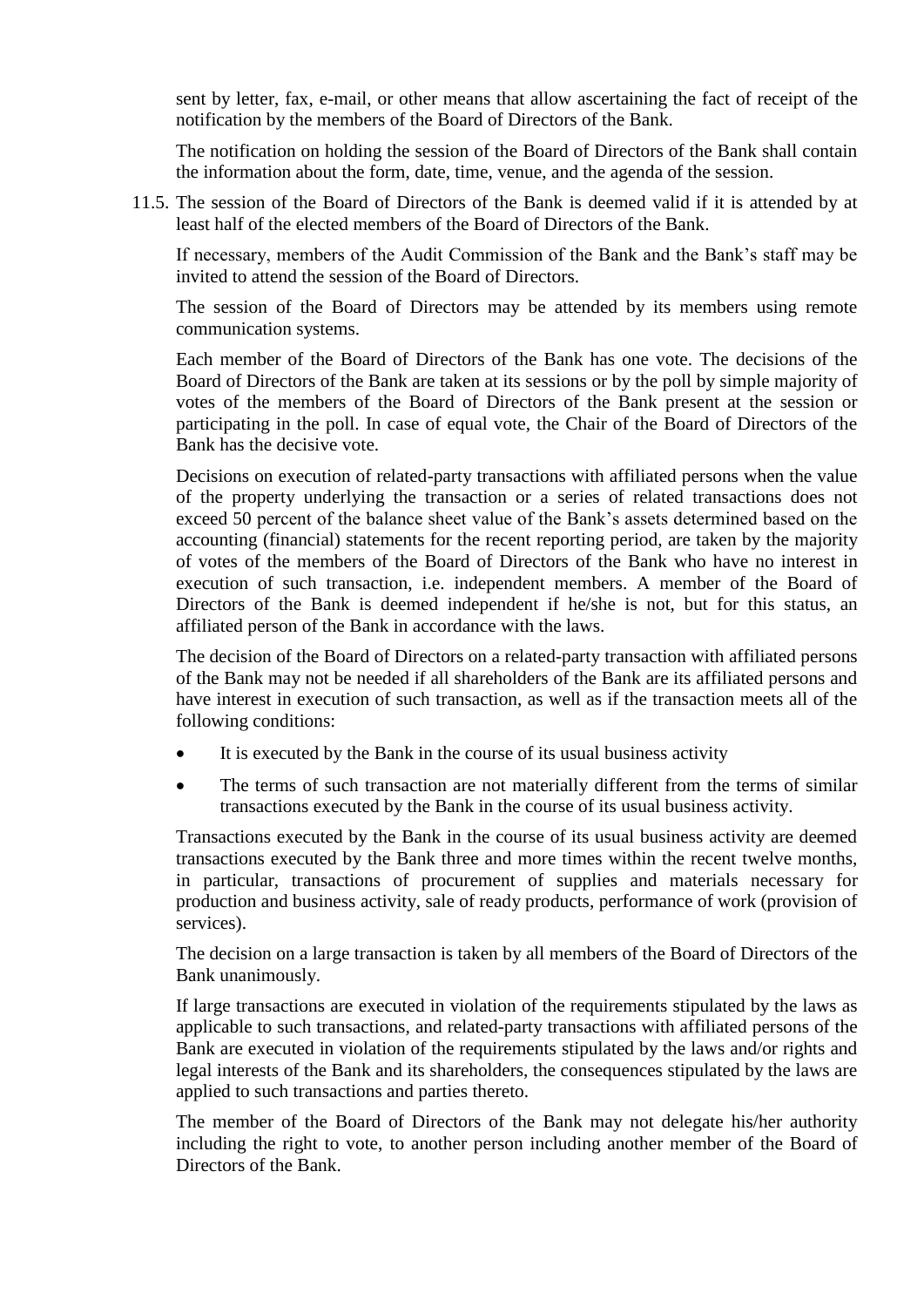Decisions of the Board of Directors of the Bank may be taken by the poll of its members. Taking decisions by the poll is carried out using voting ballots.

Voting ballots may be sent by letter, fax, e-mail, or other means that allow ascertaining the fact of receipt of the voting ballot by the member of the Board of Directors of the Bank.

Voting ballots shall be sent to all members of the Board of Directors of the Bank including its Chair not later than five days before the date of the session of the Board of Directors of the Bank. The voting ballots shall contain:

- The full name and location of the Bank.
- The date of the poll.
- The date of sending the voting ballot.
- The information about the initiator of the session of the Board of Directors of the Bank.
- The deadline for submission of replies.
- The agenda of the session of the Board of Directors of the Bank.
- The names of candidates to be elected if the agenda of the session of the Board of Directors of the Bank contains the issue of electing the Chair of the Board of Directors.
- Wording of issues put to the vote and wordings of decisions on each issue.
- Voting options for each item of the agenda of the session of the Board of Directors of the Bank expressed as 'For', 'Against', and 'Abstained'.

The members of the Board of Directors of the Bank shall fill in and submit the voting ballots to the Board of Directors of the Bank by the deadline stated in the voting ballots. A member of the Board of Directors of the Bank who failed to submit written decision before the deadline is deemed not participating in the voting.

The poll is deemed valid if by the deadline date for submission of replies the members of the Board of Directors of the Bank have submitted the number of replies sufficient to hold the session of the Board of Directors of the Bank. If the voting ballots from all members of the Board of Directors (participating in the poll) are received before the date stated in the voting ballot as the deadline for submission of voting ballots, the results may, by decision of the Chair of the Board of Directors of the Bank, be summarized (votes may be counted) earlier than the date stated in the voting ballot as the date when the results are to be summarized (votes are to be counted).

The decision taken by the Board of Directors of the Bank by means of the poll shall be executed in writing (as minutes) and be deemed valid if signed by the Chair and the secretary of the Board of Directors of the Bank.

Decisions of the Board of Directors of the Bank taken at its in-person session are executed by the minutes which shall be drawn and signed by the Chair and the secretary of the Board of Directors of the Bank not later than three days after the session ends. The minutes shall contain:

- The full name of the Bank.
- The date, time, and venue of the session.
- The ordinal number of the minutes from the year-start.
- The information about participants.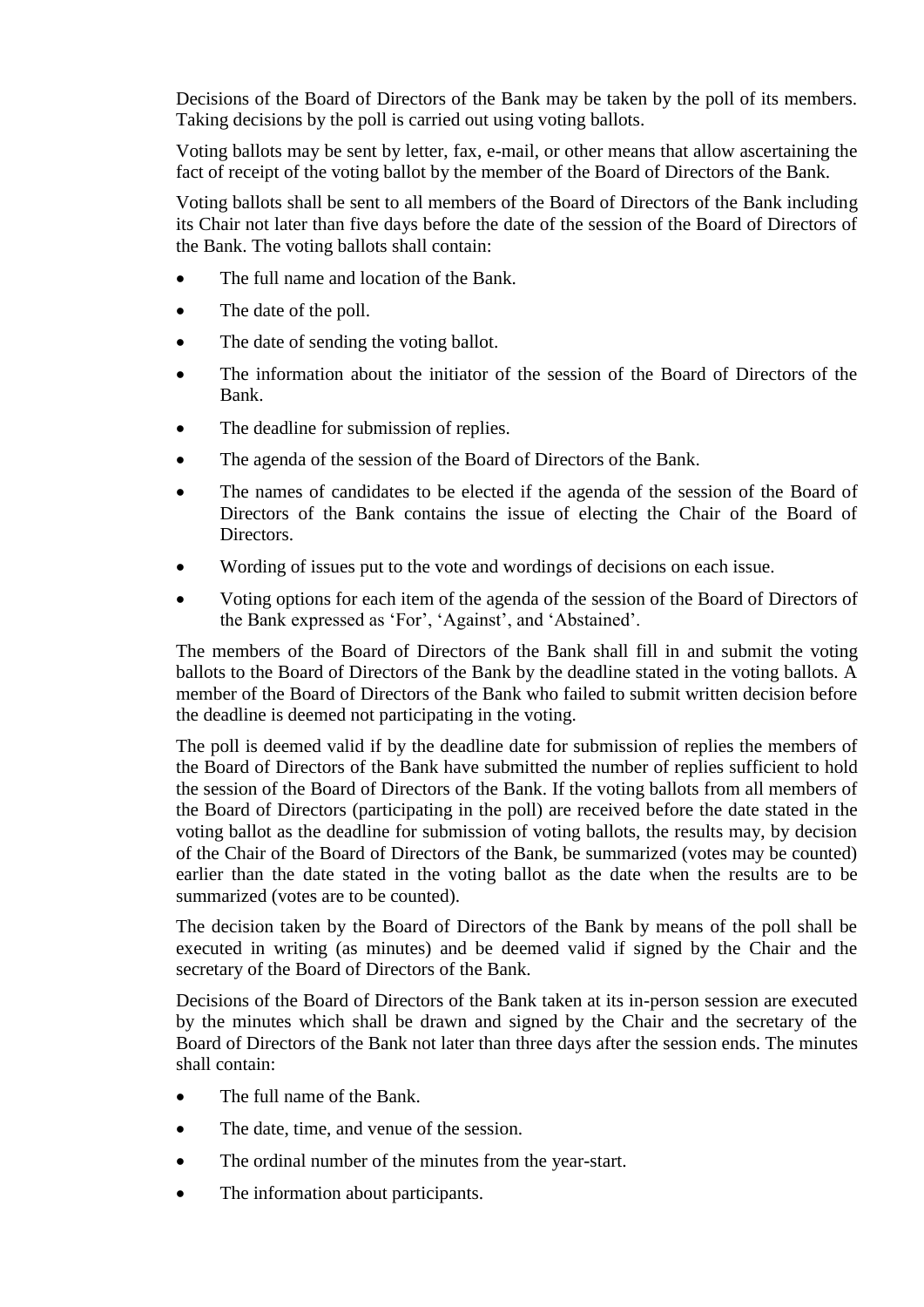- The agenda of the session.
- The issues put to vote, and voting results.
- The decisions taken.
- Other information as decided by the Board of Directors of the Bank.

Minutes of the Board of Directors, decisions of the Board of Directors of the Bank, and voting ballots are stored at the Bank"s location.

The secretary of the Board of Directors of the Bank appointed by the Board of Directors of the Bank for keeping and storage of documents inbound to/ outbound from the Board of Directors of the Bank shall, upon demand of a member of the Board of Directors of the Bank, provide the minutes of the session of the Board of Directors of the Bank and decisions taken by the poll.

The decisions taken by the Board of Directors of the Bank by the poll shall, within not later than ten calendar days from the date of signing the minutes of the session of the Board of Directors of the Bank, be sent to the members of the Board of Directors of the Bank by letter, fax, e-mail, or other means that allow ascertaining the fact of receipt of the information about the decision taken.

11.6. The authority of the member(s) of the Board of Directors of the Bank are terminated early if resolved so by the General Meeting of Shareholders. The authority of the member(s) of the Board of Directors of the Bank may be terminated early without a resolution of the General Meeting of Shareholders if a member of the Board of Directors is withdrawn from it in the cases stipulated by the laws. If a member (members) of the Board of Directors of the Bank is/are withdrawn, the Board of Directors continues to act until the election of new members of the Board of Directors of the Bank unless otherwise stipulated by the laws.

The Bank notifies the National Bank of the Republic of Belarus on inclusion of the issue on early termination of authority of the independent director into the agenda of the General Meeting of Shareholders in accordance with the deadline stipulated by the laws.

11.7. The Board of Directors of the Bank may create committees from its members and the Bank's employees for preliminary consideration of reviewed issues.

The Board of Directors creates the Audit Committee from its members, which is responsible for general management and support of the internal control system, the internal audit service of the Bank, selection of and cooperation with auditing companies, and the Risk Committee, which is responsible for, inter alia, assessment of the efficiency of the risk management system of the Bank. The committees are headed by independent directors. To avoid a conflict of interest, the same independent director may not head the both committees at the same time.

The scope of authority, procedure of formation, cooperation with the managing and controlling bodies of the Bank, the rights and duties of the committees and their membership are determined in regulations on the committees approved by the Board of Directors of the Bank.

#### **Article 12. Management Board of the Bank**

<span id="page-30-0"></span>12.1. The Management Board (hereinafter – the Management Board) is the collegiate executive body in charge of the management and steering of the Bank's current activity.

Members of the Management Board and its Chair are elected by the Board of Directors of the Bank. The Management Board consists of five members.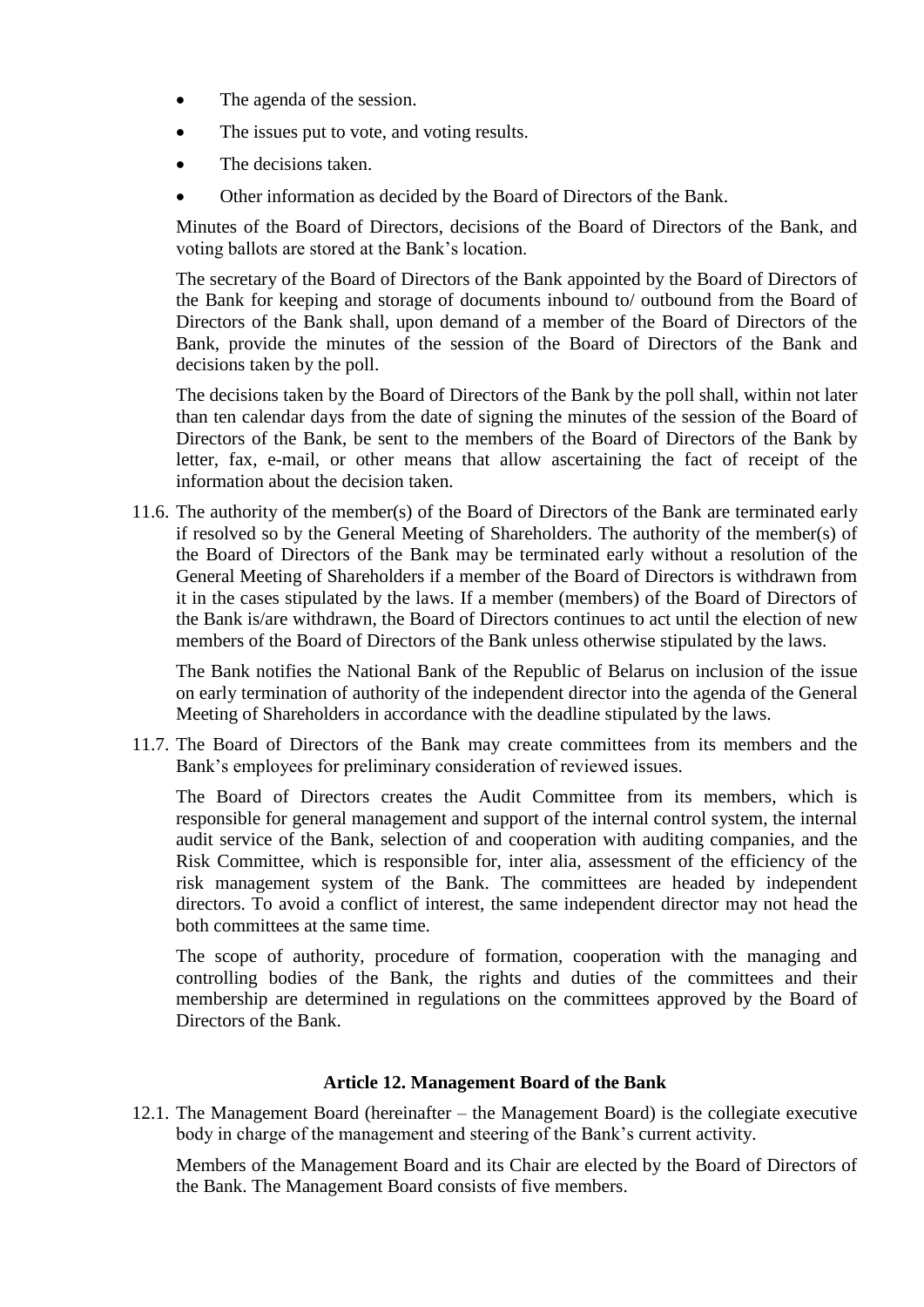Contracts (labour agreements) with the Chair and members of the Management Board are signed on behalf of the Bank by the Chair of the Board of Directors of the Bank or its other member authorized by the respective decision of the Board of Directors of the Bank.

The Chair of the Management Board, his/her deputies, and other members of the Management Board of the Bank, as well as candidates to the Management Board, shall comply with the qualification and business reputation requirements set by the laws. Qualification and business reputation requirements for the Chair and members of the Management Board of the Bank not stipulated herein and peculiarities of operation of the Management Board are stipulated by the Regulation on the Management Board approved by the Board of Directors of the Bank.

The Management Board may take decisions on any issues of the Bank"s activity not attributed by the laws and these Articles of Association to the scope of authority of other managing bodies of the Bank (the General Meeting of Shareholders of the Bank or the Board of Directors of the Bank).

The quorum for the session of the Management Board shall be not less than half of the total number of its members.

The Management Board of the Bank takes decisions during its sessions (held, inter alia, using remote communication means), which are executed in the form of minutes.

The main tasks of the Management Board of the Bank are carrying out the activity aimed at raising profitability and competitiveness of the Bank, ensuring its sustainable financial and economic condition, day-to-day management of the Bank to provide for compliance of the Bank"s activity with the local regulations defining the Bank"s development strategy, risk management strategy, and lending, investment, accounting, and other policies of the Bank, as well as ensuring the functioning of the corporate governance system, the risk management system, the internal control system and the system for remunerations and compensations in the Bank, ensuring fulfilment of resolutions of the General Meeting of Shareholders of the Bank and the Board of Directors of the Bank, protection of shareholders' rights, ensuring effectiveness of their investment, and achievement of other statutory goals and objectives of the Bank.

To achieve the above-mentioned goals, the Management Board of the Bank:

- Ensures fulfilment of resolutions of the General Meeting of Shareholders of the Bank and the Board of Directors of the Bank, implementation of the Bank"s strategy and policy, including arrangement and implementation of internal control and risk management systems in the Bank.
- Takes decision on holding heads of branches and representative offices and other officers of the Bank except for the members of the Management Board of the Bank financially liable.
- Submits the draft of resolution on distribution of profit and coverage of loss of the Bank to the General Meeting of Shareholders of the Bank and the Board of Directors of the Bank.
- Holds preliminary discussion of the issues to be reviewed by the General Meeting of Shareholders of the Bank or the Board of Directors of the Bank when such issues require preliminary review by the Management Board, and prepares the necessary documents therefor.
- Plans current activity of the Bank, reviews strategic plans of development, indicative plans, the business plan of the Bank, and reports on fulfilment of such plans, and submits them to the Board of Directors for approval.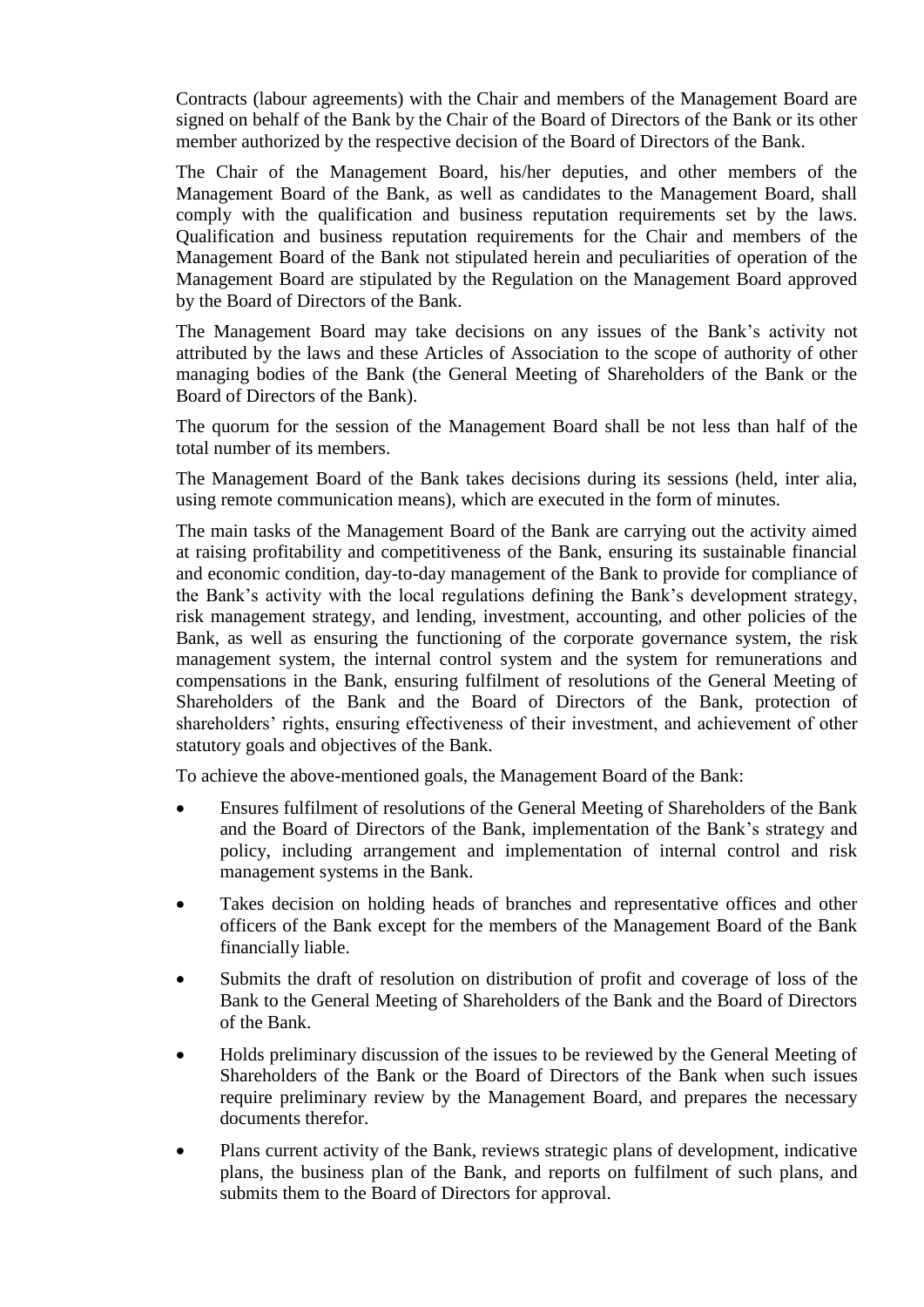- Organizes the internal control system, the risk management system, operation of the internal audit service, and ensures the Bank"s achievement of goals and accomplishment of tasks set by the Board of Directors of the Bank in these areas.
- Controls over compliance with limits, the authority of the Bank"s officers, including in executing large transactions, controls over adopting measures to decrease (mitigate) risks.
- Carries out internal monitoring of efficiency of the internal control system, and controls over elimination of detected internal control drawbacks and violations.
- Reviews managerial reports containing results and materials of regular revisions of the internal control system, its certain areas and types.
- Develops the Bank"s organization structure.
- Makes suggestions to the Board of Directors on establishment and liquidation of branches and representative offices of the Bank, establishment of legal entities and participation therein, establishment, rearrangement and liquidation of unitary enterprises and entities by the Bank, and on other issues attributed to the scope of authority of the Board of Directors of the Bank.
- Appoints heads and deputy heads of branches, representative offices, subsidiaries of the Bank, chief accountants and their deputies in the Bank"s branches.
- Coordinates decisions on commencement and termination of activity of structural divisions of the Bank.
- Creates and terminates internal divisions of the Bank in the framework of the Bank"s organization structure approved by the Board of Directors of the Bank.
- Approves regulations on internal divisions of the Bank independent divisions and departments (except for the internal audit service of the Bank and other divisions for which the regulations shall be approved by the Board of Directors of the Bank or the General Meeting of Shareholders of the Bank).
- Creates committees in various areas of activity in the Bank and its branches, approves regulations on committees, and takes decision on termination of their activity.
- Develops the concept of selection, training, and re-training of the Bank's staff.
- In accordance with the laws, approves the list of information that is professional and commercial secret of the Bank, establishes the modes of protection of professional and commercial secret of the Bank.
- Approves local regulations of the Bank (including the accounting policy, local regulations stipulating methodologies and procedures of internal control, risk management, business processes, and the issues of ensuring safe functioning of property and provision of banking services, and protection of information resources and information which proliferation and/or disclosure is limited) except for local regulations to be approved by the General Meeting of Shareholders or the Board of Directors of the Bank according to the laws or these Articles of Association.
- Approves the local regulation stipulating the issues of payment of labour remunerations to the Bank"s employees (except for the Chair and members of the Management Board of the Bank) in the framework of the Bank"s general policy of labour incentives.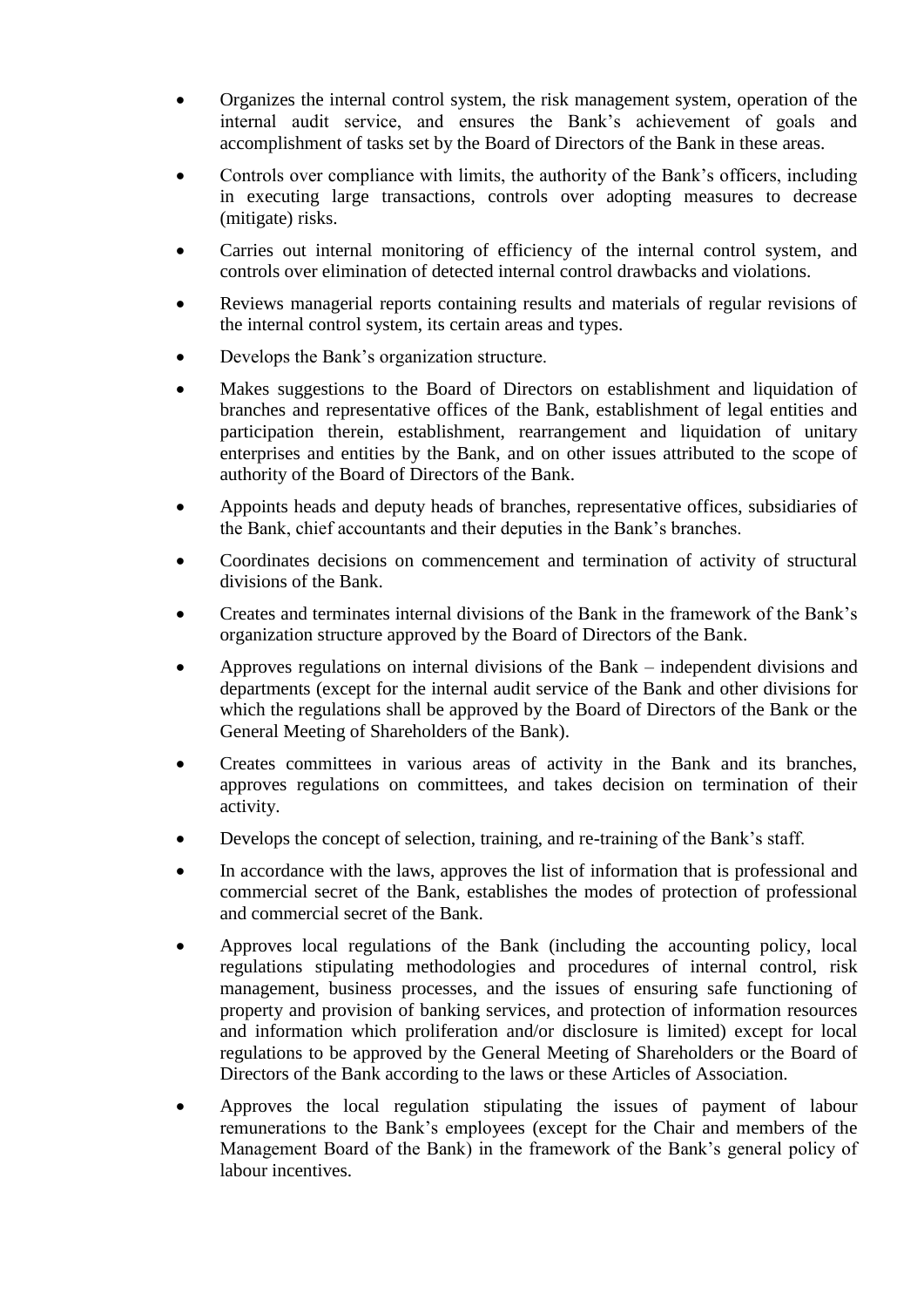- Commissions the Bank"s representatives to supervise the economic entity of legal entities that are the Bank"s clients that fail to timely repay loans and fulfil pledge agreements.
- Takes decisions on concluding cash donation agreements within the budget approved by the Board of Directors of the Bank (except for the cases when donation is forbidden in accordance with the laws).
- Takes decisions on gratis transfer for temporal use of property from the Bank"s fixed assets belonging to it as the owner.
- Takes decisions to write off receivables (except when writing-off is stipulated by the laws) and outdated fixed assets and non-tangible assets, as well as booking investments into authorized capital of legal entities as loss in the amounts not exceeding ten thousand base values equivalent.
- Takes decisions on provision of gratis (sponsor) aid in accordance with the laws, and quarterly reports on provision of such aid to the Board of Directors of the Bank.
- Solves other issues stipulated by the laws, these Articles of Association, the Regulation on the Management Board of the Bank, and other local regulations of the Bank.

Members of the Management Board:

- Shall comply with the laws, these Articles of Association, and local regulations in performance of their duties.
- Shall participate in the operation of the Management Board, timely and properly review the issues put onto the agenda of the session of the Management Board for review and decision-making.
- May demand convening the session of the Management Board, make suggestions on the agenda items and participate in their review with the right to vote, unless otherwise stipulated by the laws and local regulations of the Bank.
- Shall have their own competent and substantiated opinion on the issues in review independent of the viewpoint of the other members of the Management Board or the Bank's employees.
- May request and receive information and documents necessary to perform their duties, from heads of structural divisions and other officers of the Bank.
- Shall refrain from actions (omissions) able to damage the Bank's interests, and must not impede the Bank"s operation with their actions (omissions).
- Shall not use the Bank"s property or allow its use contrary to these Articles of Association, resolutions of the managing bodies of the Bank, and for personal purposes.
- Shall not evade fulfilment of their duties stipulated by these Articles of Association and the laws.
- Shall apply other rights and perform other duties stipulated by the laws, these Articles of Association, and local regulations of the Bank.
- Are liable to the Bank in accordance with the laws.

The Management Board of the Bank reports to the Board of Directors of the Bank and the General Meeting of Shareholders of the Bank (if the Bank"s shareholders consist of one shareholder only, then to such shareholder).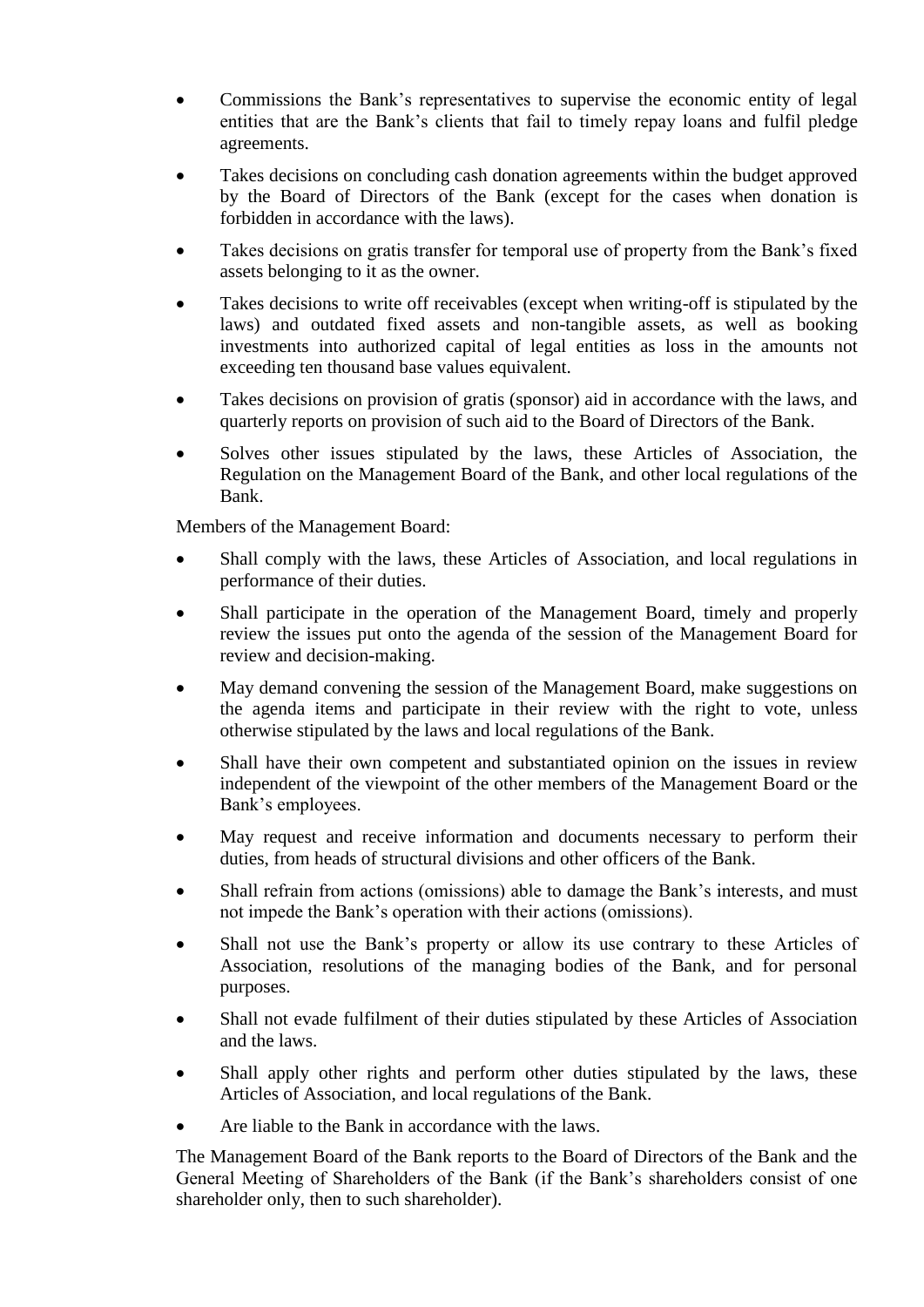- 12.2. The Chair of the Management Board of the Bank:
	- Is the Bank"s CEO, presides the Management Board of the Bank, steers the current activity of the Management Board, arranges for fulfilment of resolutions of the General Meeting of Shareholders of the Bank and the Board of the Bank, and is responsible for the Bank"s activity.
	- Acts on behalf of the Bank and represents its interests without a power of attorney.
	- Issues powers of attorney to represent the Bank in relations with third parties.
	- Concludes agreements and other transactions on behalf of the Bank, preserving the rights and scope of authority of other managing bodies of the Bank as stipulated by the Articles of Association and local regulations of the Bank.
	- Issues orders and instructions mandatory for all employees of the Bank, and takes other decisions arising out of labour and associated relations.
	- Manages the Bank"s property and funds (except for transactions to be resolved upon by the Board of Directors of the Bank or the General Meeting of Shareholders of the Bank).
	- Organizes sessions of the Management Board of the Bank, presides at them, and signs minutes of sessions of the Management Board of the Bank.
	- Opens current (settlement) and other bank accounts with banks.
	- Hires, moves, and dismisses employees of the Bank (meanwhile, members of the Management Board of the Bank are dismissed in accordance with the laws and decisions of the Board of Directors of the Bank).
	- Distributes duties and the scope of authority and responsibility among the members of the Management Board of the Bank and other offices and employees of the Bank according to the approved organization structure of the Bank.
	- Takes decisions on incentives and penalties for the Bank's employees, and holding them financially liable in the due order.
	- Raises claims and takes legal actions on behalf of the Bank against individuals and legal entities in accordance with the laws.
	- Signs documents on behalf of the Bank.
	- Approves the staffing table of the Bank (including its branches and representative offices).
	- Takes decisions on creation and authorizing the Bank"s commissions for prompt resolution of certain issues of the Bank"s current activity, by issuing respective orders.
	- Upon consent of the Board of Directors of the Bank, appoints (dismisses) the Chief Risk Officer and the Chief Internal Control Officer, as well as the head of the internal audit service.
	- Performs other duties stipulated by the resolutions of the General Meeting of Shareholders of the Bank and the Board of Directors of the Bank.

If the Chair of the Management Board leaves office (is transferred or dismissed) or is absent temporarily, his/her duties are performed by the Deputy Chair of the Management Board or the person who passed the assessment of compliance with the requirements set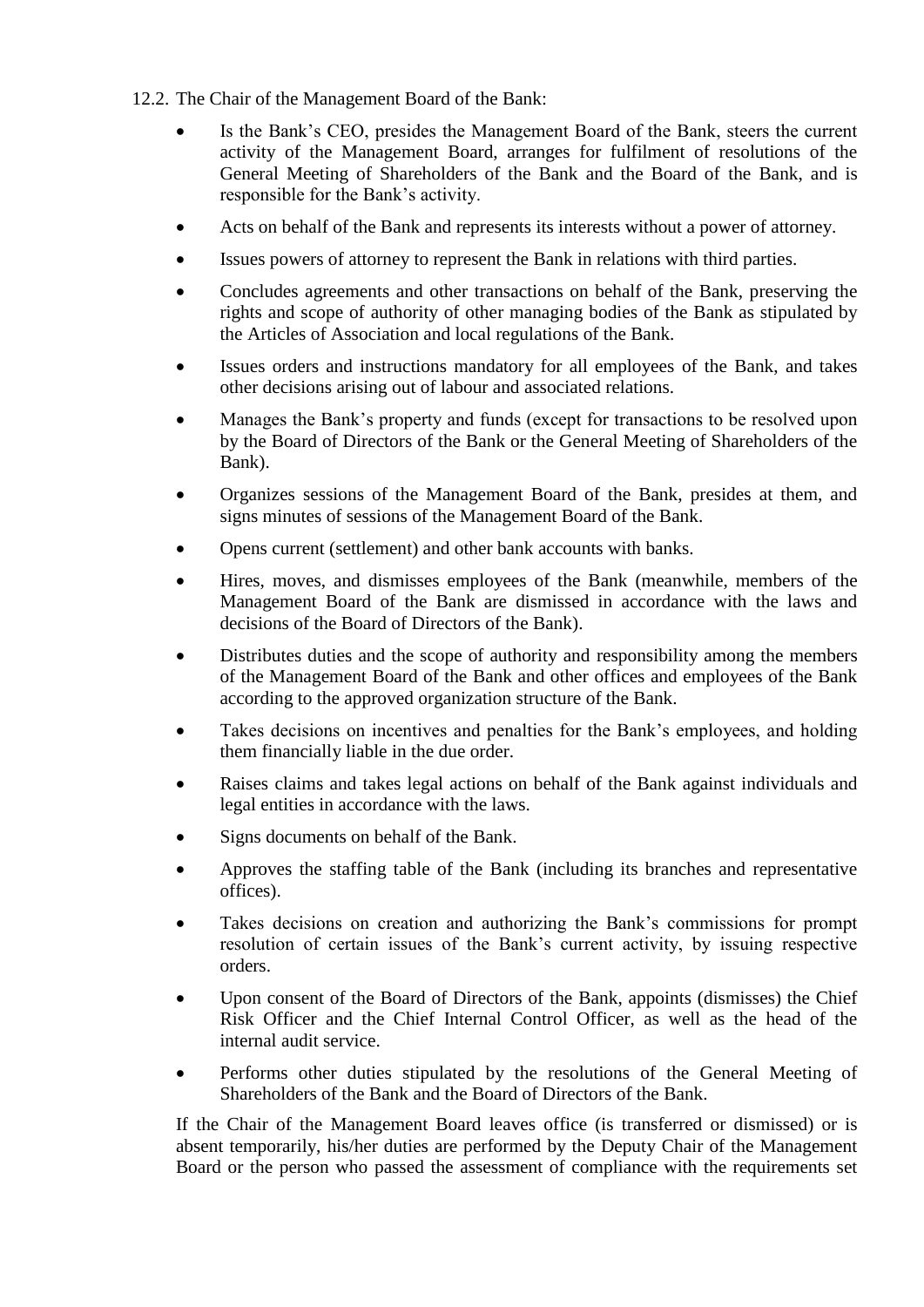for the respective position, based on the respective order, for the period of not more than one year.

The Chair of the Management Board of the Bank may duly delegate certain authorities to his/her deputies or other officers of the Bank.

12.3. The Chair and the members of the Management Board of the Bank, the Chair and the members of the Board of Directors of the Bank are held liable in accordance with the laws for damage and losses caused to the Bank by their actions (omissions).

Based on the resolution of the General Meeting of Shareholders of the Bank, the Bank may sue the employees, officers, and members of the managing bodies of the Bank for compensation of damage or loss caused to the Bank.

12.4. In accordance with the scope, procedure, and deadlines stipulated by the laws and local regulations of the Bank, the members of the Board of Directors of the Bank and the members of the Management Board of the Bank shall provide information necessary for the determination of the category and taking account of affiliated persons and insiders of the Bank, the assessment of compliance of the members of the Board of Directors of the Bank and the members of the Management Board of the Bank with the established qualification and/or business reputation requirements, as well as information about transactions known to them as being executed or planned by the Bank, in which they may be deemed interested.

#### **Article 13. Controlling bodies**

- <span id="page-35-0"></span>13.1. The Audit Commission of the Bank (hereinafter – the Audit Commission) elected by the General Meeting of Shareholders carries out internal control over financial and economic activity of the Bank, its branches, representatives offices, subsidiaries, as well as the Management Board of the Bank and the Bank"s officers.
- 13.2. The Audit Commission comprises three members elected for one year. The Audit Commission is headed by the Chair elected from among its members on the day when the General Meeting of Shareholders of the Bank ends, at the first session of the Audit Commission to be arranged and held by the Chair of the General Meeting of Shareholders of the Bank. The Chair organizes the operation of the Audit Commission, also convenes and holds sessions of the Audit Commission and presides at them, manages audits and revisions carried out by the Audit Commission, and provides for drawing opinions based upon audit or revision results.

Members of the Board of Directors of the Bank, members of the Management Board of the Bank, or the Chair of the Management Board of the Bank may not be members of the Audit Commission. The audited persons may not participate in audits or revisions on the respective issues.

The General Meeting of Shareholders of the Bank may terminate the authority of any member of the Audit Commission before the expiry of the term for which he/she has been elected.

Remuneration may be paid and/or costs may be compensated to the members of the Audit Commission for performance of their duties during the period of such performance, upon resolution of the General Meeting of Shareholders in the amounts stipulated by the latter.

13.3. The scope of authority of the Audit Commission includes carrying out revisions on all or several directions of the Bank"s activity of revisions on any one or several related directions or a certain period of activities carried out by the Bank, its branches, and representative offices.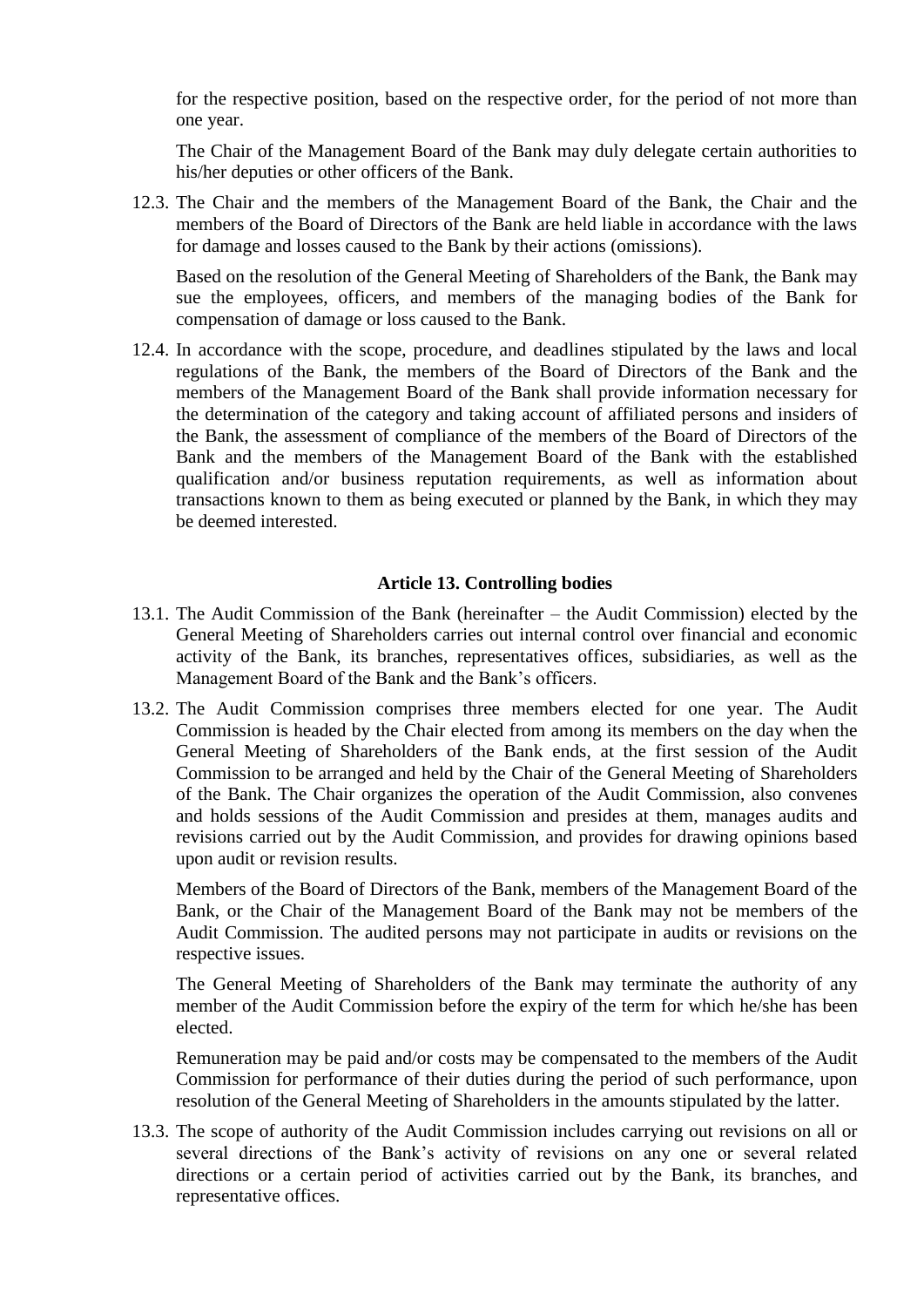The duties of the Audit Commission are:

- Annual revision of the results of financial and economic activity for the reporting year not later than the date of the annual General Meeting of Shareholders of the Bank
- Audits and revisions upon resolution of the General Meeting of Shareholders of the Bank, the Board of Directors of the Bank, the Management Board of the Bank, by own initiative of the Audit Commission, in the stipulated time
- Audits and revisions at any time upon written demand sent to the Audit Commission by shareholders who own in aggregate ten or more percent of shares. In this case, the audit or revision shall be commenced not later than 30 days from the date of receipt of such demand from the shareholders.

The duration of the audit or revision shall not exceed 30 days.

- 13.4. Upon demand of the Audit Commission, the members of the managing bodies of the Bank and the employees empowered to take decisions arising out of their authority, labour and associated relations, shall timely provide the documents on the financial and economic activity as required for the audit or revision, as well as give complete explanations in the oral and/or written form.
- 13.5. Based upon the audit or revision results, the Audit Commission draws the opinion that is signed by the members of the Audit Commission who carried out the audit or revision.

If violations have been detected, the Audit Commission shall:

- Submit the audit or revision opinion or certain conclusions and suggestions to the managing bodies of the Bank, which shall take measures in accordance with their scope of authority within the two-week period to eliminate the violations.
- Demand convening of the extraordinary General Meeting of Shareholders of the Bank if the resolution in relation to the violations detected in the course of the audit or revision may be adopted by the General Meeting of Shareholders only.

The opinion of the Audit Commission based on the results of the annual audit is submitted to the General Meeting of Shareholders of the Bank in the course of approval of the annual report, the annual accounting (financial) statements, and distribution of the Bank"s profit and loss.

- 13.6. The requirements for qualification, professional, and other qualities of candidates to the Audit Commission are defined by the local regulation approved by the General Meeting of Shareholders.
- 13.7. To verify the compliance of the operations executed by the Bank with the laws of the Republic of Belarus, carry out independent and unbiased assessment of quality of the internal control, risk management, and corporate governance systems, as well as assessment of the efficiency of business process organization in the Bank, the internal audit service is established that acts on the basis of the regulation stipulating its operation, approved by the Board of Directors of the Bank. The internal audit service reports to the Board of Directors and is immediately subordinate to the Chair of the Management Board of the Bank.

Subordination of the internal audit service to the Board of Directors of the Bank is interpreted as stipulated in Article 109-1 of the Bank Code.

To ensure safe and liquid banking business in accordance with the laws and local regulations, the Bank carries out internal control.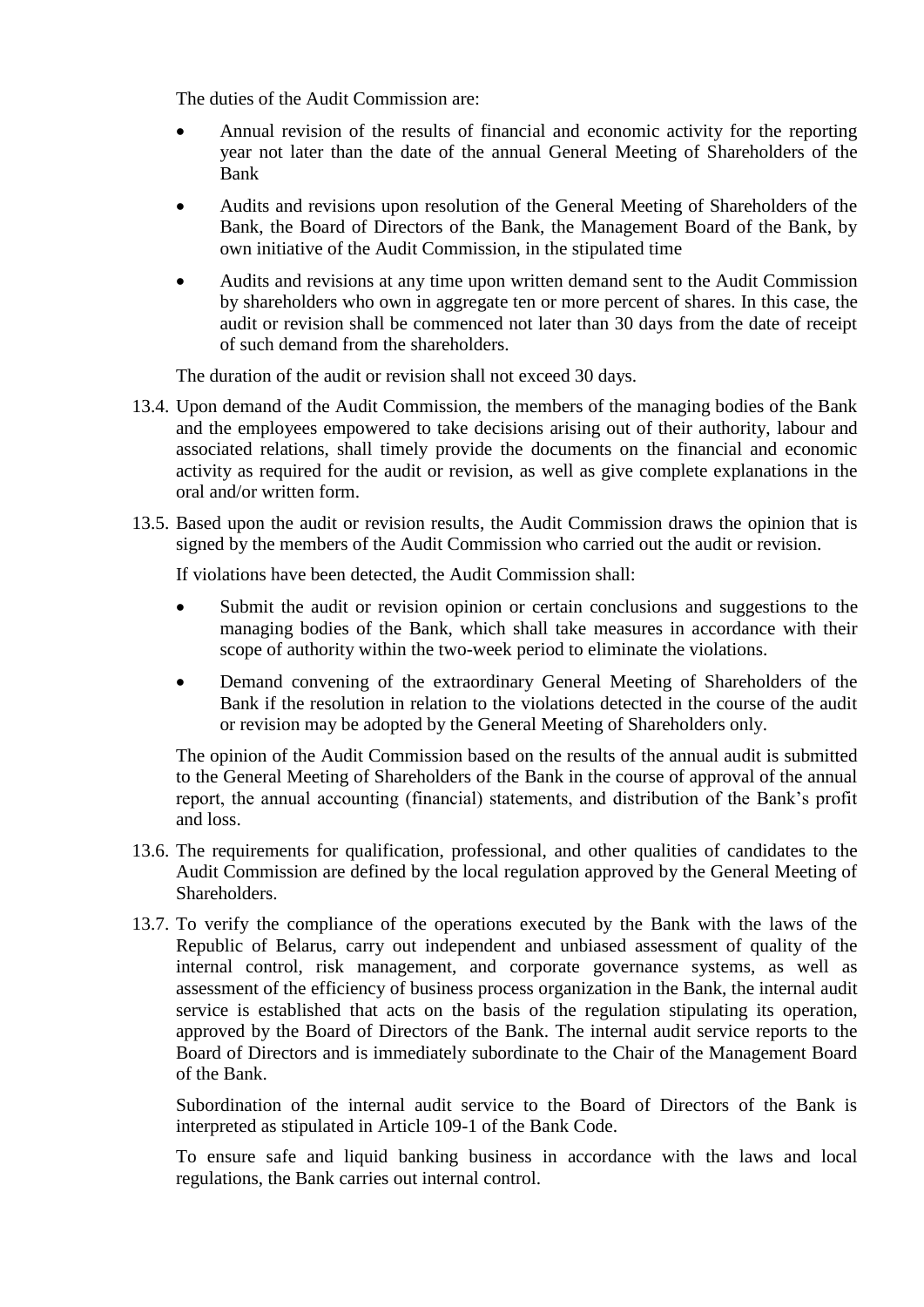The Bank"s internal control system is a combination of internal control, internal audit, organization structure, local regulations stipulating the strategy, policy, methods, and procedures of internal control, as well as authority and responsibilities of the managing bodies and officers of the Bank.

The internal control is carried out by:

- The managing bodies of the Bank in accordance with the scope of authority determined by these Articles of Association.
- The committees (including the Audit Committee) that are necessary for collegiate resolution of issues relating to execution of the Bank"s operations, are established in accordance with these Articles of Association, and act on the basis of regulations thereon.
- Structural divisions and officers of the Bank at all levels including the Chief Internal Control Officer of the Bank, the internal control division of the Bank, the special division for prevention of money laundering, terrorist financing, and financing of proliferation of mass destruction weapons, and the internal audit service, in accordance with the local regulations of the Bank stipulating authority distribution among structural divisions and employees of the Bank and cooperation between them.

To execute the internal control, the Bank develops and approves local regulations containing the policy, methods, and procedures of internal control, which shall be consistent, detailed, adequate to the scale and complexity of the Bank"s business, and universally applicable in all its divisions.

13.8. The annual accounting (financial) statements of the Bank are audited annually by the independent external auditor – the auditing company (individual auditor) that has a special permit (license) of the National Bank of the Republic of Belarus for audit activity.

The audit opinion drawn based on the results of the audit of the annual accounting (financial) statements of the Bank is submitted for review to the General Meeting of Shareholders of the Bank in the course of approval of the annual report, the annual accounting (financial) statements, and distribution of profit and loss.

The annual accounting (financial) statements of the Bank shall be audited at the Bank"s cost at any time upon demand of the Bank"s shareholders who own in aggregate ten or more percent of the Bank's shares. If the managing body of the Bank authorized by these Articles of Association fails to take the measures to have the audit carried out upon demand of the shareholders who own in aggregate ten or more percent of the Bank"s shares, then such shareholders may order the audit themselves. If this is the case, the auditing company (individual auditor) is selected and the agreement for provision of audit services is concluded by such shareholders with the right to claim compensation of audit costs from the Bank. In this case, the Bank shall create conditions for the auditing company (individual auditor) for timely and quality audit, as well as provide the necessary documents. If the managing body of the Bank authorized by the Articles of Association evades from having the audit carried out upon demand of the shareholders who own in aggregate ten or more percent of the Bank"s shares, or fails to create the due conditions for it, then such audit may be carried out based on a court decision claimed by the shareholders who demand such audit.

#### **Article 14. Accounting and reporting**

<span id="page-37-0"></span>14.1. Accounting and reporting in the Bank are organized in accordance with the laws.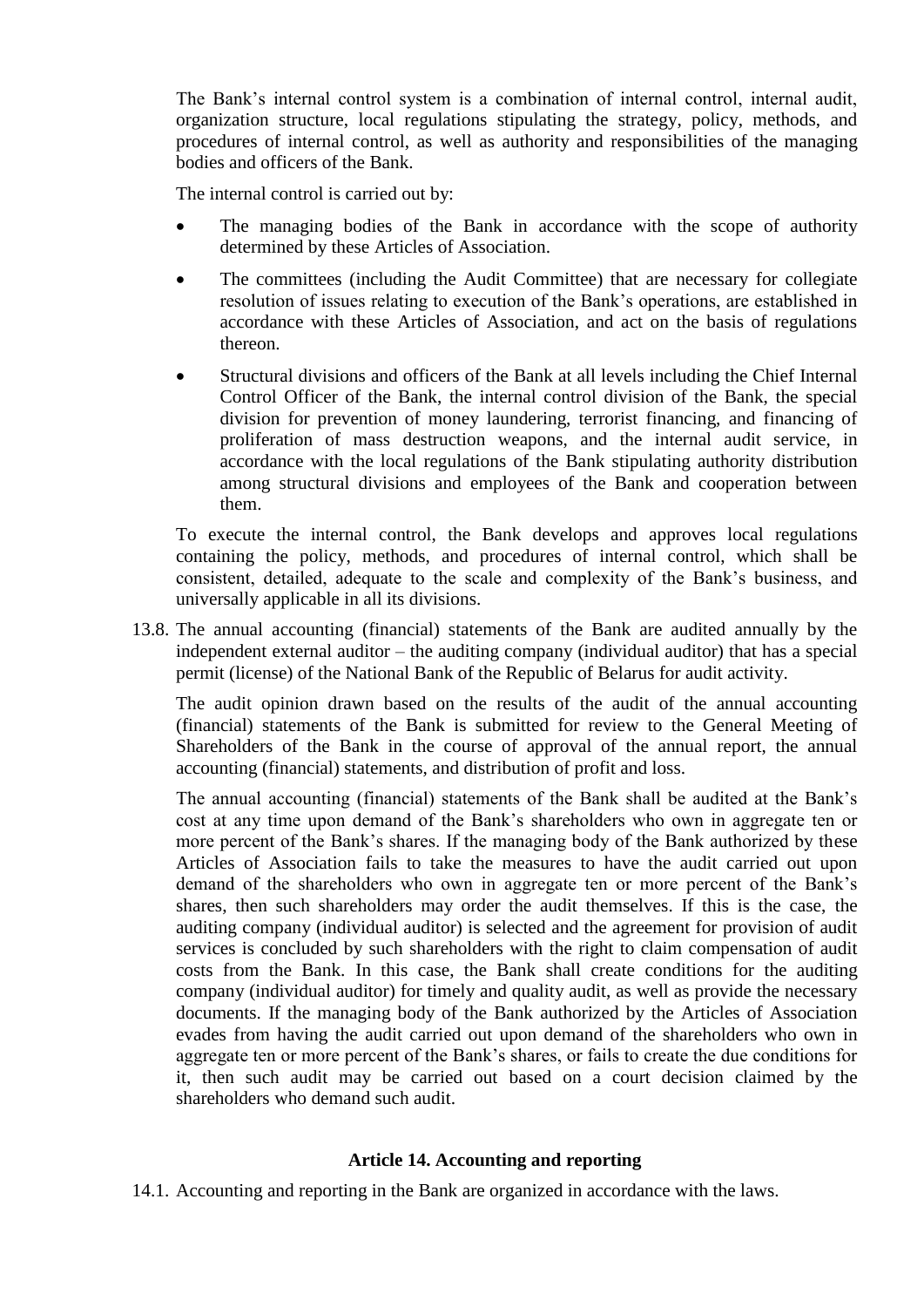The Bank and its Management Board are responsible for the organization, status, and authenticity of accounting and reporting in the Bank, and timely presentation of accounting (financial), statistic and other statements to the respective public authorities in accordance with the laws and these Articles of Association.

- 14.2. The Bank draws and presents the accounting (financial), statistic and other statements to the National Bank of the Republic of Belarus and the respective public authorities in the scope and by the deadlines stipulated by the laws.
- 14.3. The annual accounting (financial) statements are approved by the General Meeting of Shareholders of the Bank.

In the scope and according to the procedure stipulated by the National Bank of the Republic of Belarus, the Bank publishes the reports on its activity and the annual accounting (financial) statements with the auditor's opinion confirming its authenticity, in printed mass media defined by the National Bank of the Republic of Belarus and on its official website on the Internet.

The Bank shall disclose and present information about its activity in the scope and according to the procedure stipulated by the laws.

- 14.4. The Bank submits the reports to the respective securities office of the Ministry of Finance of the Republic of Belarus by the deadlines stipulated by the laws.
- 14.5. The Bank"s reporting year starts on January 1 and ends on December 31.

#### **Article 15. Rearrangement and liquidation of the Bank**

- <span id="page-38-0"></span>15.1. The basis, procedure, forms of the Bank"s rearrangement are stipulated by the laws with regard to the peculiarities defined in the Bank Code of the Republic of Belarus.
- 15.2. The Bank terminates its activity by means of liquidation according to the procedure stipulated by the laws, with regard to the requirements of the Bank Code of the Republic of Belarus.

Chair of the Management Board [Signature] A.V. Doronkevich

Official seal of BTA Bank Closed Joint-Stock Company, Minsk, the Republic of Belarus